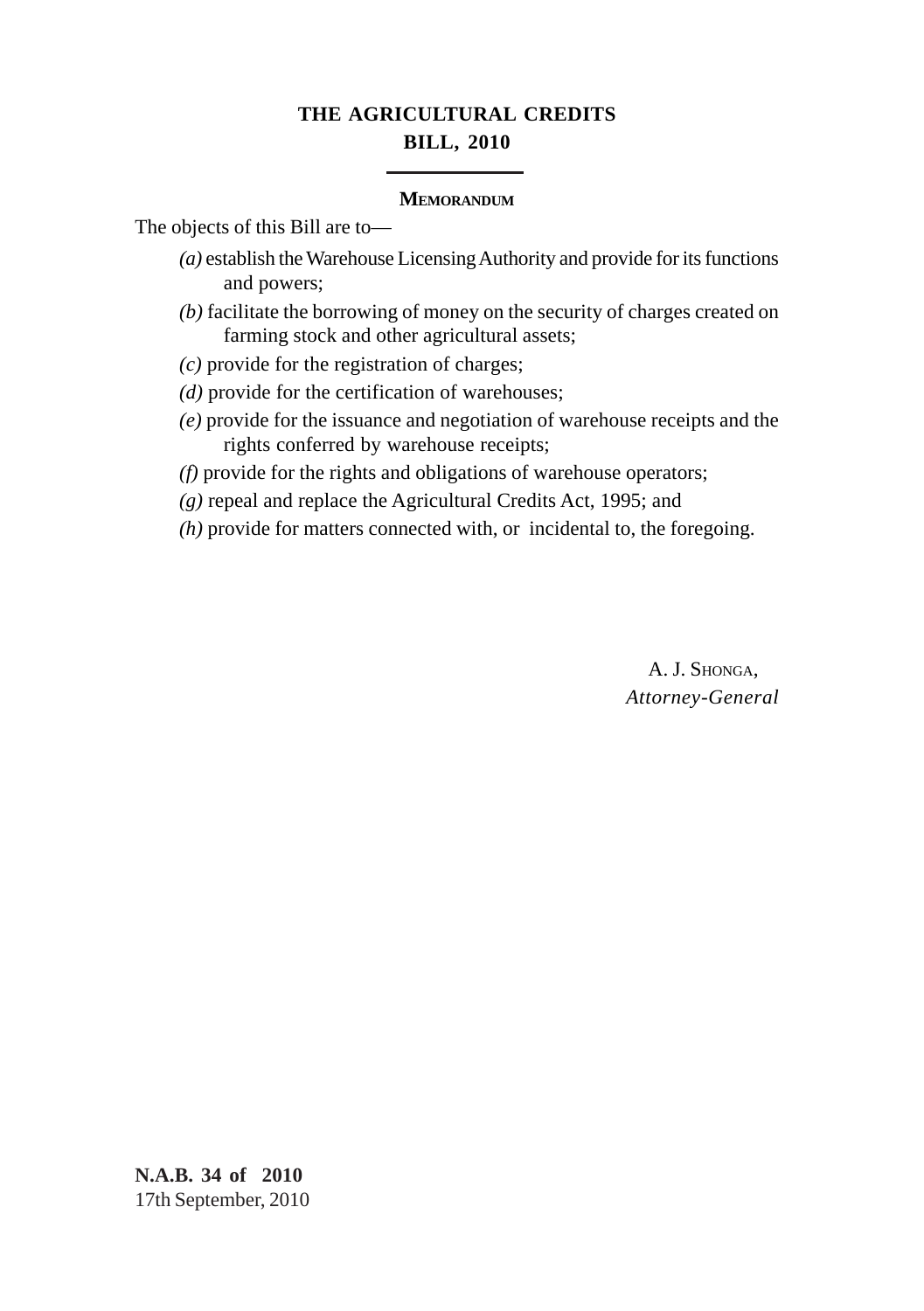### THE AGRICULTURAL CREDITS BILL, 2010

# ARRANGEMENT OF SECTIONS PART I PRELIMINARY

#### *Sections*

1. Short title and commencement

2.MInterpretation

# PART II

THE WAREHOUSE LICENSING AUTHORITY

- 3. Establishment of Authority
- 4. Seal of Authority
- 5. Functions of Authority
- 6. Authorised agencies
- 7. Board of Authority
- 8. Functions of Board
- 9. Director and other staff
- 10. Inspectors

### PART III

#### AGRICULTURAL CHARGES

- 11. Agricultural charges on farming stock and assets
- 12. Effect of fixed charge
- 13. Effect of floating charge
- 14. Notice of agricultural charge
- 15. Supplementary provisions as to agricultural charges
- 16. Registration of agricultural charges
- 17. Restriction on publication of agricultural charges
- 18. Fraud

#### PART IV

# CONTRANCTS FOR ADVANCES ON INPUTS AND OTHER ITEMS

# IINPUTS AND OTHER ITEMS

- 19. Validity of contracts
- 20. Failure to make full disclosure of inputs, items, etc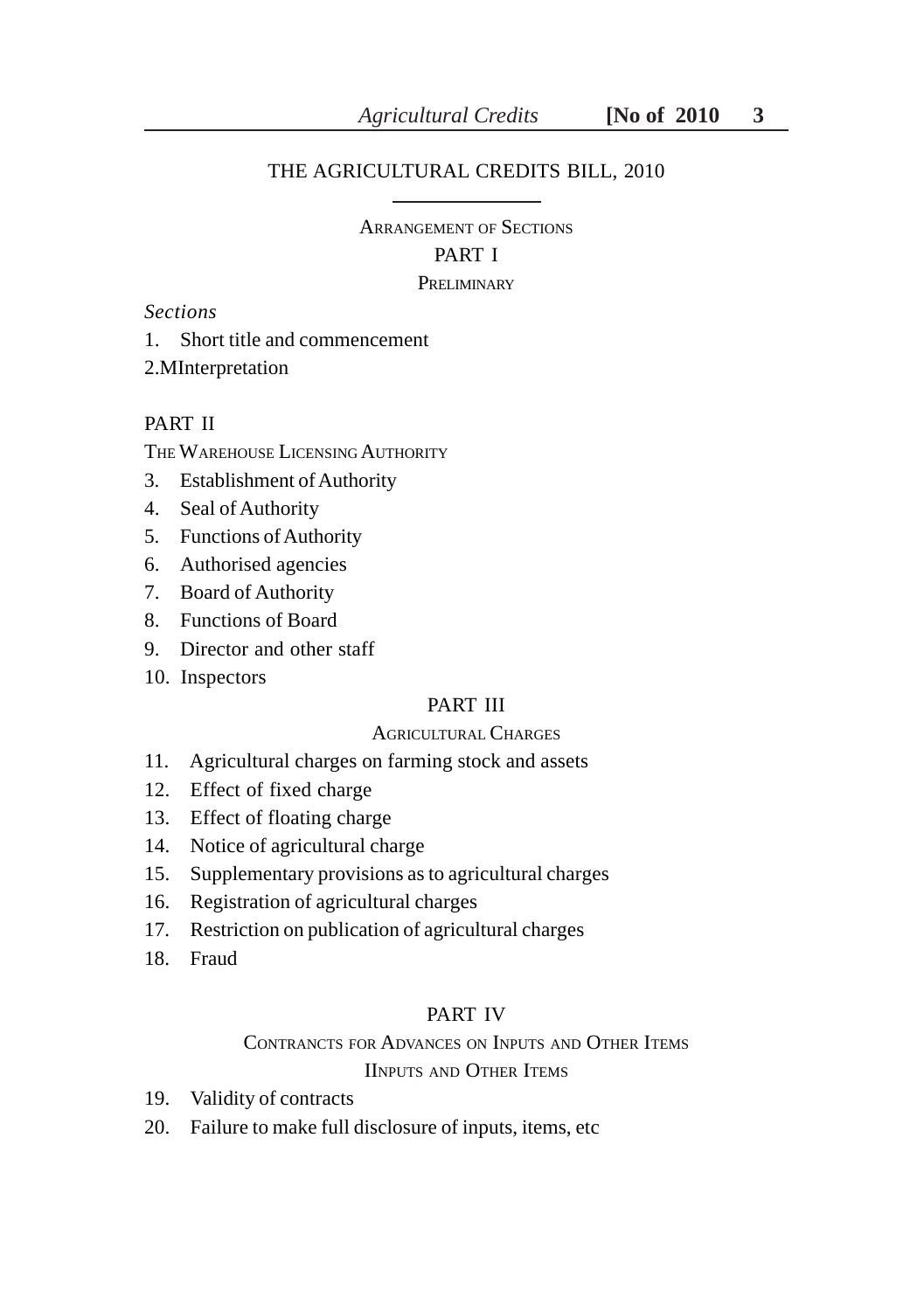#### PART V

#### REGISTRATION OF WAREHOUSE

- 21. Application for registration of warehouse
- 22. Bond
- 23. Designation as certified and bonded warehouse
- 24. Insurance
- 25. Issue of certificate
- 26. Validity of certificate
- 27. Display of certificate
- 28. Variation of certificate
- 29. Surrender of certificate
- 30. Transfer of certificate
- 31. Renewal of certificate
- 32. Suspension or cancellation of certificate
- 33. Re-registration
- 34. Appeals
- 35. Register
- 36. Closure of warehouse

#### PART VI

# WAREHOUSE RECEIPTS

- 37. Issuance of warehouse receipt
- 38. Rights conferred by warehouse receipt
- 39. Disclosure by depositor
- 40. Deposit of agricultural commodities
- 41. Agricultural commodities deposited for purposes other than storage
- 42. Form of warehouse receipt
- 43. Negotiable warehouse receipt
- 44. Non-negotiable warehouse receipt
- 45. Altered warehouse receipts
- 46. Rights of purchaser of altered receipt against warehouse operator
- 47. Lost or missing warehouse receipt book
- 48. Duplicate warehouse receipt

#### PART VII

# RIGHTS AND OBLIGATIONS OF WAREHOUSE OPERATIONS

- 49. Right of warehouse operator to sell or pledge warehouse receipt
- 50. Obligations not affected by irregularities in warehouse receipt
- 51. Obligation of warehouse operator to deliver agricultural commodities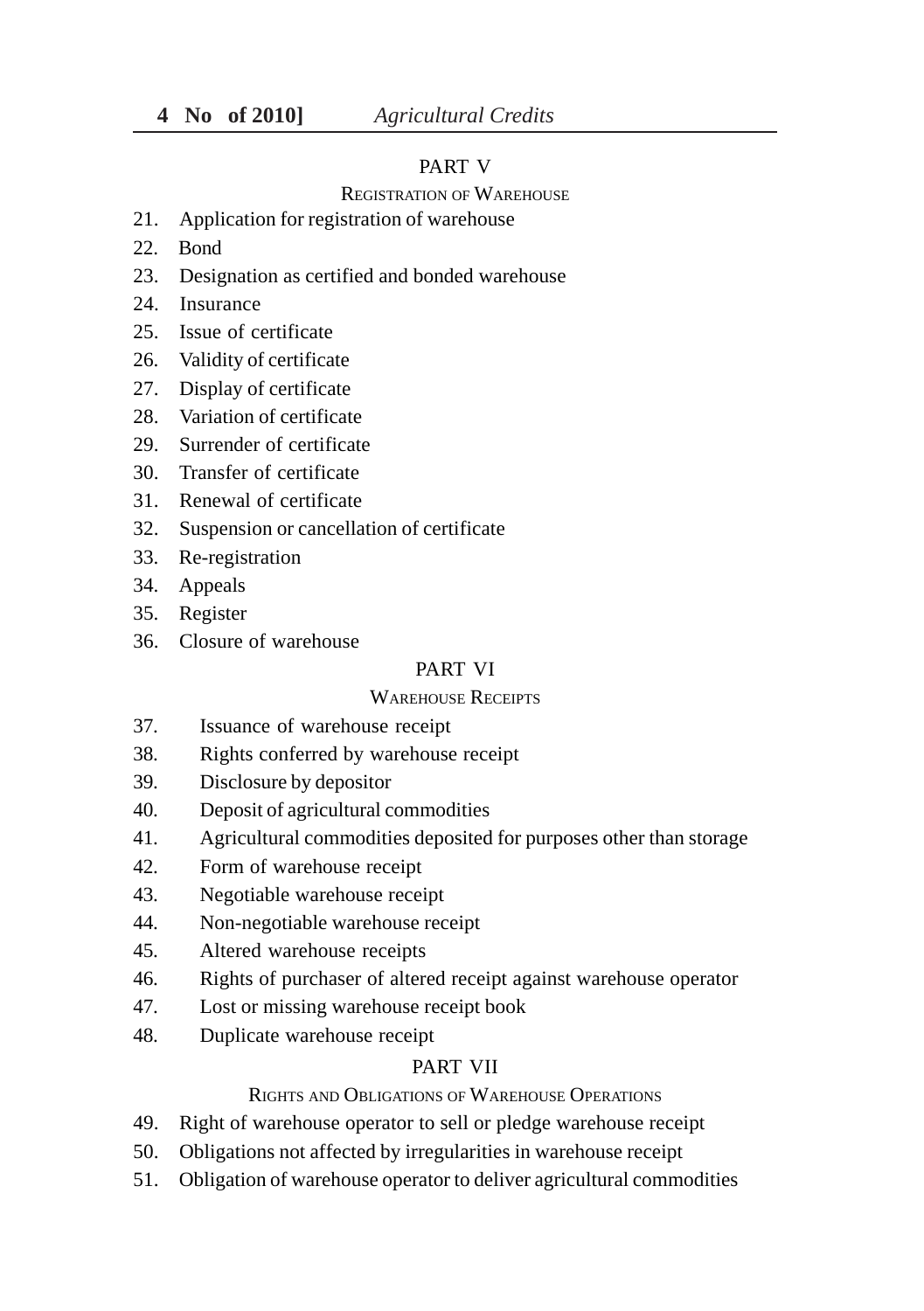- 52. Obligation to deliver in accordance with demand of depositor
- 53. Justification for delivery of agricultural commodities
- 54. Liability for mis-delivery
- 55. Exception to obligation to deliver
- 56. Liability for failure to cancel warehouse receipt after full delivery
- 57. Liability for failure to cancel or mark warehouse receipt after partial delivery
- 58. Liability after loss, theft or destruction of warehouse receipt
- 59. Delivery to persons with valid titles or right
- 60. Ascertaining valid titles to agricultural commodities
- 61. Liability for mis-described agricultural commodities
- 62. Warehouse operator=s duty of care
- 63. Duty to keep agricultural commodities separately
- 64. Commingling of fungibles
- 65. Warehouse operator=s right to lien
- 66. Enforcement of lien
- 67. Loss of lien
- 68. Statement of charges under lien
- 69. Refusal to deliver agricultural commodities
- 70. Warehouse operator=s lien does not preclude other remedies
- 71. Methods of enforcing lien
- 72. Perishable and hazardous agricultural commodities
- 73. Termination of storage at warehouse operator=s option

# PART VIII

# NEGOTIATION AND TRANSFER OF WAREHOUSE RECEIPTS

- 74. Negotiating warehouse receipt
- 75. Negotiating by endorsement
- 76. Effect of endorsement to non-negotiable receipt
- 77. Persons capable of negotiating warehouse receipt
- 78. Rights acquired after negotiation of warehouse receipt
- 79. Rights acquired in absence of negotiation
- 80. Rights of transfer of warehouse receipt
- 81. Rights and obligations of transferor and transferees of negotiable warehouse receipts
- 82. Warranties on negotiation of warehouse receipt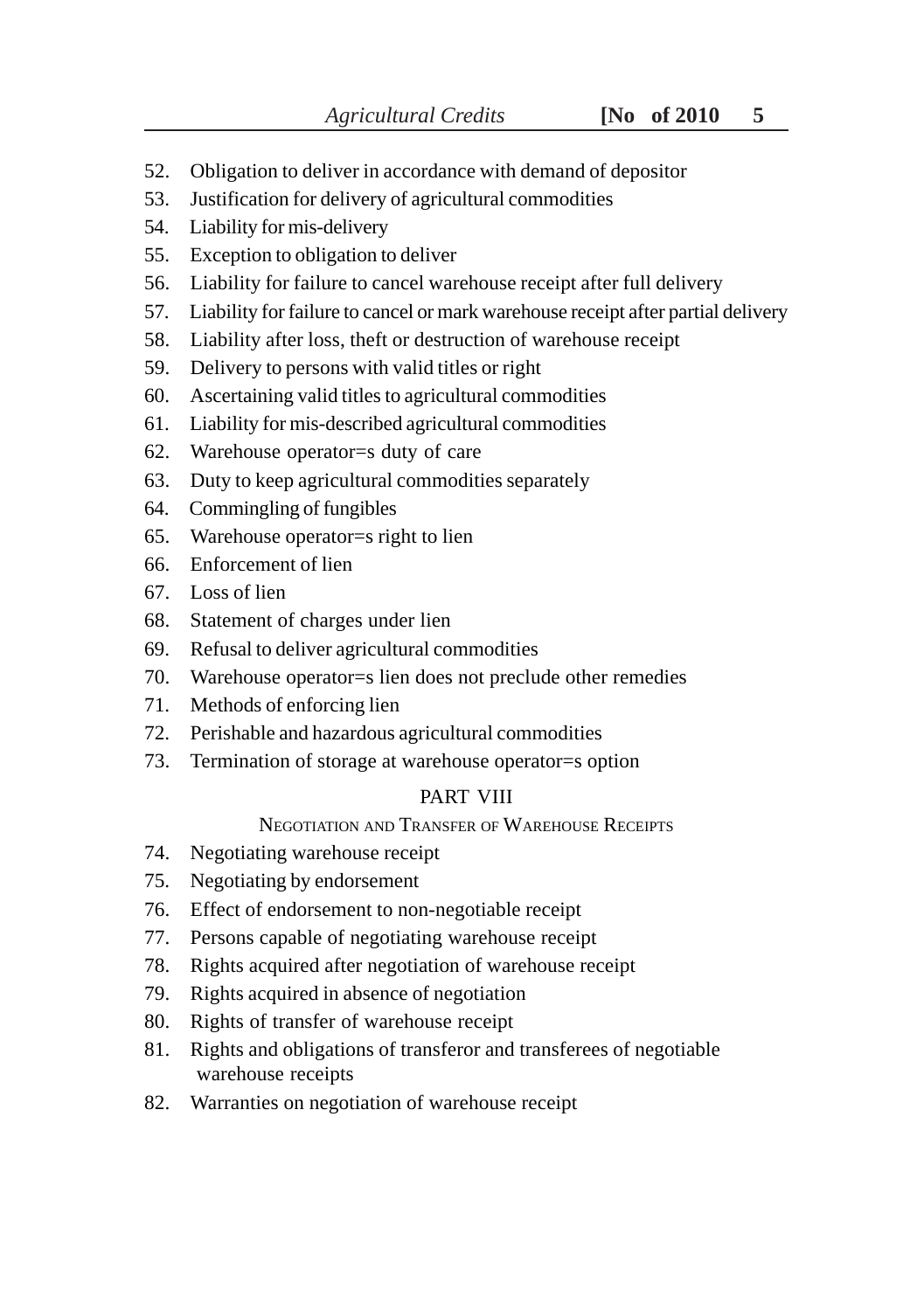# PART IX

#### OFFENCES AND PENALTIES

- 83. Issues of receipt for agricultural commodities not received
- 84. Issue of warehouse receipt containing false statement
- 85. Issue of unmarked duplicate receipt
- 86. Issue of receipt for warehouse operator=s commodities
- 87. Delivery of goods without obtaining negotiable warehouse receipt
- 88. Negotiation of receipt for mortgaged agricultural commodities
- 89. General penalty

# PART X

#### GENERAL PROVISIONS

- 90. Arbitration
- 91. Offences by body corporate or unincorporate body
- 92. Regulations
- 93. Repeal of Act No, 23 of 1995
- 94. Savings

**SCHEDULE**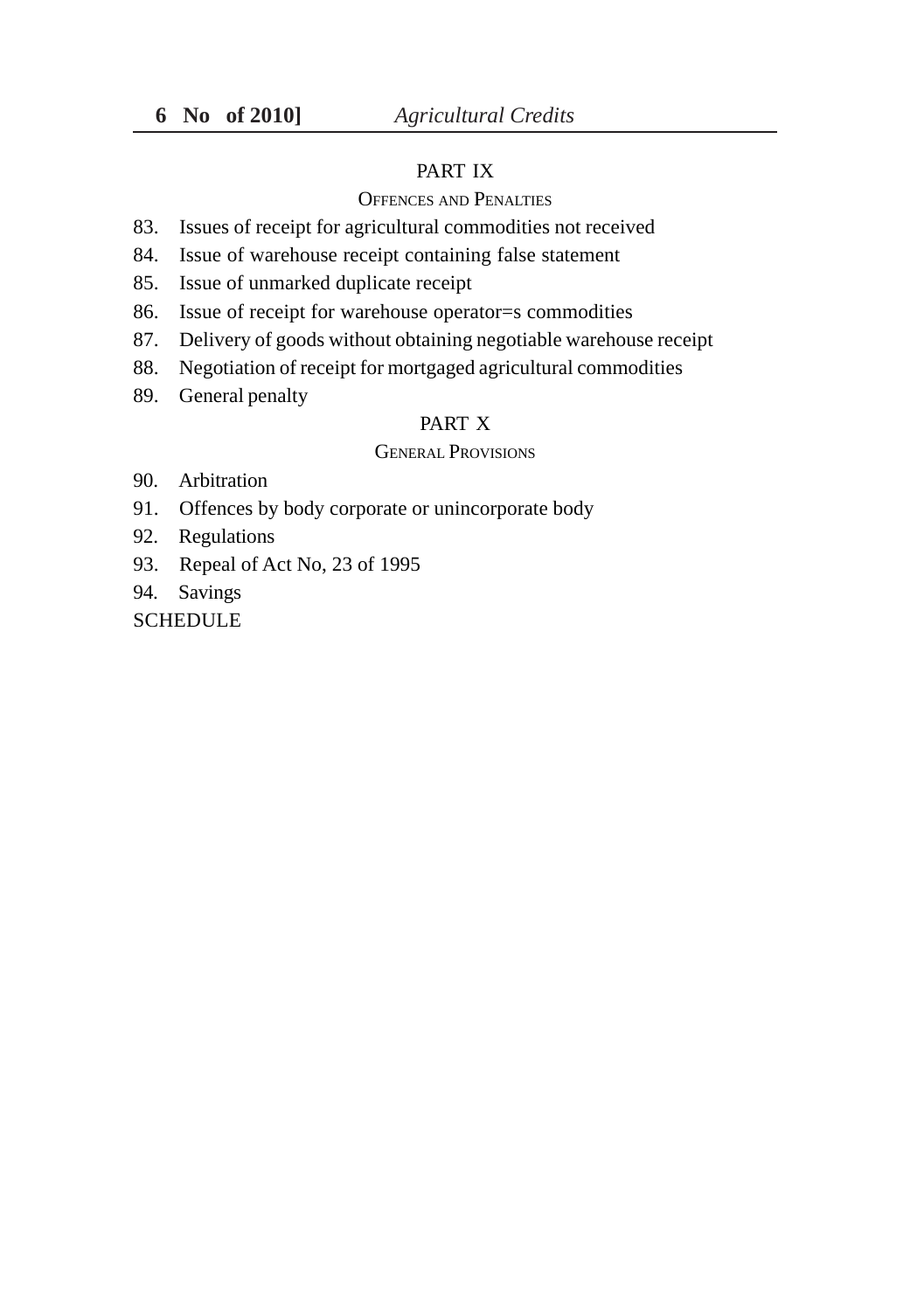# **A BILL ENTITLED**

**An Act to establish the Warehouse Licensing Authority and provide for its functions and powers;facilitate the borrowing of money on the security of charges created on farming stock and other agricultural assets; provide for the registration of charges; provide for the certification of warehouses; provide for the issuance and negotiation of warehouse receipts and the rights conferred by warehouse receipts; provide for the rights and obligations of warehouse operators; repeal and replace the Agricultural Credits Act, 1995; and provide for matters connected with, or incidental to, the foregoing.**

ENACTED by the Parliament of Zambia.

### PART I

#### **PRELIMINARY**

**1.** This Act may be cited as the Agricultural Credits Act, 2010, 5 and shall come into operation on such date as the Minister may, by  $\frac{and}{component}$ statutory instrument, appoint.

**2.** (1) In this Act, unless the context

otherwise requires—

"additional assets " means any tangible assets, excluding land and warehouse receipts, whether negotiable or nonnegotiable, that belong to a farmer, trader or related business, relating directly or indirectly to agricultural production, processing or trade, all accounts receivable, chattel paper and promissory notes, and includes savings accounts on deposit with any bank, credit union, savings institution or other similar organisation; 10 15

> "agricultural charge " means a charge, lien or assignment created under section *eleven;*

> " agricultural commodity " means anything derived directly or indirectly from cultivation;

> "approved agency " means any credit reference agency approved by the Board to supply information on the credit

Enactment

Short title and<br>commencement

Interpretation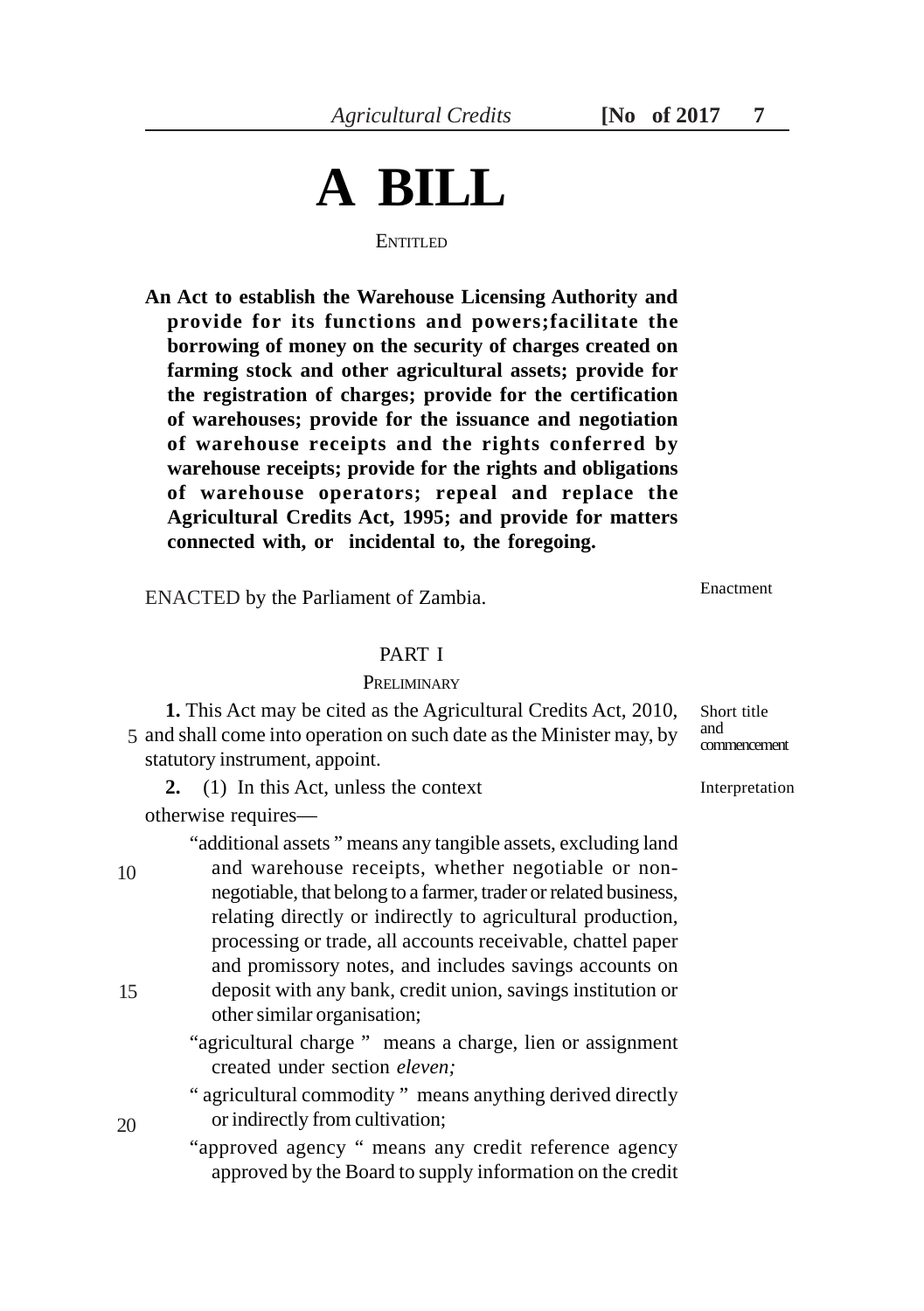- risk profile of any person for the purposes of this Act, and includes the authorised agency or any other agency approved under any written law to provide such information;
- " authorised agency " means any person or institution designated by the Minister to carry out the functions of the Authority; 5
- " Authority " means the Warehouse Licensing Authority established under section *three;*
- " Abailor " means the owner of the agricultural commodities 10 who directly or through their nominee delivers goods to a warehouse operator for the purpose of storage in their name or the nominees name;
- " Board " means the Board of the Authority established under section *seven;*
- " Chairperson " means the person appointed as Chairperson of the Board under section *seven;*
- " commingle "means the binning and storage of agricultural commodities by class, under circumstances other than identity preserved;
- 20

- " conditioning "means the drying or cleaning of agricultural commodities;
- " cultivation " means crop production, animal husbandry, game ranching, aquaculture, horticulture or forestry;
- "delivery " means the voluntary physical transfer of 25 agricultural commodities from one person to another;
- "depositor " means a person who deposits agricultural commodities in a warehouse for storage, handling, shipment or processing, or who is the owner or holder of a warehouse receipt, or is otherwise entitled to possession of the 30 agricultural commodities;
- "document " of title includes a negotiable and non-negotiable warehouse receipt or any other document which is issued in the regular course of a warehouse operators
- business, and which proves that the possessor is entitled to 35 receive, hold and dispose of the agricultural commodities that it covers;
- "electronic warehouse receipt "means a warehouse receipt stored in electronic form;
- " farmer " means any person who, as owner or tenant of 40 land, uses such land for cultivation, whether for profit or subsistence;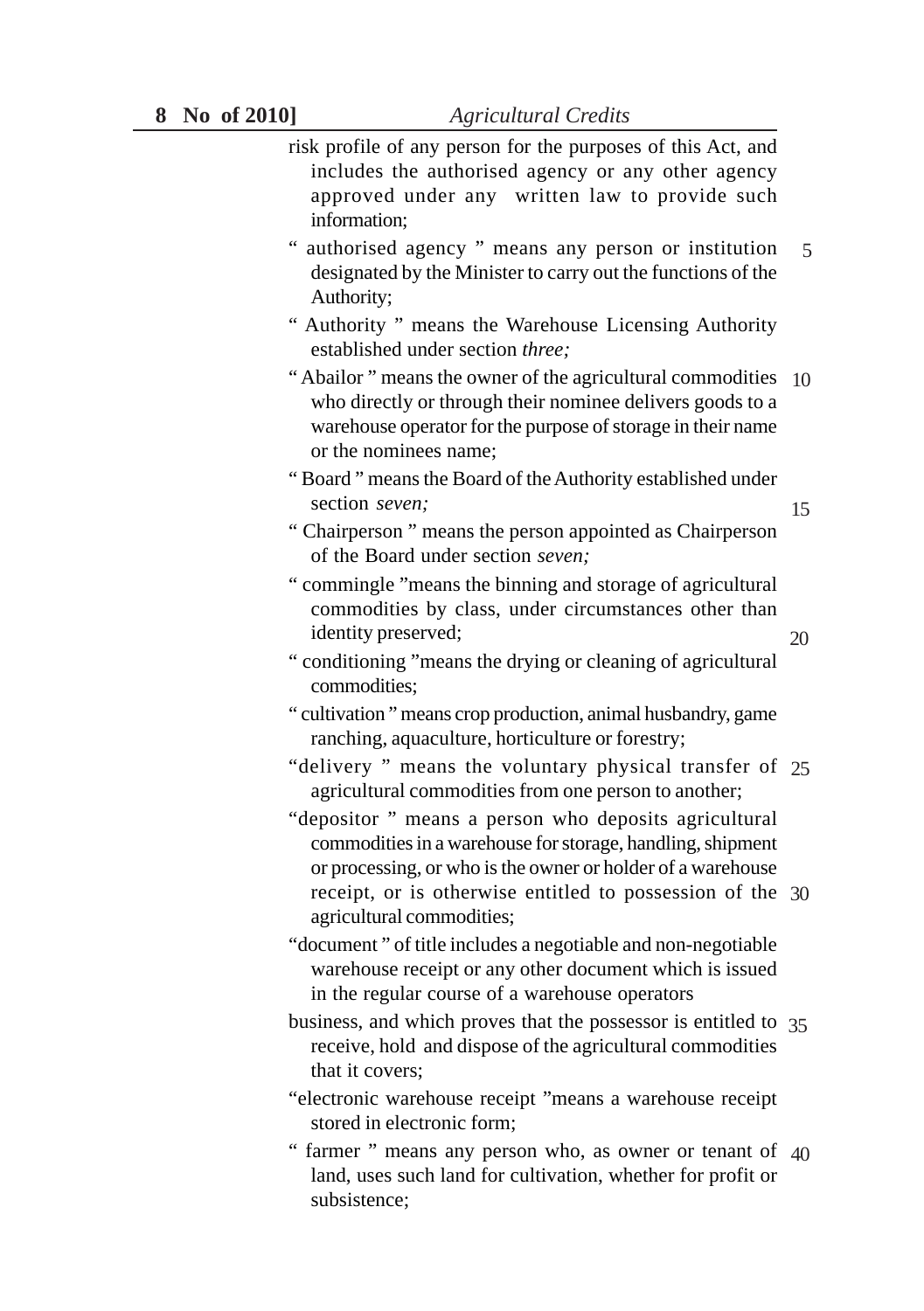|    | "farming stock" means all agricultural commodities, excluding<br>agricultural commodities which are the subject of a                                                                                         |  |
|----|--------------------------------------------------------------------------------------------------------------------------------------------------------------------------------------------------------------|--|
|    | negotiable or non-negotiable warehouse receipt, whether                                                                                                                                                      |  |
|    | future growing or severed from the land, and after                                                                                                                                                           |  |
| 5  | severance whether subjected to any treatment or                                                                                                                                                              |  |
|    | manufacture, and includes                                                                                                                                                                                    |  |
|    | $(a)$ livestock, poultry and bees, and the produce and<br>progeny thereof;                                                                                                                                   |  |
|    | $(b)$ wild animals in captivity;                                                                                                                                                                             |  |
| 10 | $(c)$ fish stock;                                                                                                                                                                                            |  |
|    | $(d)$ timber, both standing or cut;                                                                                                                                                                          |  |
|    | $(e)$ seed and manure;                                                                                                                                                                                       |  |
|    | $(f)$ fertiliser, insecticide, oil and fuel;                                                                                                                                                                 |  |
| 15 | $(g)$ agricultural vehicles, trucks and truck spares,<br>machinery and other plant; and                                                                                                                      |  |
|    | $(h)$ any agricultural fixture that a tenant, or any person<br>legally occupying land may, by law, be authorised<br>to remove;                                                                               |  |
| 20 | "fungible agricultural commodities" means agricultural<br>commodities of which any unit is, from its nature or by<br>mercantile custom, treated as equivalent of any other unit;                             |  |
|    | " holder" means a person in whose favour an agricultural<br>charge is created, and includes an executor or administrator<br>and an assignee of that person;                                                  |  |
| 25 | "identity preserved" means the handling of an agricultural<br>commodity in such a manner that guarantees the return of<br>the actual quantity and quality of the agricultural commodity<br>to the depositor; |  |
|    | "inspector" means a person appointed as such under section                                                                                                                                                   |  |
| 30 | ten;                                                                                                                                                                                                         |  |
|    | "insolvent" means -                                                                                                                                                                                          |  |
|    | $(a)$ an excess of liabilities over assets; or                                                                                                                                                               |  |
|    | $(b)$ the inability of a warehouse operator to meet the                                                                                                                                                      |  |
|    | warehouse operators financial obligations as they                                                                                                                                                            |  |
| 35 | are due, and "insolvency" shall be construed<br>accordingly;                                                                                                                                                 |  |
|    | " negotiable receipt " means a warehouse receipt which states<br>that the agricultural commodities received will be delivered<br>to the bearer or to the order of a named person;                            |  |
| 40 | " non-negotiable receipt " means a warehouse receipt issued<br>to the bearer or to the order of a specified person;                                                                                          |  |
|    |                                                                                                                                                                                                              |  |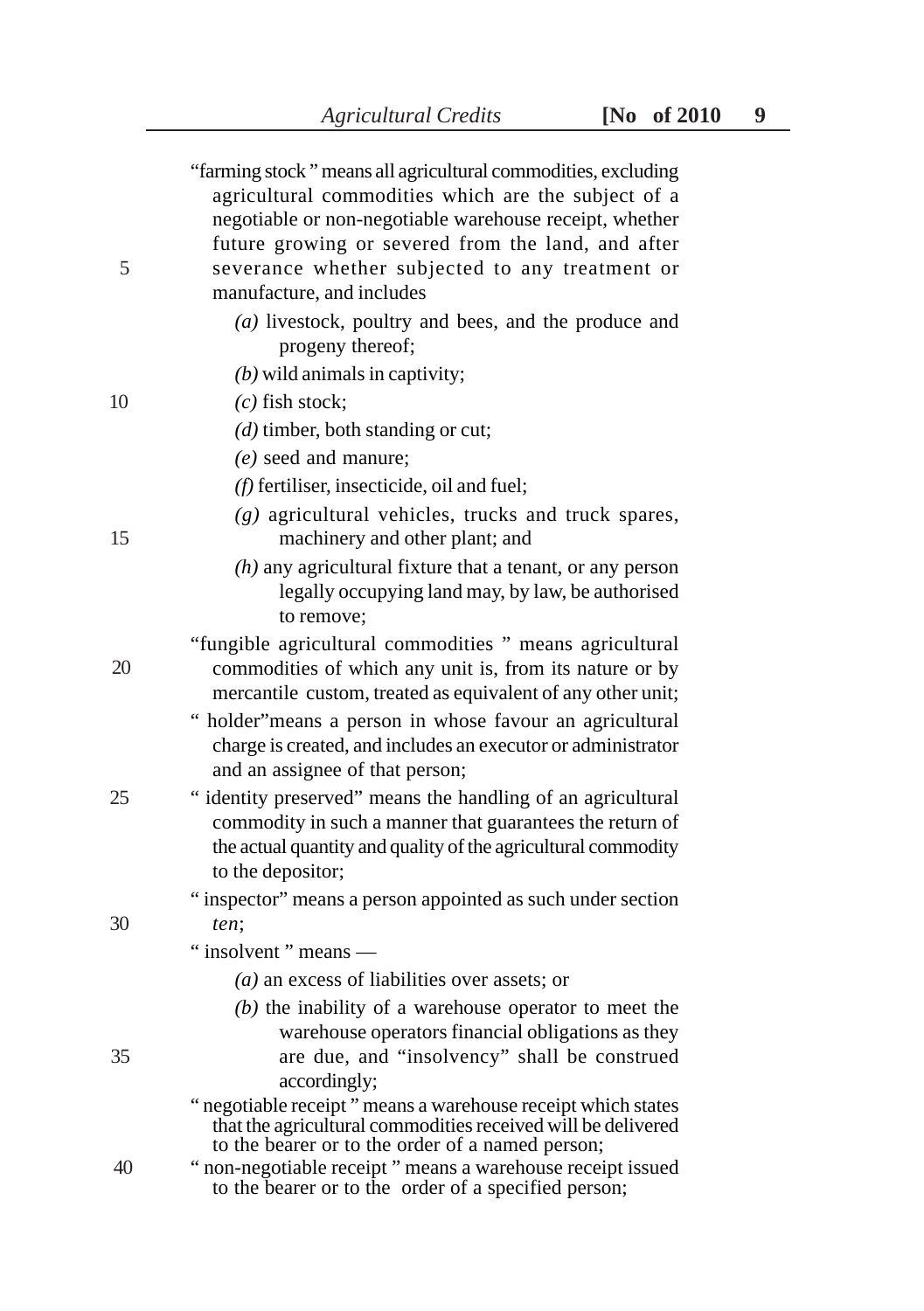- " other agricultural assets" means any right ofa tenant, including any right to compensation for improvements;
- " producer " means an owner, tenant or operator of land who has an interest in and receives all, or any part of, the proceeds from the sale of agricultural commodities or 5 farming stock produced on the land;
- " register" means—
	- *(a)* in relation to Part III, the register of agricultural charges; and
	- *(b)* in relation to Part V, the register of registered 10 warehouses;
- " Registrar "means the person appointed as Registrar under the Lands and Deeds Registry Act;
- " related business " means an individual, a company, a cooperative, a partnership, an association and any group 15 of persons acting in concert, whether or not incorporated, who or which, as the case may be, gives loans to farmers for the purchase of inputs or other itemsrequired for cultivation;
- " trader"means any person who, as a broker, dealer or 20 otherwise, acquires any agricultural commodity from a farmer or
- any other person, through purchase or otherwise, for the purpose of re-sale or processing;
- " Vice-Chairperson" means the person appointed as Vice-25 Chairperson of the Board under section *seven;*
- " warehouse"means any building, structure or
- enclosure in which agricultural commodities are or may be stored and through which agricultural commodities are or may be handled or shipped, and includes all facilities used 30 in connection with the operation of the warehouse;
- " warehouse operator" means any person who owns, controls, operates or manages a warehouse; and
- " warehouse receipt "means a receipt relating to agricultural commodities, whether negotiable or non-negotiable, issued 35 under this Act.

(2) In this Act, a person shall be taken to

give value for any right if the person acquires it —

*(a)* in return for a binding commitment to extend credit for the extension of immediately available credit, 40whether or not drawn;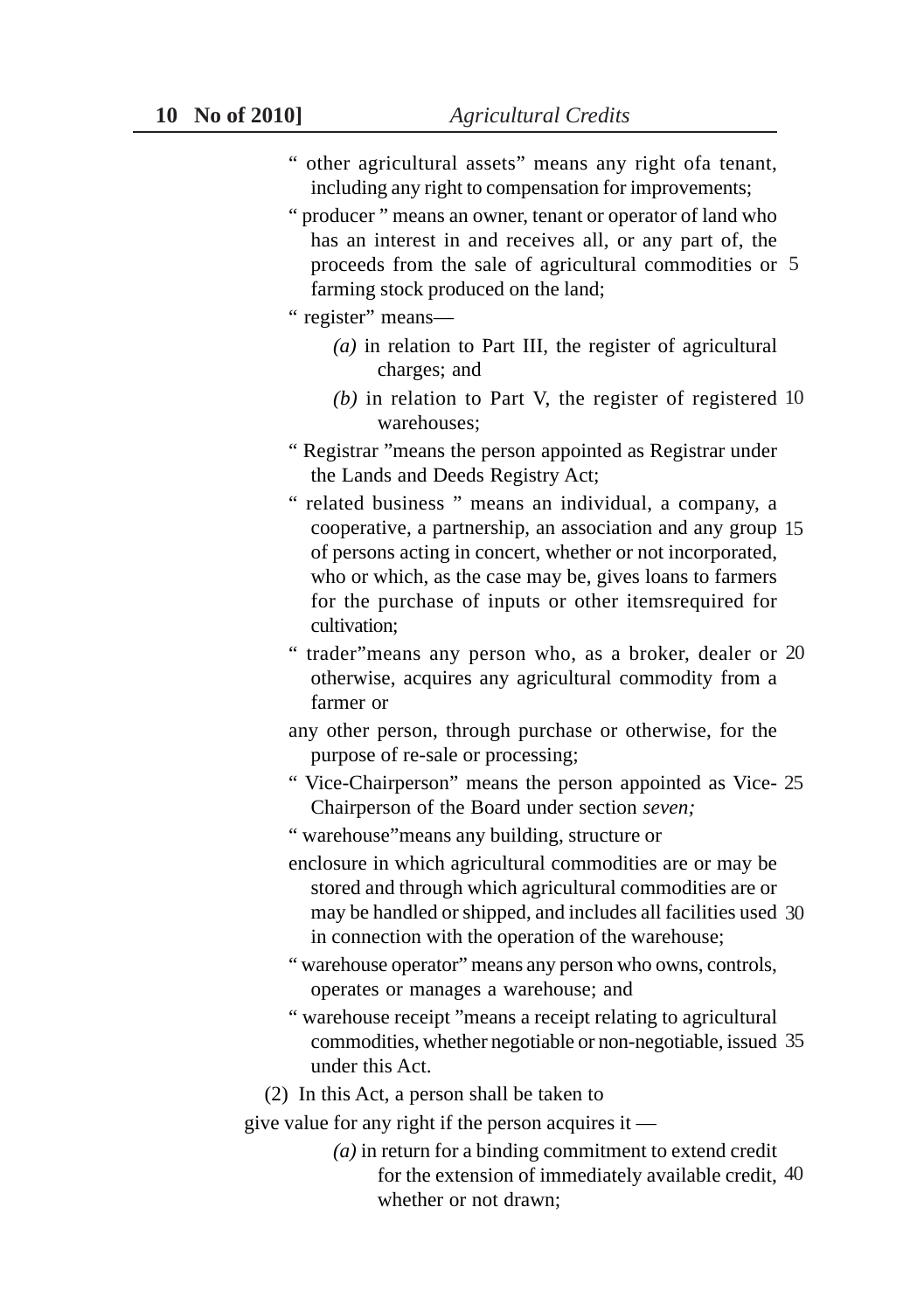- *(b)* as security for, or in total or partial satisfaction of, a pre-existing claim;
- (*c*) by accepting delivery under a pre-existing contract for purchase; or
- (*d*) generally, in return for any consideration sufficient to support a simple contract.

#### PART II

#### THE WAREHOUSE LICENSING AUTHORITY

**3.** (1) There is hereby established the Warehouse Licensing Authority which shall be a body corporate with perpetual succession 10 and a common seal, capable of suing and being sued in its corporate name, and with power, subject to the provisions of this Act, to do all such things as a body corporate may, by law, do or perform.

(2) The provisions of the State Proceedings Act shall apply to 15 civil proceedings by, or against, the Authority as if, for a reference to the State there were substituted a reference to the Authority.

(3) The provisions of the Schedule apply tothe Authority.

**4.** (1) The seal of the Authority shall be such device as may be determined by the Board and shall be kept by the Director.

(2) The affixing of the seal shall be authenticated by the Director or any other personauthorised in that behalf by a resolution of the Board. 20

(3) Any contract or instrument which, if entered into or executed by a person not being a body corporate, would not require 25 to be under seal, may be entered into or executed without seal on behalf of the Authority by the Director or any other person generally or specifically authorised in that behalf by the Authority.

(4) Any document purporting to be under the seal of the Authority or issued on behalf of the Authority shall be received in 30 evidence and shall be deemed to be so executed or issued, as the

case may be, without further proof, unless the contrary is proved.

**5.** (1) The functions of the Authority are to— *(a)* certify warehouses;

*(b)* approve negotiable warehouse receipt books; and

- 35
- *(c)* perform any other function incidental or conducive to the carrying out of its functions under this Act or any other law.

Cap. 71

Establishment

of Authority

Seal of Authority

Functions of Authority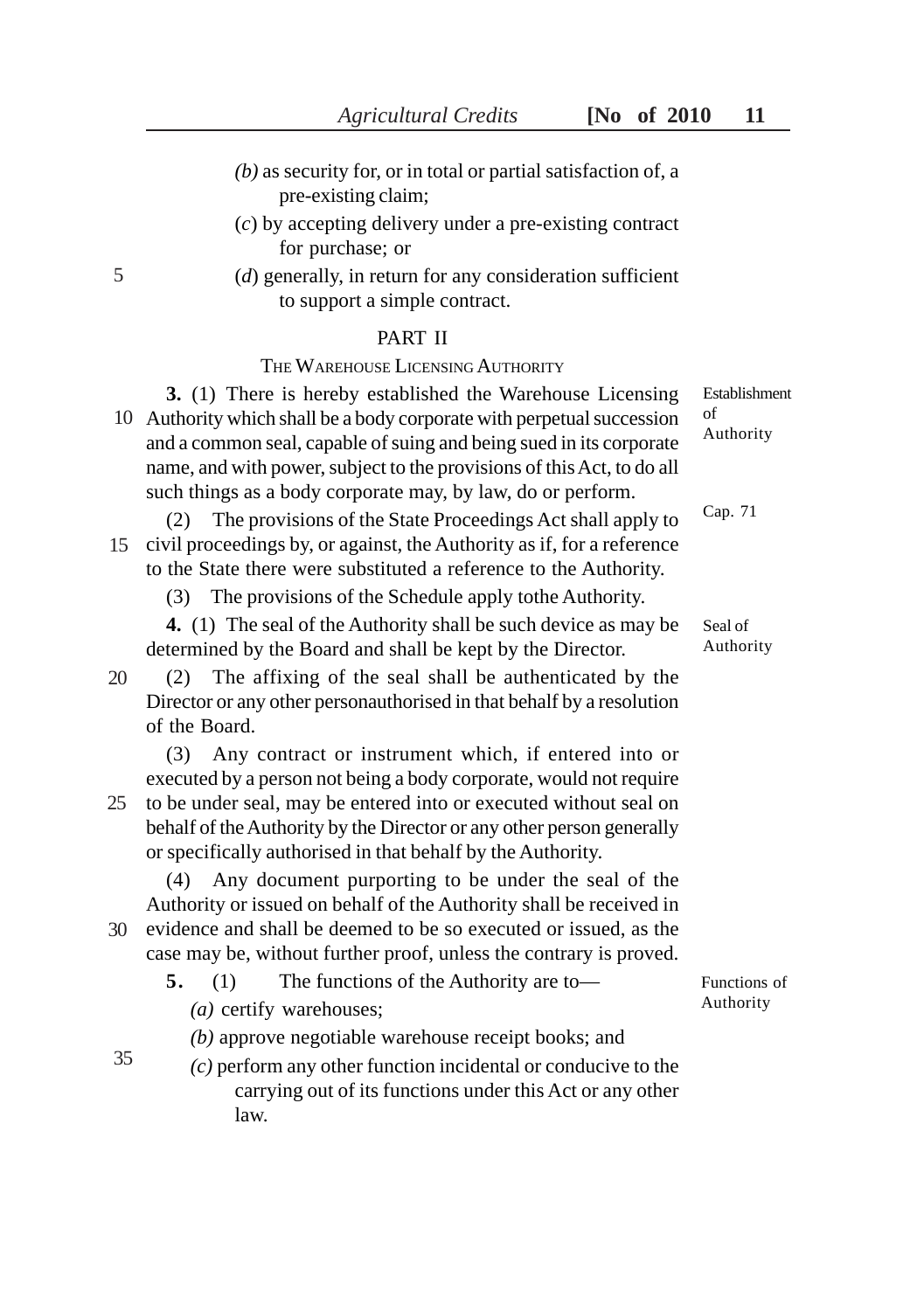(2) The Authority may, for the purpose of carrying out its functions under this Act—

- *(a)* investigate the storage, warehousing, classification, weighing and certification of agricultural commodities;
- *(b)* inspect any warehouse or cause it to be inspected for 5 purposes of this Act;
- *(c)* determine whether warehouses for which certificates are applied for, or have been issued under this Act are suitable for the proper storage of any agricultural commodities;
- 10
- *(d)* classify warehouses according to their ownership, location, surroundings, capacity, conditions and other qualities and according to the type of certificateissued or to be issued under this Act;
- *(e)* determine the duties of the warehouse operators with 15 respect to their care of, and responsibility for, the agricultural commodities stored;
- *(f)* formulate guidelines and standards for the proper storage of the agricultural commodities;
- *(g)* suspend or revoke any certificate for any contravention 20 of, or failure to comply with, any provision of this Act or condition of the certificate;
- *(h)* charge, assess and collect fees for
- the examination or inspection of a warehouse and for the issue of certificates; 25
- (i) examine the books, records, documents and accounts relating to warehouses;
- *(j)* close a warehouse which is operated without a valid certificate or contrary to the provisions of this Act; and
- *(k)* carry out any other function incidental or conducive to the 30 carrying out of its functions under this Act.

**6.** (1) The Minister may, by statutory instrument, appoint an authorised agency to perform such functions of the Authority as the Minister may specify.

(2) The Minister may, where an authorised agency fails to 35comply with the terms and conditions of its appointment, suspend or revoke the appointment of that authorised agency, after giving that authorised agency fourteen days notice to that effect and an opportunity to be heard.

Authorised agencies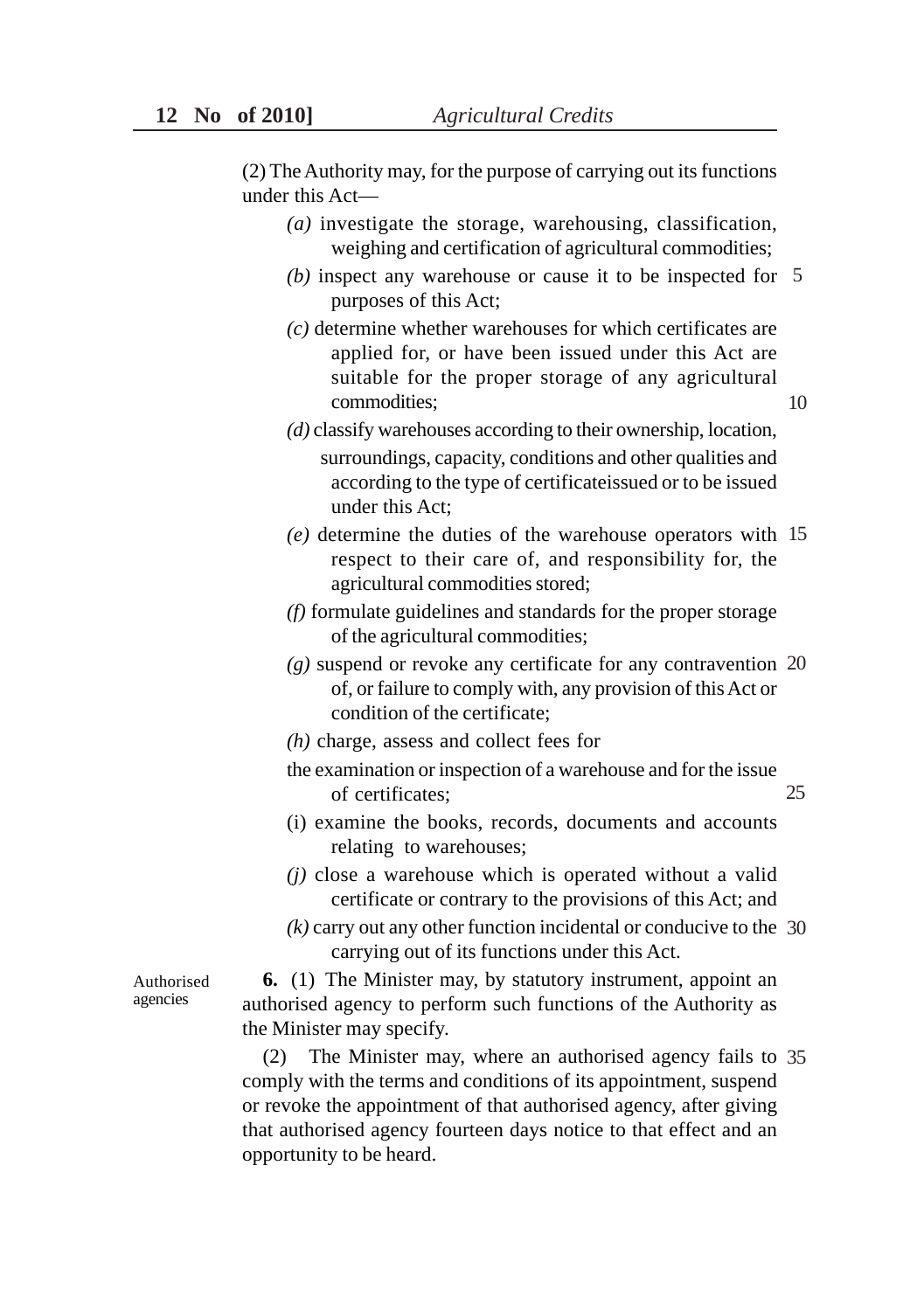|    | (3) The suspension or revocation of the appointment of an<br>authorised agency may be in addition to any other penalty to which<br>the authorised agency may be liable under this Act. |                       |
|----|----------------------------------------------------------------------------------------------------------------------------------------------------------------------------------------|-----------------------|
| 5  | 7. (1) There is hereby constituted a Board of the Authority which<br>shall consist of the following part-time members appointed by the<br>Minister:                                    | Board of<br>Authority |
|    | $(a)$ a representative of the Ministry responsible for agriculture;<br>$(b)$ a representative of the Ministry responsible for trade;                                                   |                       |
| 10 | $(c)$ a representative of the Ministry responsible for livestock;<br>$(d)$ a representative of the Attorney                                                                            |                       |
|    | General;                                                                                                                                                                               |                       |
|    | $(e)$ one representative of the clearing and forwarding agencies;                                                                                                                      |                       |
|    | (f) one representative of the Bankers Association of Zambia;                                                                                                                           |                       |
|    | $(g)$ one representative of a farmers                                                                                                                                                  |                       |
| 15 | organisation;                                                                                                                                                                          |                       |
|    | $(h)$ one representative of the insurance industry;                                                                                                                                    |                       |
|    | $(i)$ one representative of the Zambia Association of Chambers<br>of Commerce and Industry; and                                                                                        |                       |
|    | $(i)$ two other persons appointed by the Minister.                                                                                                                                     |                       |
| 20 | (2) The Chairperson and the Vice Chairperson of the Board<br>shall be appointed by the Minister from amongst the members of<br>the Board.                                              |                       |
|    | (3) A person shall not be appointed as a member of the Board if                                                                                                                        |                       |
|    | that person-                                                                                                                                                                           |                       |
| 25 | $(a)$ is not a citizen of Zambia;                                                                                                                                                      |                       |
|    | $(b)$ is a declared insolvent or bankrupt;                                                                                                                                             |                       |
|    | $(c)$ is declared to be of unsound mind; or                                                                                                                                            |                       |
|    | $(d)$ is convicted of an offence under this Act or any written<br>law and been sentenced therefor to imprisonment for a                                                                |                       |
| 30 | period exceeding six months without the option of a                                                                                                                                    |                       |

fine.

(4) A member shall hold office for a period of three years and may be appointed for one further period of three years.

(5) A member may resign upon giving one month's notice in writing to the Minister. 35

(6) The office of a member shall become vacant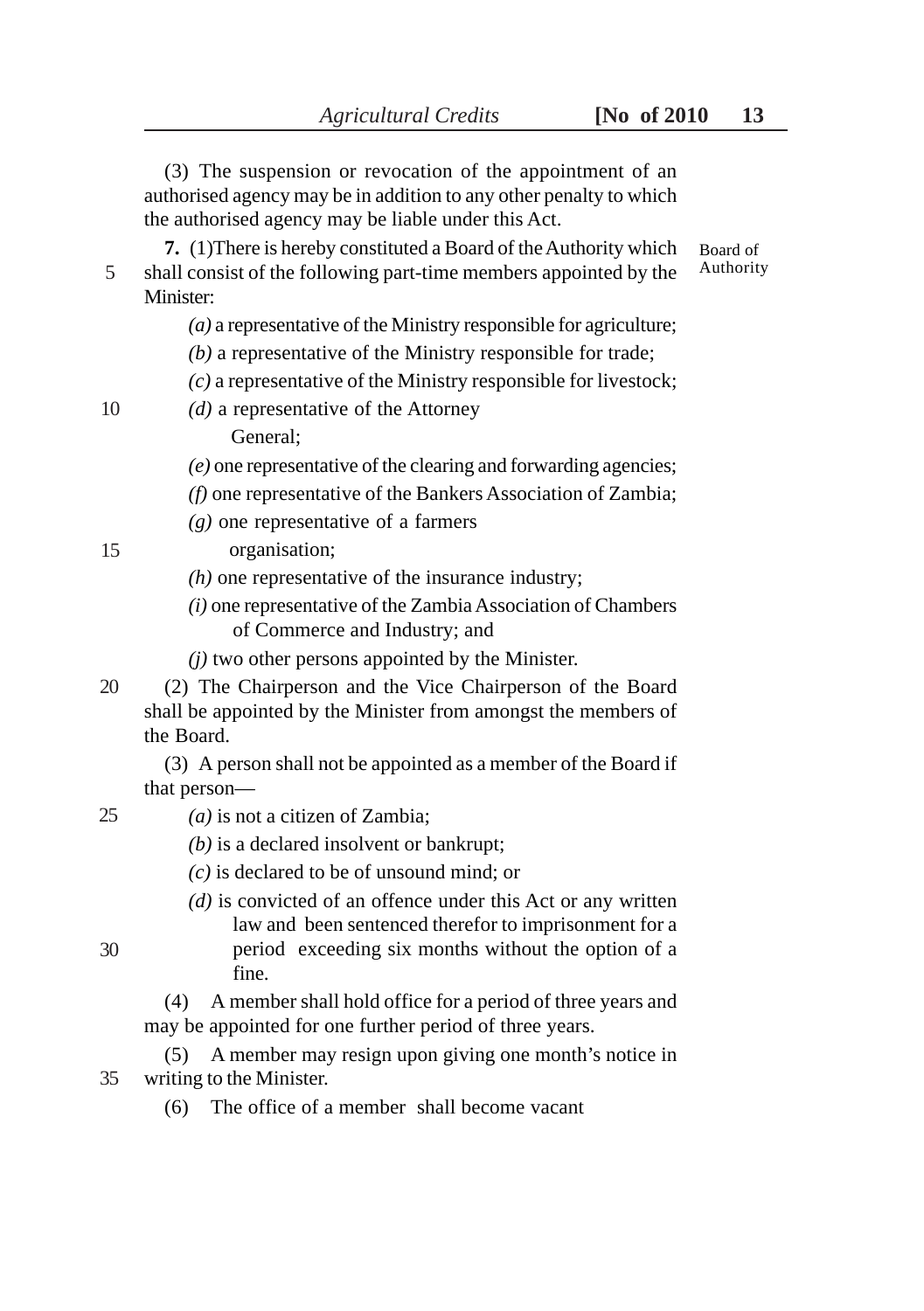- *(a)* if the member is absent, without reasonable excuse from three consecutive meetings of the Board of which the member has had notice;
- *(b)* if the member is adjudged bankrupt;
- *(c)* if the member is convicted of an offence under this Act or 5 any other written law and sentenced therefore to imprisonment for a period exceeding six months without the option of a fine;
- *(d)* if the member is declared to be of unsound mind; or
- *(e)* upon the members death.

- (7) The provisions of the Scheduleapply to the Board.
- **8.** Subject to the provisions of this Act, the functions of the Board are to—
	- *(a)* carry out the functions of the Authority;
	- *(b)* cause the operations of warehouse operators to be 15 examined, including auditing the agricultural commodities, books, documents and records relating to the warehouse so as to determine whether the interests of the producers, shippers and receivers of agricultural commodities and the holders of warehouse receipts are adequately 20 protected and safeguarded;
	- *(c)* formulate standards for agricultural commodities stored in warehouses certified under this Act;
	- *(d)* determine the rules relating to the certification, weighing, classification and grading of agricultural commodities 25 stored in warehouses certified under this Act;
	- *(e)* take such action, or issue such orders, as are necessary to prevent any fraud by, or discrimination against, depositors of agricultural commodities in warehouses; and
	- *(f)* perform such other functions as may be conferred or imposed on the Board under this Act or any other law.
	- **9.** (1) The Board shall appoint a Director on such terms and conditions as the Board may determine.
- 35

30

(2) The Director shall be the chief executive officer of the Authority and shall be responsible, under the direction of the Board, for the day to day administration of the Authority.

(3)The Director shall be an *ex- officio* member of the Board.

Functions of Board

Director and other staff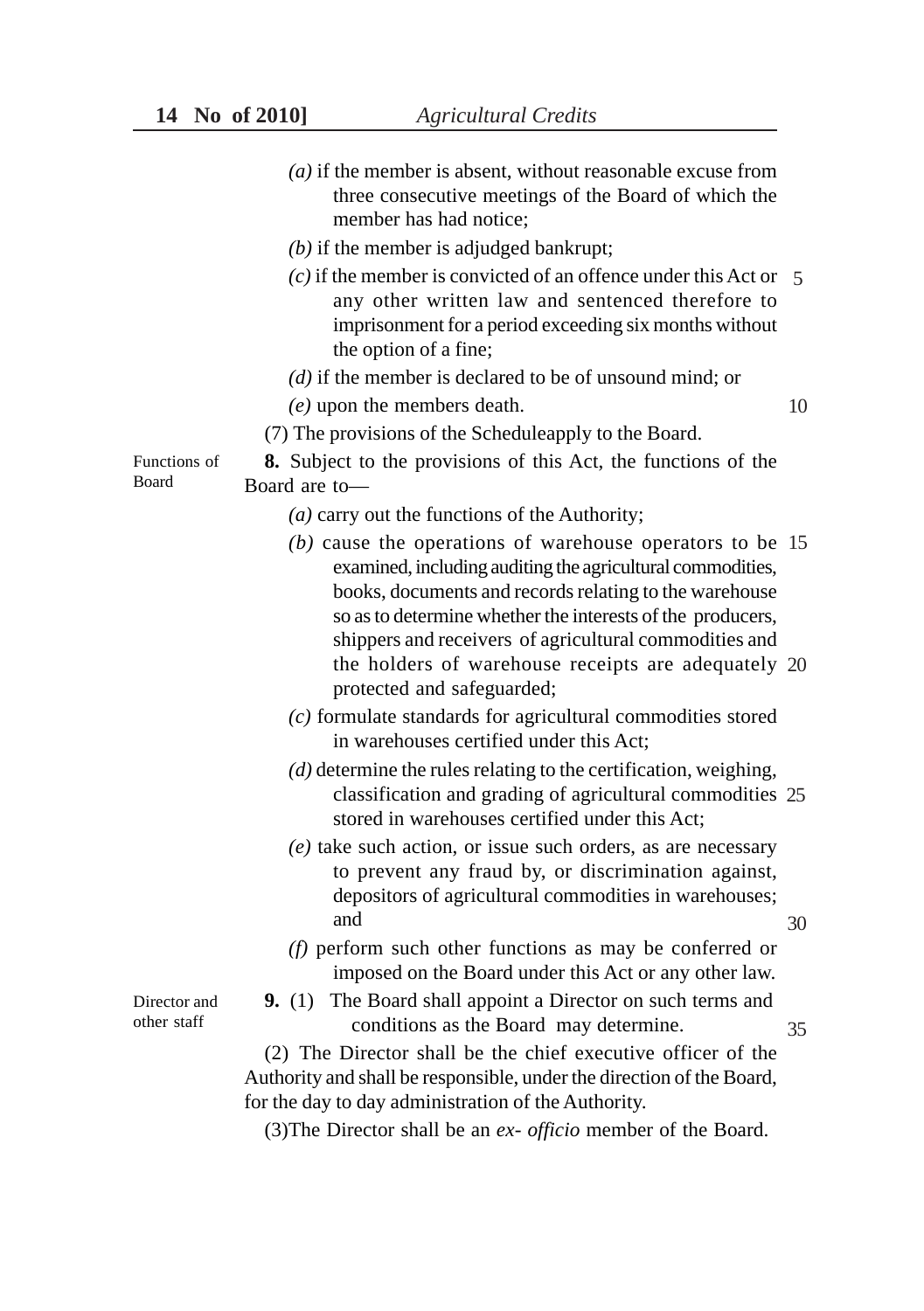|            | (4)<br>The Board may appoint, on such terms and conditions as it                                                                                                                                                            |    |
|------------|-----------------------------------------------------------------------------------------------------------------------------------------------------------------------------------------------------------------------------|----|
|            | may determine, such other staff as it considers necessary for the<br>performance of the Authoritys functions under this Act.                                                                                                |    |
| Inspectors | 10.<br>(1) The Board may appoint any suitable person to be an<br>inspector for the purposes of ensuring compliance with this Act, on<br>such terms and conditions as the Board may determine.                               | 5  |
|            | The Board shall provide an inspector with an identity card,<br>(2)<br>in the prescribed form, which shall be prima facie evidence of the<br>inspectors appointment as such.                                                 |    |
|            | (3) An inspector shall, in performing any function under this<br>Act.                                                                                                                                                       | 10 |
|            | $(a)$ be in possession of the identity card referred to under<br>subsection (2); and                                                                                                                                        |    |
|            | $(b)$ show the identity card to any person who requests to see<br>it or is subject to an investigation under this Act.                                                                                                      | 15 |
|            | An inspector may, with a warrant, at any reasonable time<br>(4)                                                                                                                                                             |    |
|            | $(a)$ enter and search any warehouse or any other premises,<br>including a private dwelling, where information or<br>documents which are relevant to an investigation may                                                   |    |
|            | be kept;                                                                                                                                                                                                                    | 20 |
|            | $(b)$ search any person in a warehouse or premises if there<br>are reasonable grounds to believe that the person has<br>possession of any document, warehouse receipt or article<br>that has a bearing on an investigation: |    |
|            | Provided that a person shall only be searched<br>by a person of the same sex;                                                                                                                                               | 25 |
|            | $(c)$ examine any document, warehouse receipt or article                                                                                                                                                                    |    |
|            | found in any warehouse or other premises that has a<br>bearing on an investigation;                                                                                                                                         |    |
|            | require information to be given about any document,<br>(d)<br>warehouse receipt, article, warehouse or any other<br>premises by-                                                                                            | 30 |
|            | (i) the owner of the warehouse or premises;                                                                                                                                                                                 |    |
|            | (ii) the person in control of the warehouse or premises;                                                                                                                                                                    |    |
|            | (iii) any person who has control of the document,<br>warehouse receipt or article; or                                                                                                                                       | 35 |
|            | (iv) any other person who may have the information;                                                                                                                                                                         |    |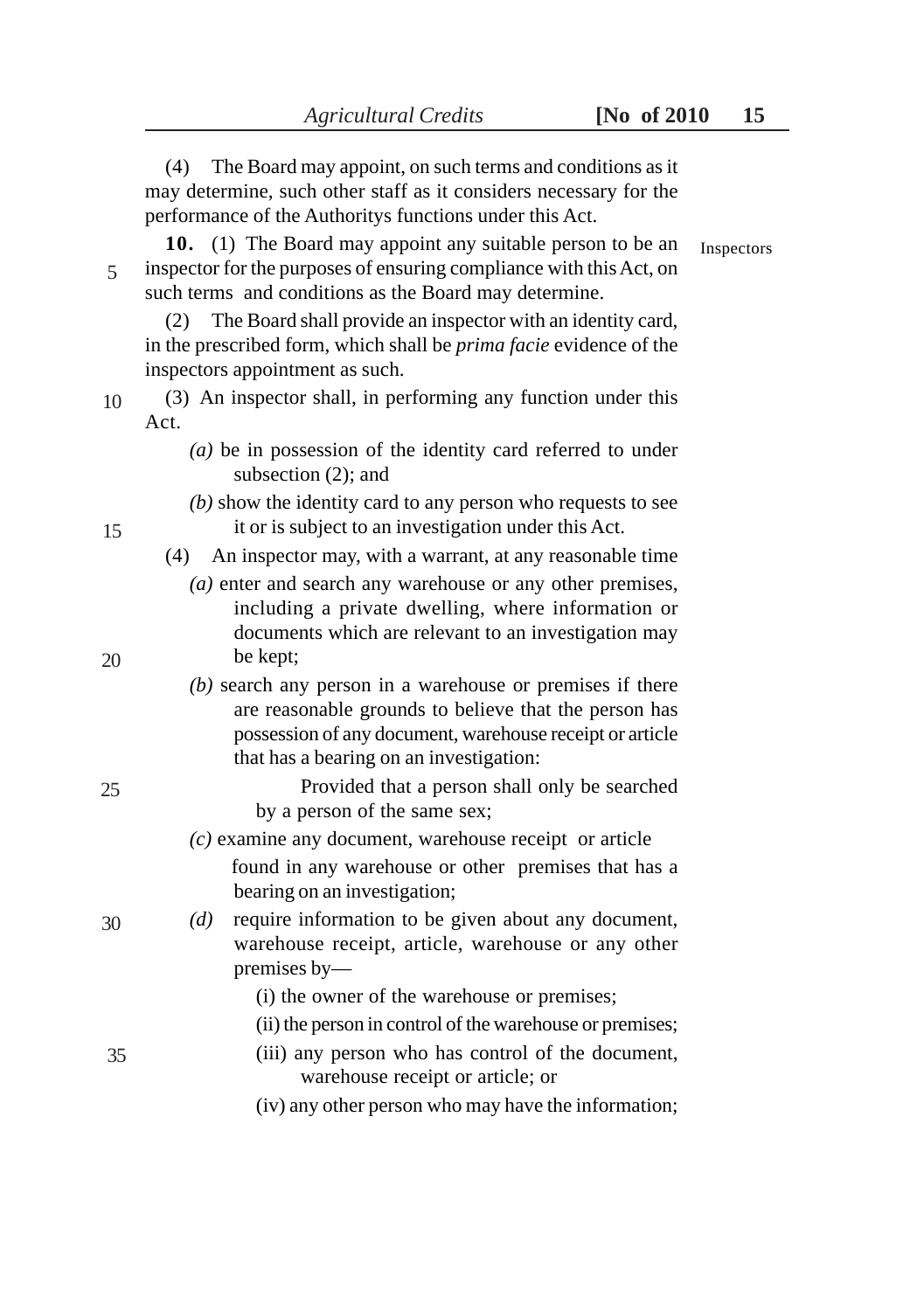- *(e)* take extracts from, or make copies of, any book, warehouse receipt or document found in the warehouse or premises that has a bearing on an investigation;
- *(f)* use any computer system in any warehouse or premises, or require the assistance of any person in the warehouse 5 or premises to use that computer system, to—
	- (i) search any data contained in, or available to the computer system;
	- (ii) reproduce any record from the data; or
	- (iii) seize any output from the computer for 10 examination and copying; and

*(g)* attach and, if necessary, remove from the warehouse or premises for examination and safeguarding any document or article that has a bearing on an investigation.

(5) An inspector who removes any warehouse receipt, document 15 or article from any warehouse or premises under paragraph (g) of subsection (4) shall—

- *(a)* issue a receipt for the document, warehouse receipt or article to the owner of, or person in control of, the warehouse or premises; and
- *(b)* return the document, warehouse receipt or article as soon as practicable after achieving the purpose for which it was removed.
- (6) A person who—
	- *(a)* delays or obstructs an inspector in the performance of 25 the inspectors functions;
	- *(b)* refuses to give an inspector such reasonable assistance as the inspector may require for the purpose of exercising the inspectors powers;
	- *(c)* gives an inspector false or misleading information in answer 30
	- to an inquiry made by the inspector; or
	- *(d)* impersonates or falsely represents oneself to be an inspector;

commits an offence and is liable, upon conviction, to a fine not exceeding two hundred thousand penalty units or to imprisonment 35for a period not exceeding two years, or to both.

(7) An inspector shall furnish the Authority with a written report and any other information relating to an inspection, as the Authority may require.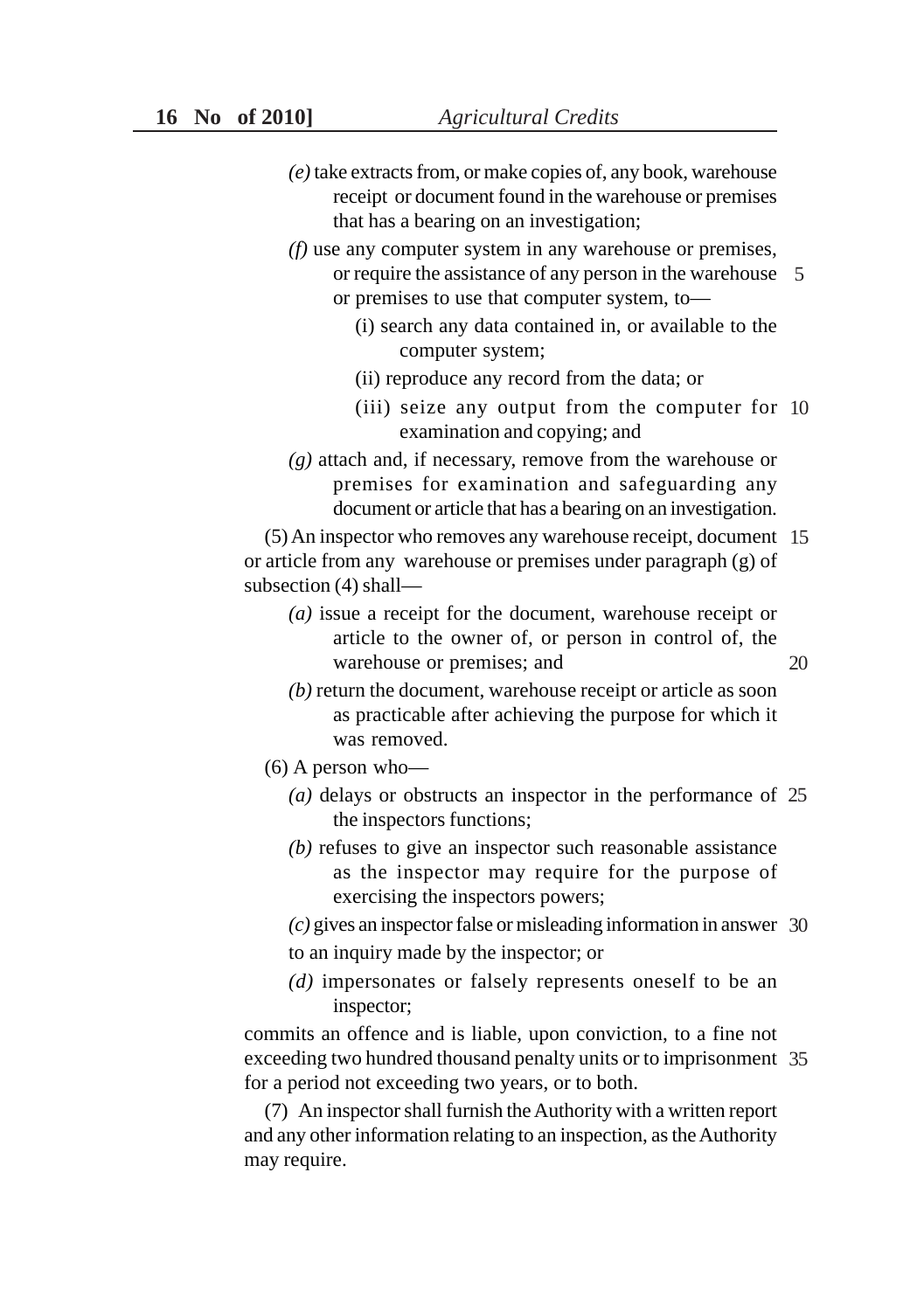(8) Nothing in this section requires a person to disclose or produce information, a warehouse receipt or a document, if the person would in an action in a court be entitled to refuse to disclose or produce the information, warehouse receipt or document.

#### PART III

# AGRICULTURAL CHARGES

**11.** (1) An agricultural charge may be fixed or floating, or both. (2) An agricultural charge may be in any form and made upon such conditions as the parties to the charge may agree, and any surety may be made a party to the charge. 10

farming stock and assets

Agricultural charge on

(3) A farmer may, individually or in association, create in favour of any person a charge on any farming stock, additional asset or other agricultural asset, security for—

*(a)* inputs or other items required for cultivation;

- *(b)* sum advanced or to be advanced to the farmer; or
	- *(c)* sums paid or to be paid on the farmer's behalf under any guarantee;and such security may cover any interest, commission or charge thereon.
- (4) Notwithstanding any other provision of this Act, a related business or a trader may create in favour of any person, an agricultural charge on all or any portion of the agricultural commodities that the related business or trader purchases or intends to purchase from a farmer and such security may cover any interest, commission or charge thereon. 20
- (5) Any property affected by a fixed charge may include farming stock, additional assets or other agricultural assets belonging to the farmer, trader or related business at the date of the charge and as may be specified in the charge. 25
- (6) The principal sum secured by an agricultural charge may be— 30
	- *(a)* a specific amount advanced in one sum or in instalments; or
	- *(b)* a fluctuating amount advanced on a current account not exceeding at any one time such amount, if any, as may be specified in the charge:

Provided that any charge for securing a current account or any further advances shall continue to be effective against the farmer, trader or related business andagainst the holder of any subsequent interest in the agricultural commodities charged, not withstanding the fluctuation or temporary extinction of the indebtedness and notwithstanding that thelender may have had notice of the subsequent interest.

15

35

40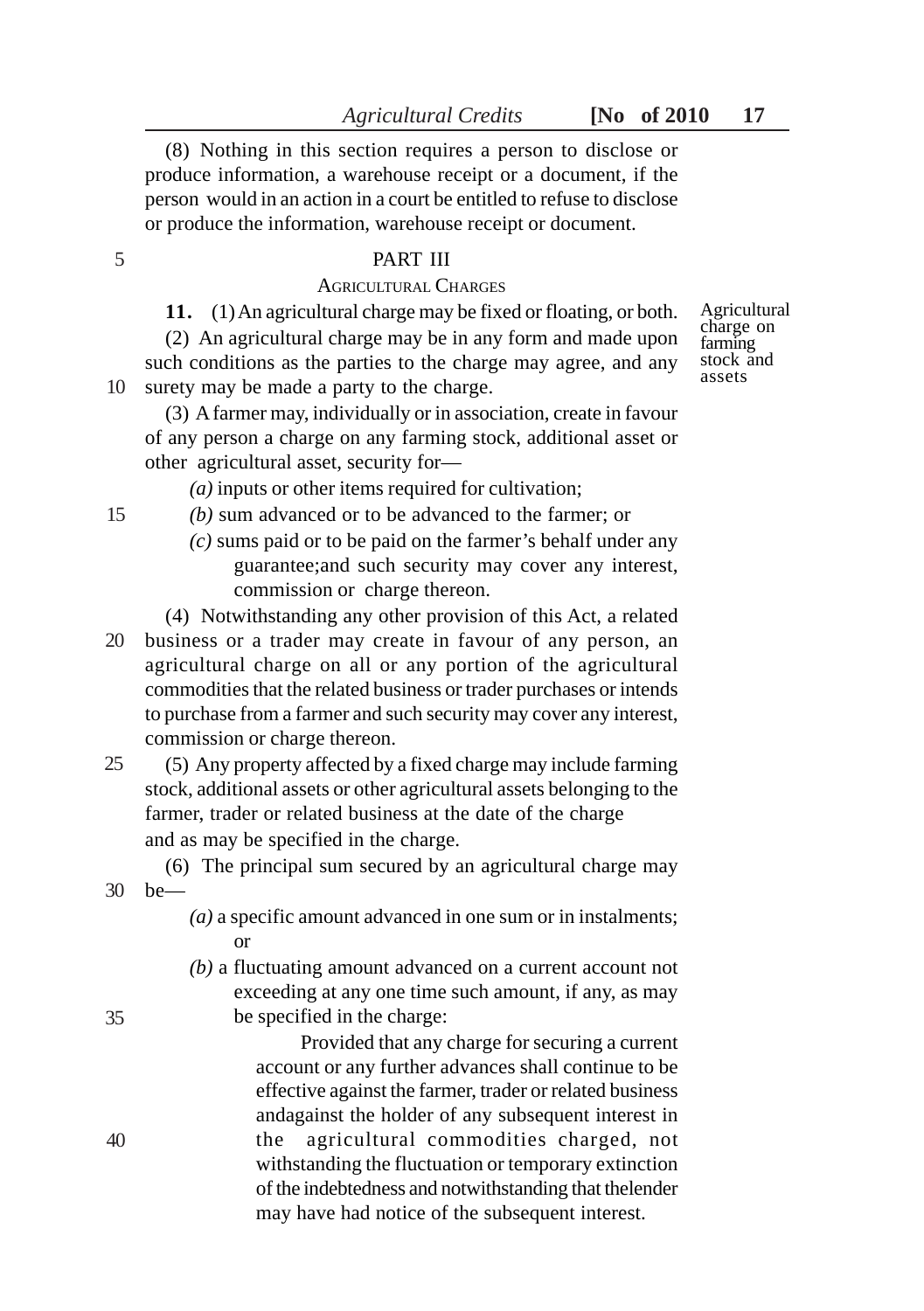**12.** (1) A fixed charge shall confer on the holder the following rights: Effect of fixed charge

- *(a)* a right, upon the happening of any event specified in the charge as being an event authorising the seizure of property subject to the charge to take possession of the property; and 5
- *(b)* where possession of any property has been taken, a right, after an interval of fourteen days or such shorter period as may be specified by the charge, to sell the property.

(2) A holder shall, where the holder exercises the power of sale 10 under paragraph (b) of subsection (1), apply the proceeds of the sale in or towards the discharge of the moneys and liabilities secured by the fixed charge and the costs of seizure and sale, and to pay the surplus, if any, of the proceeds to the farmer.

(3) A fixed charge shall impose on the farmer, trader or related 15 business, the following obligations:

*(a)* an obligation where the farmer, trader or related business sells any of the property, or receives any money in respect of any asset, comprised in the charge, forthwith to pay to the holder the amount of the proceeds of the 20 sale or the money so received, except to such extent as the charge otherwise provides or the holder otherwise allows, and any sum so paid shall be applied, except so far as otherwise agreed by the holder, in or towards the discharge of moneys and liabilities secured by the charge: 25

> Provided that if the holder is a related business, the farmer or trader shall not sell, except as provided under this section, the commodity for which the farmer received loans or advances of inputs or other items required for cultivation but shall deliver to the holder 30 the agricultural commodity in the amount agreed in the charge; and

*(b)* an obligation, in the event of the farmer, trader or related business receiving any money under any policy of insurance on any of the property comprised in the 35 charge, forthwith to pay the amount of the sum so received to the holder, except to such extent as the charge otherwise provides or the holder otherwise allows, and any sum so paid shall be applied, except so far as is otherwise agreed by the holder, in or towards the 40discharge of moneys and liabilities secured by the charge.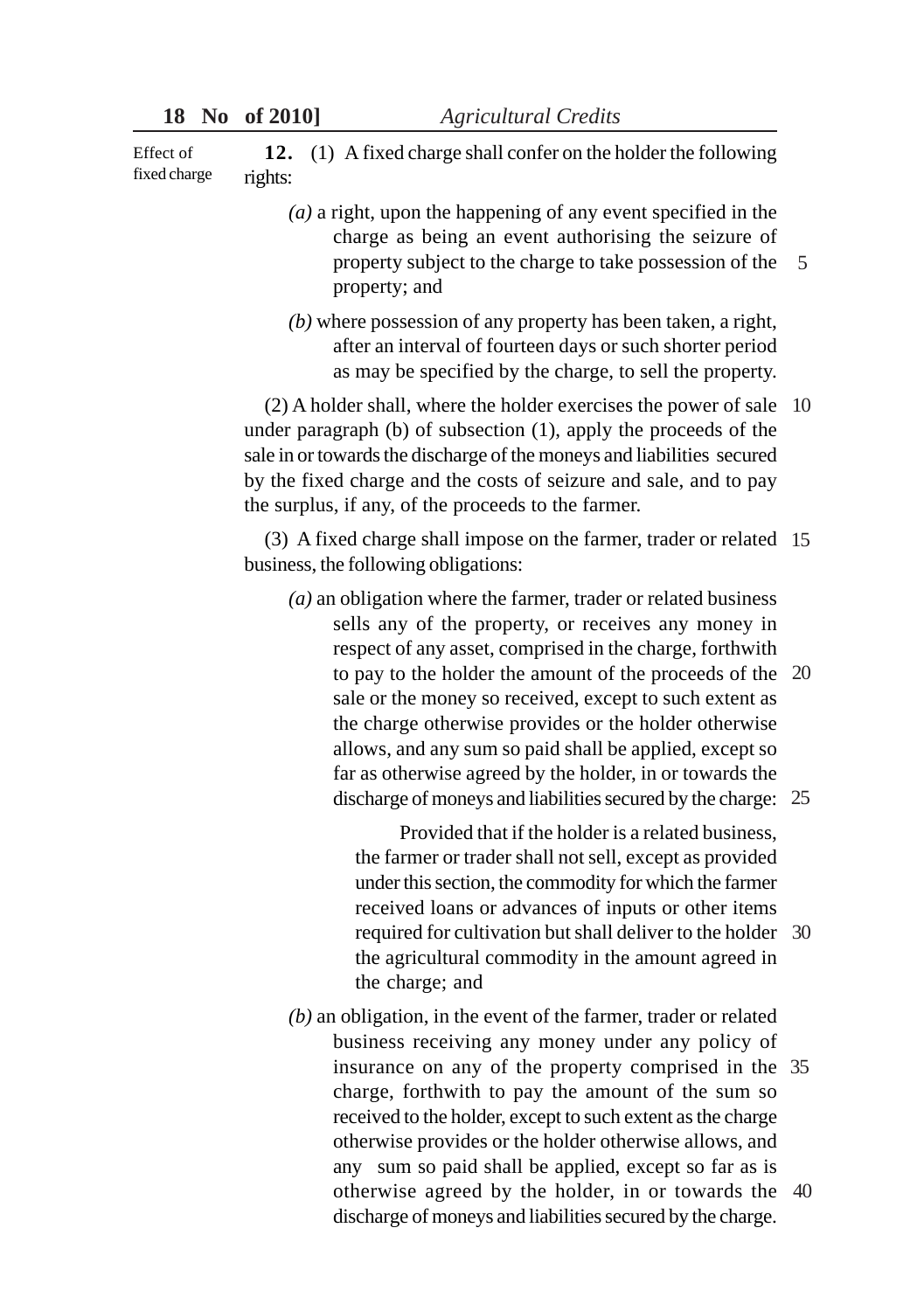(4) An insurer may, where any money is due to a farmer, trader or related business, as the case may be, under any policy of insurance on any of the property comprised in a fixed charge, notwithstanding anything contained in the insurance policy, pay such

- money to the holder of the charge to the extent of the charge, and 5 any such payment shall be a valid discharge of the liability of the insurer to the farmer, trader or related business, as the case may be, to the extent of the amount so paid, and the provisions of paragraph (b) of subsection (2) shall apply to the amount so paid as
- 10 if it had been paid to the holder by the farmer, trader or related business, as the case may be.

(5) Subject to compliance with the obligations imposed under subsection (3), a fixed charge shall not prevent a farmer, related business or trader from selling any of the property subject to the charge. 15

(6) A holder shall, where the proceeds of a sale made under subsection (2) are paid to any person other than a person referred to under that subsection, have a right to recover the proceeds from such person if the holder proves that the person knew that the 20 proceeds were paid to the holder in breach of the farmers, related

business or traders obligations.

**13.** An agricultural charge creating a floating charge shall have the like effect as if the charge had been created by a registered debenture issued by a company:

Effect of floating charge

#### Provided that— 25

- *(a)* the charge shall become a fixed charge on the property upon—
	- (i) a receiving order in bankruptcy being made against the farmer, trader or related business;

30

- (ii) the death of the farmer or trader;
- (iii) the dissolution of the partnership in the case where the property charged is partnership property; or
- (iv) notice in writing to that effect being given by the holder on the happening of any event which, by virtue of the charge, confers upon the holder the right to give the notice; and
- *(b)* the farmer, trader or related business, while the agricultural charge remains a floating charge, shall be subject to the like obligation as in the case of a fixed charge to pay over to the holder the amount
- 40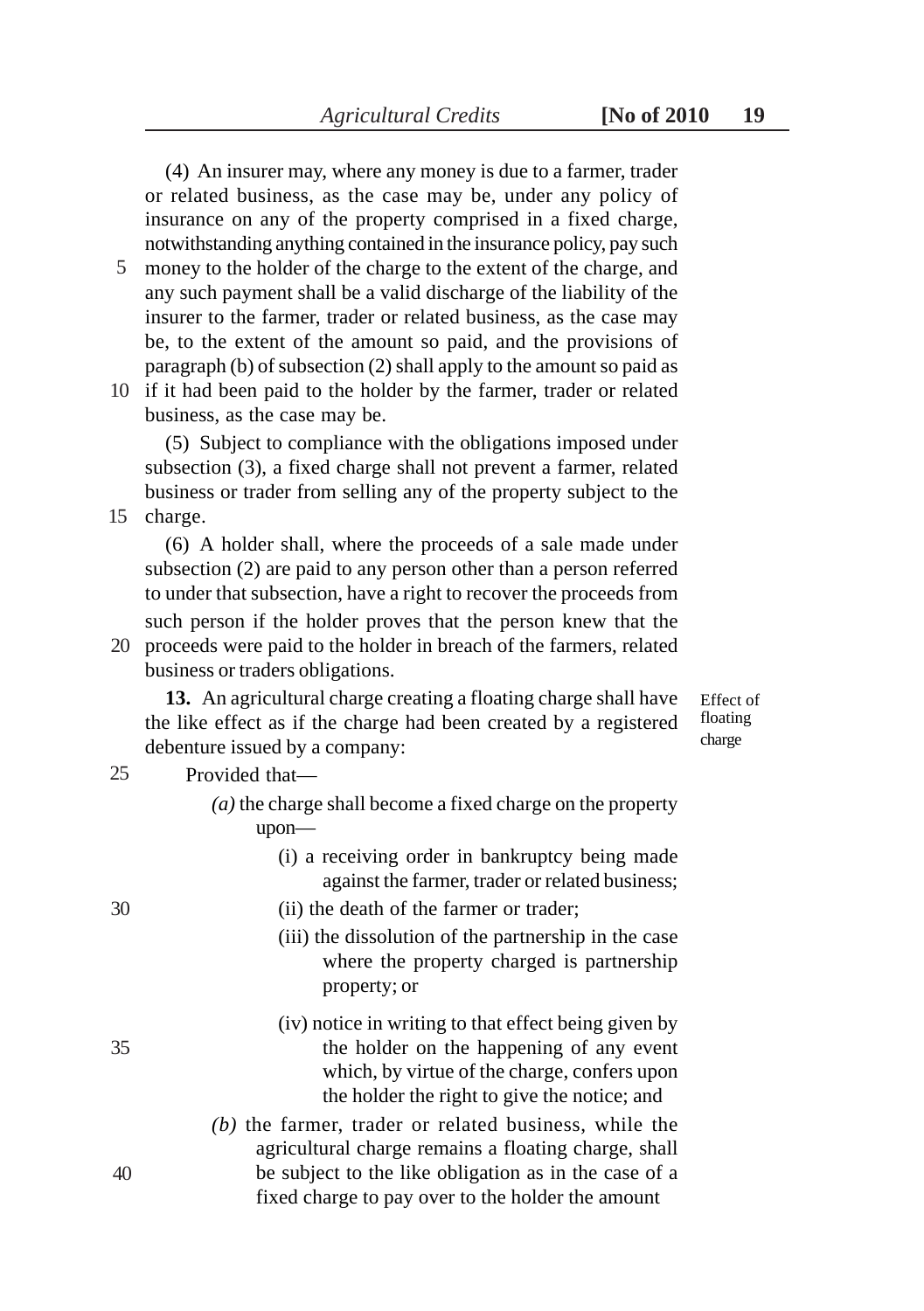received by the holder by way of proceeds of sale, in respect of other agriculturalassets or additional assets under policies of insurance, or by way of compensation:

Provided that it shall not be necessary for the 5 farmer, trader or related business to comply with the obligations if and so far as the amount so received is expended in the purchase of farming stock which, on purchase, becomes subject to the charge.

**14.** (1) Notwithstanding sections *eleven, twelve* and *thirteen,* a 10 farmer, trader or related business shall, when selling or causing to be sold, any farming stock or additional asset which is subject to an agricultural charge, give to the person buying, or the person effecting the sale of, the farming stock or additional asset, before payment of the purchase price, a written notice which shall be acknowledged 15 by the purchaser or the person effecting the sale signing the original and a copy of the notice, containing the following information:

*(a)* the name and address of all persons holding an agricultural charge over the farming stock or additional assets to be sold;

*(b)* he priority of the agricultural charges; and

*(c)* the amount secured by each agricultural charge.

(2) Where a farmer, trader or related business gives written notice to any person under subsection (1), the written notice shall constitute written notice, in respect of any subsequent sale of any 25 agricultural commodity which is the subject of the charge, given to that person within a period of twelve months from the date of the written notice:

> Provided that the farmer, trader or related business, before making, or causing to be made, any subsequent sale, 30 shall notify that person of any agricultural charge which affects the agricultural commodity created by the farmer, trader or related business after the date of the written notice and suchnotice shall state the name and address of the holder, the priority of the charge and the amount secured 35 by the charge.

(3) A notice given under the proviso to subsection (2) shall, for the purposes of this section, be treated as forming part of the written notice given under subsection (1) by the farmer, trader or related business to the buyer or person effecting a sale on behalf of the farmer, trader or related business, as the case may be. 40

Notice of agricultural charge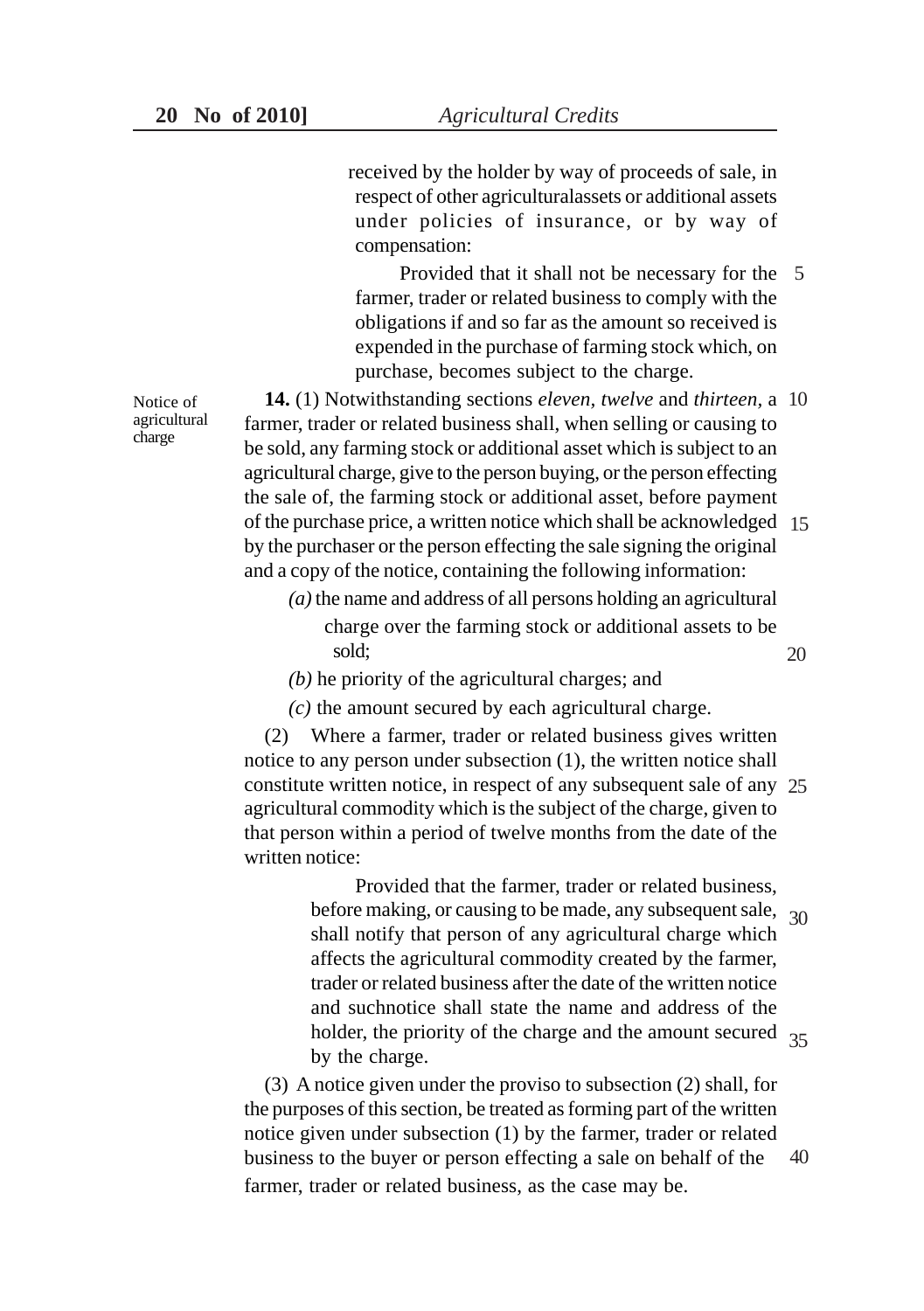(4) A person who receives a written notice under subsection (1)

shall pay the proceeds of the sale to the holder in accordance with the written notice, having regard to the priority and amounts stated in the written notice and shall pay the surplus, if any, remaining after making the payments, to the farmer, trader or related business. (5) A person who contravenes subsection

(4) commits an offence and is liable, upon conviction,to the full value of the agricultural charge as specified in the notice.

(6) Any moneys paid out in accordance with subsection (4) shall reduce the liability of the farmer, trader or related business under the agricultural charges created by the farmer, trader or related business, in order of their priority, and the amount of each agricultural charge shall be reduced by the amount so paid. 10

(7) Any payment made in accordance with subsection (4) shall discharge the buyer or person effecting the sale on behalf of the farmer, trader or related business, as the case may be, from any claim, howsoever arising, in respect of the proceeds of the sale. 15

(8) A farmer, trader or related business who fails to give written notice in accordance with this section commits an offence and is liable, upon conviction, to a fine not exceeding ten percent of the 20

outstanding loan.

**15.** (1) An agricultural charge shall have effect notwithstanding anything contained in the Bills of Sale Acts, 1878 and 1882, of the United Kingdom and an agricultural charge shall

**Supplementary** provisions in respect of agricultural charges

not be deemed to be a bill of sale within the meaning of those Acts. 25

(2) Agricultural charges shall, in relation to one another, have priority in accordance with the times at which they are respectively registered under this Act:

Provided that an agricultural charge created solely to secure the payment of insurance premiums uponfarming stock shall have priority over any other agricultural charge not created for such purpose.

(3) Where an agricultural charge creating a floating charge has been created, an agricultural charge purporting to create a fixed charge on any of the property comprised in the floating charge shall, as respects the property subject to the floating charge, have no effect so long as the floating charge remains in force. 35

(4) Farming stock which is subject to an agricultural charge shall not, for the purpose of the Bankruptcy Act, be considered as goods in the possession, order or disposition of a farmer, trader or related business in the farmer's or trader's trade or business, by 40

30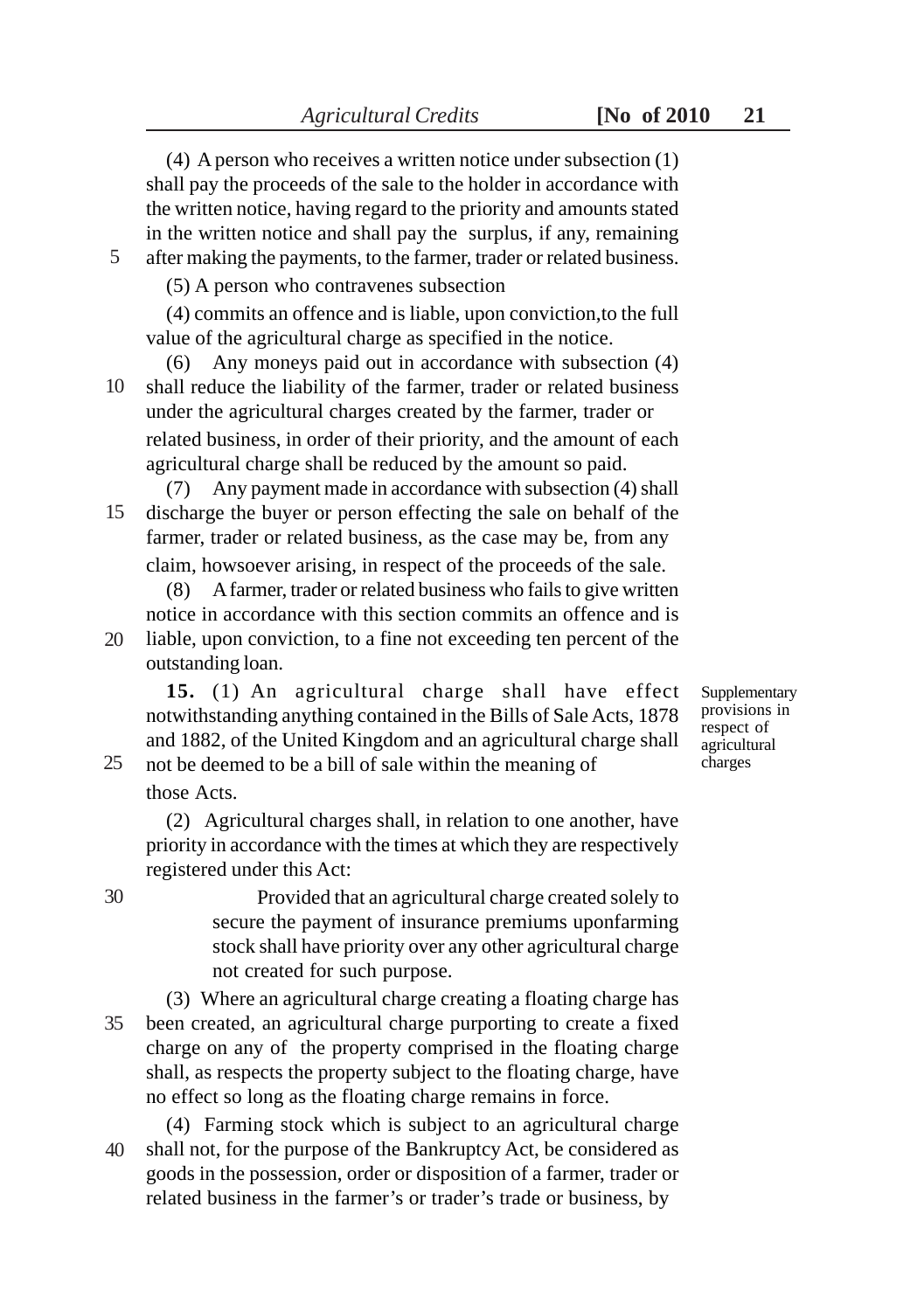|  | 22 No of 2010] | <b>Agricultural Credits</b>                                      |
|--|----------------|------------------------------------------------------------------|
|  |                | the consent and permission of the true owner thereof, under such |
|  |                | circumstances that the owner is the reputed owner thereof.       |
|  |                | $(5)$ An equipplished above shall not protect property which but |

(5) An agricultural charge shall not protect property which, but for such charge, would have been liable to distress for rent or rates.

Registration of agricultural charge

**16.** (1) An agricultural charge shall be registered within thirty days after its execution and

if not so registered, shall be void as against any person other than the farmer:

> Provided that the Registrar may, in proving that 10 omission to register within the specified time was accidental or due to inadvertence, extend the time for registrationon such terms as the Registrar thinks fit.

5

(2) An agricultural charge shall be effected by sending by post or delivering to the Registrars office located in the district, or, where 15 no such office exists, to such other office as the Minister shall, by notice in the *Gazette,* specify, a memorandum of the instrument creating the charge and the particulars of the charge as may be prescribed, together with the prescribed fee and upon receipt thereof, the Registrar shall enter the particulars in the register and file the 20 memorandum.

(3) The register kept and the memoranda filed under this section shall, at all reasonable times,be open to inspection by any person on payment of the prescribed fee, and any person inspecting the register or any memorandum may, on payment of the prescribed 25 fee, make copies or extracts therefrom.

(4) A person may, on payment of the prescribed fee, require to be furnished with a copy of any entry in the register or memorandum certified to be a true copy by the Registrar.

(5) Registration of an agricultural charge may be proved by the 30 production of a certified copy of the entry in the register relating to the charge, and a copy of any such entry purporting to be certified asa true copy by the Registrar shall, in all legal proceedings, be evidence of the matters stated therein without proof of the signature or authority of the person signing it unless the contrary is proved. 35

(6) The Registrar shall not be liable to any action or proceeding for, or in respect of, any act or matter done or omitted to be done, in good faith, in the exercise or purported exercise of the powers conferred on the Registrar under this Act.

(7) A person aggrieved with a decision of the Registrar may appeal to the High Court within thirty days of the decision. 40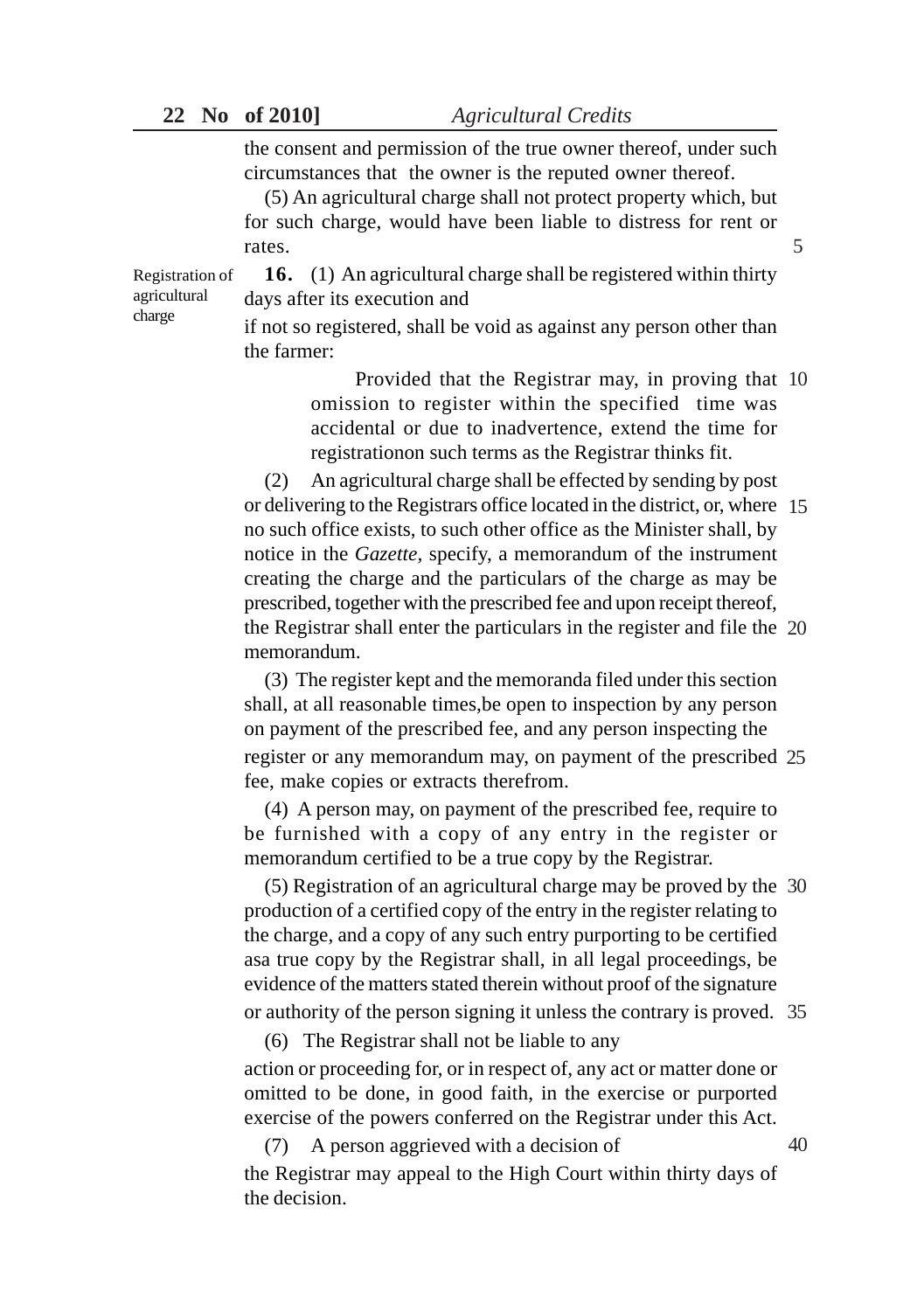(8) Registration of an agricultural charge under this section shall, from the date of registration, be deemed to constitute actual notice of the charge and of the fact of the registration to all persons and for all purposes connected with the property comprised in the charge:

Provided that—

- *(a)* where an agricultural charge is expressly made for securing acurrent account or further advances, the holder, in relation to making further advances under the charge, shall not be deemed to have notice of another agricultural charge by reason only that it is so registered if it was not so registered at the time when the first mentioned charge was created or when the last search, if any, by or on behalf of the holder was made, whichever was the later; and
- *(b)* registration shall not be deemed to constitute actual notice to a purchaser for the purposes of section *fourteen.*
- **17.** (1) Except as otherwise provided under this Act, a person shall not print forpublication or publish any list of agricultural charges 20 or of the name of any farmer, trader or related business who have created agricultural charges.

Restriction on publication of agricultural charges

(2) A person who contravenes subsection (1) commits an offence and is liable, upon conviction, to a fine not exceeding three hundred thousand penalty units. 25

(3) A prosecution for an offence under this section shall not be commenced without the consent of the Director of Public Prosecutions.

(4) Where a farmer, trader or related business mortgages 30 interest in land, and the farmer, trader or related business creates an agricultural charge which includes growing crops, the rights of the holder under such charge shall have priority over those of the mortgagee, whether in possession or not, and irrespective of the dates of the mortgage and the charge.

**18.** (1) A farmer, trader or related business who creates an agricultural charge and who, with intent to defraud Fraud 35

> *(a)* fails to comply with the obligations imposed by this Act as to the payment to the holder of any sums received by the farmer, trader or related business by way of proceeds of sale, or in respect of other agricultural assets, or under a policy of insurance or by way of compensation; or

40

10

5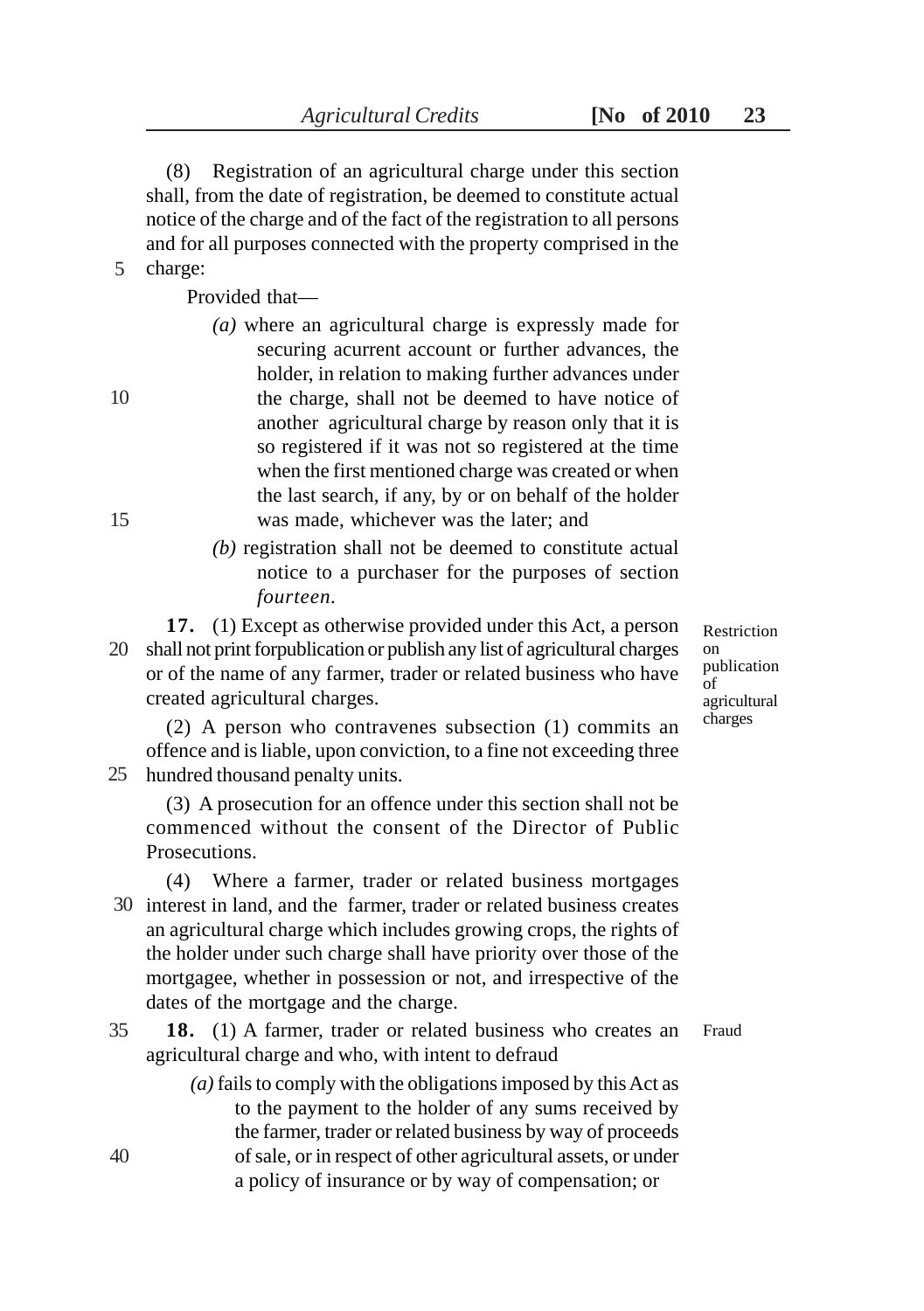*(b)* removes or permits to be removed any property subject to the charge;commits an offence and is liable, upon conviction, to imprisonment for a period not exceeding seven years.

(2) Where any related business, with intent to defraud, 5 misrepresents its rights and obligations under this Act or in any way deprives a farmer of the farmers rights under this Act, the directors and managers of the business committing such violation shall be liable, upon conviction, to a fine not exceeding three hundred thousand penalty units or to imprisonment for a period not exceeding 10three years, or to both, unless they show that the offence was committed without their knowledge or consent.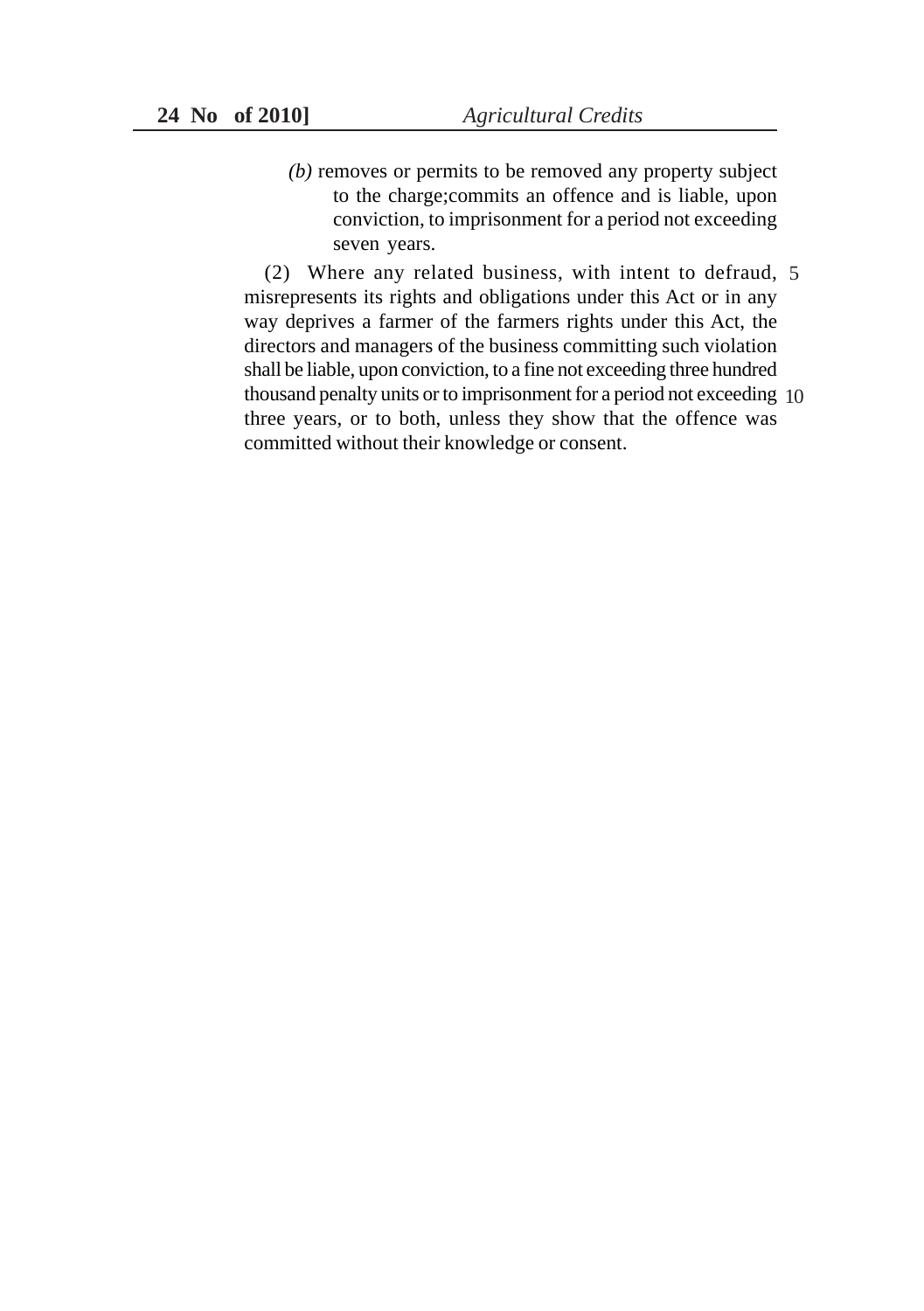## PART IV

CONTRACTS FOR ADVANCES ON INPUTS AND OTHER ITEMS **19.** (1) A contract for the advancement to a farmer of inputs or other items required for cultivation shall state—

- *(a)* the value of the inputs or other items at the time the inputs or items are advanced to the farmer;
	- *(b)* the interest rate to be charged, expressed at an annual percentage rate; and
	- *(c)* any charges, fees or penalties that the farmer will be required to pay if the farmer does not pay or deliver the produce at the price agreed on, as stipulated in the contract, unless subsection (1) of section *fourteen* applies.

(2) A trader or related business advancing any inputs or other 15 items required for cultivation shall furnish the farmer, at the time each input or item is advanced, a written statement showing the value and cost to the farmer of the input or item, the interest rate and any charges, fees or penalties, as provided under this section.

(3) Direct or indirect compounding of interest shall not be allowed 20 as part of the contract specified under subsection (1).

(4) Notwithstanding any other law, a person who advances inputs or other items required for cultivation to a farmer and fails to fully disclose to the farmer the cost of the input or item, the interest to be paid by the farmer and any charges, fees or penalties as

25 required under this section shall be ineligible to register, under this Act, a charge created by the farmer on the basis of an agreement or contract, and such charge shall be void.

**20.** A person who advances inputs or other items required for cultivation to a farmer and fails to fully disclose to the farmer the 30 cost of any input or item, the interest to be paid by the farmer and

any charges, fees or penalties as required under section *nineteen,* commits an offence and is liable, upon conviction, to a fine not exceeding three hundred thousand penalty units.

# PART V REGISTRATION OF AWAREHOUSES

**21.** (1) A person who intends to operate a warehouse business shall apply for a certificate under this Part.

(2) An application for a certificate shall be made to the Board in the prescribed manner and form upon payment of the prescribed fee. 40

Failure to make full disclosure of cost of inputs, items, etc.

Application for registration of warehouse

Validity of contracts

5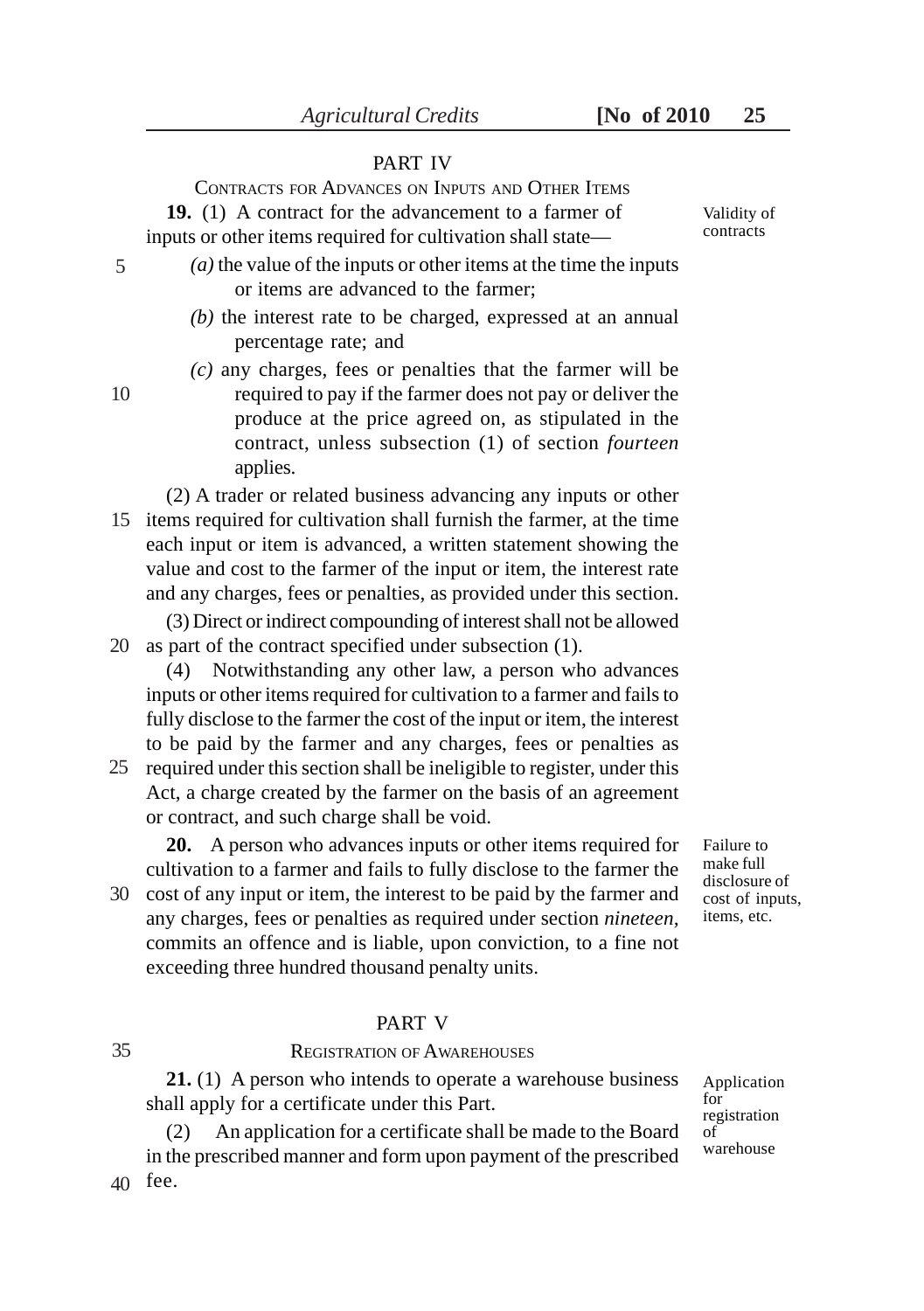**22.** (1) An applicant shall execute and file with the Board a bond sufficient to secure the performance by the applicant of the obligations as a warehouse operator under this Act.

(2) Where the Board determines that a previously approved bond is or has become insufficient, it may require an applicant to give 5 such additional bond as the Board may specify for purposes of this Act.

(3) The Board may, where an applicant fails to give the additional bond within the period specified by the Board under subsection (2), reject the application for a certificate or suspend or revoke the 10 certificate of registration.

**23.** The Board may, where an applicant executes a bond as required under section *twenty-two,* designate the warehouse in respect of which a bond is executed as both certified and bonded.

**24.** (1) An applicant for a certificate to operate a warehouse 15 shall file with the Board a certificate of insurance evidencing an effective policy of insurance issued by an insurance company licenced under the Insurance Act, 2005, in the name of the applicant insuring all the agricultural commodities which are or may be in the warehouse for their full market value for loss by fire, explosion, 20 theft, lightening or such other risk as may be prescribed.

(2) A warehouse operator shall, where a fire, explosion, lightening or any other risk destroys or damages any agricultural commodities in a warehouse, upon demand by the depositor, and upon being presented with the receipt or other evidence of 25 ownership and after deducting the warehouse operators charges and advances at the market value of the agricultural commodities, make settlement with the insurance company.

(3) A warehouse operator shall make complete settlement to all the depositors whose agricultural commodities are stored in the 30 warehouse which are damaged or destroyed, within ten days of the settlement with the insurance company.

(4) The Board shall, where it determines that a previously approved insurance in relation to a warehouse is insufficient, require the warehouse operator to give additional insurance. 35

(5) The Board shall, where a warehouse operator fails to comply with subsection (3) or (4), suspend or revoke the warehouse certificate.

**25.** (1) The Board shall, before granting a certificate, inspect the warehouse in respect of which an application is made to determine whether the warehouse is suitable for the storage of the 40

Designation as certified and bonded warehouse

Insurance

Bond

Act No. 26 of 2005

Issue of certificate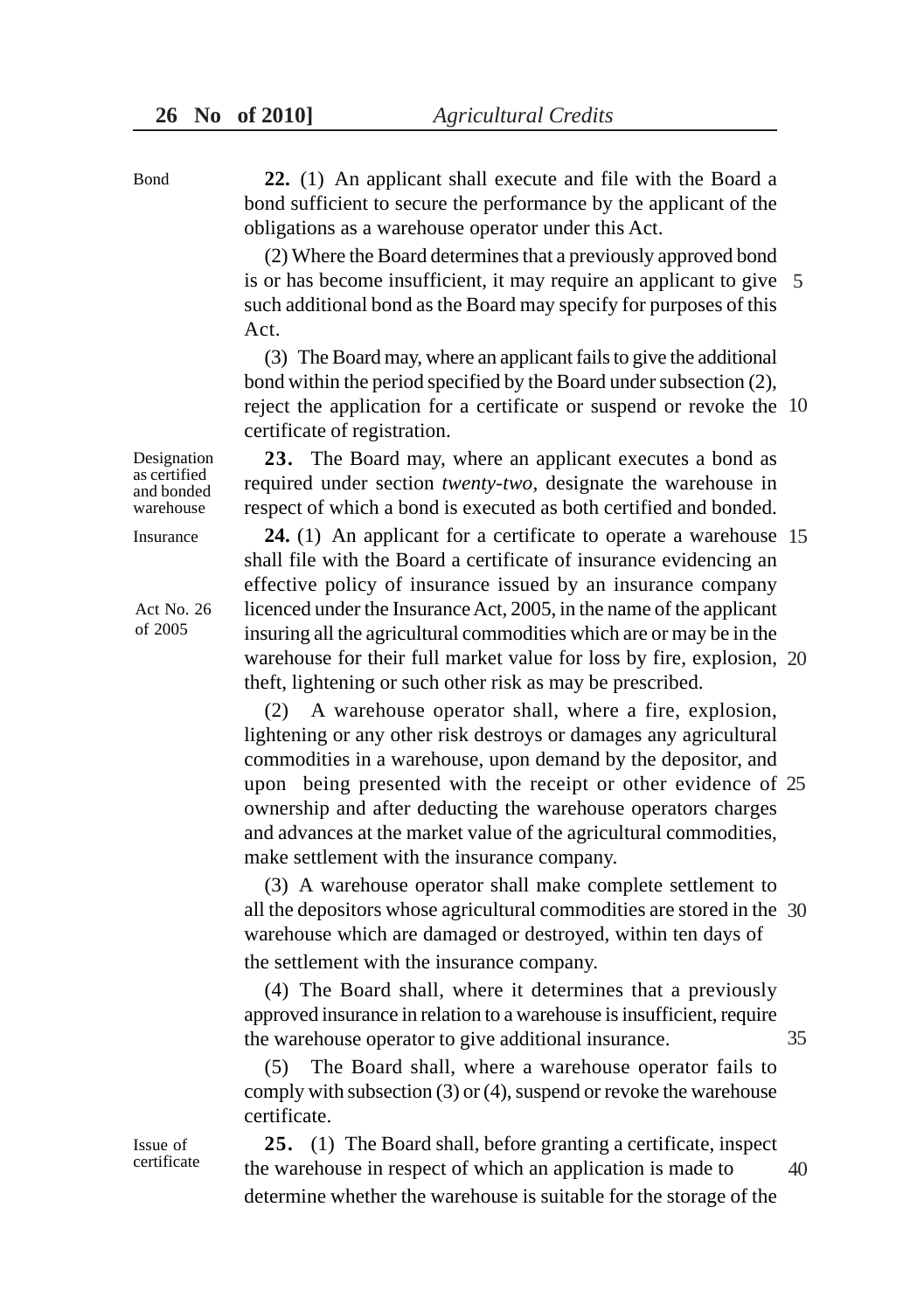agricultural commodities for which the certificate is required. (2) The Board shall, within thirty days of receipt of an application for a certificate, register a warehouse and issue a certificate, where — *(a)* the applicant is in possession of the warehouse, whether as a tenant or owner; *(b)* upon inspection, the warehouse is suitable for warehousing of agricultural commodities in accordance with the provisions of this Act; *(c)* the director or manager of the warehouse or warehouse operator has not been convicted of an offence under any law involving fraud or dishonesty; *(d)* the warehouse and the agricultural commodities which are or may be kept in the warehouse are fully insured in respect of fire, theft, lightening or any other risk; and *(e)* the applicant is financially capable of conducting the business of warehousing. (3) Two or more warehouses which constitute a single operating unit may be certified under a single certificate if — *(a)* the same warehouse operator operates each warehouse in conjunction with the other; or *(b)* all the warehouses function under the same name and with the same personnel, office, books and records. (4) The warehouses certified under a single certificate shall be the issuance of warehouse receipts and the delivery of agricultural commodities. (5) The Board shall reject an application which does not meet the requirements of this Act and inform the applicant accordingly (6) The Board shall communicate its decision in respect of an application for a certificate to the applicant, in writing, within seven days of such decision. **26.** A certificate issued under section *twenty- five* shall— *(a)* contain the terms and conditions of the certificate; and *(b)* be valid for such period as may be specified in the certificate. **27.** A holder of a certificate shall display the certificate in a conspicuous place in the office room of the warehouse. Variation of certificate 405 10 35

15

20

25 treated as a single warehouse forpurposes of this Act except for

30 and give the reasons therefor.

Validity of certificate

Display of certificate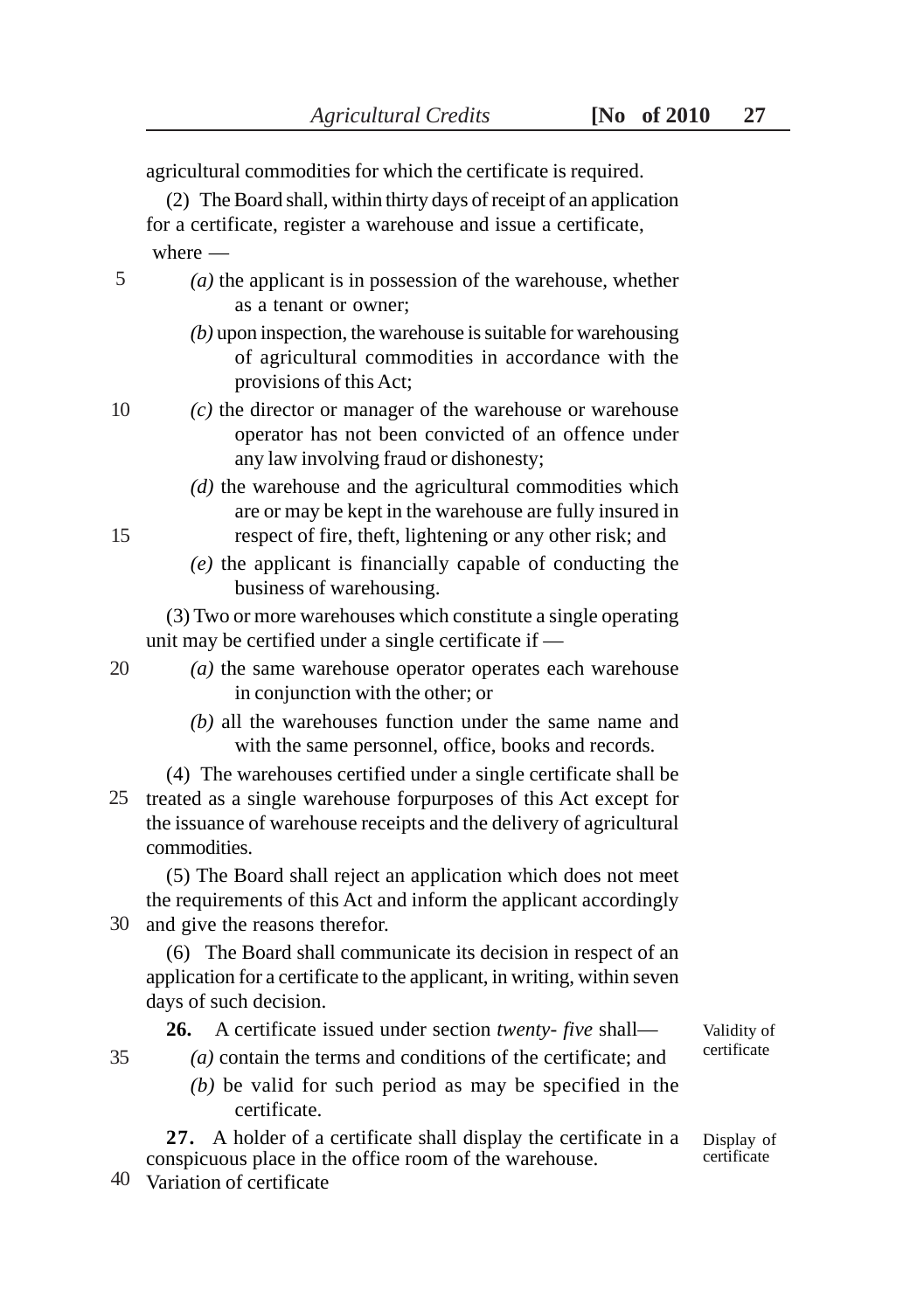**28.** (1) The holder of a certificate may, at any time during the validity of the certificate, apply to the Board for the variation of the terms and conditions of the certificate or any matter relating to the certificate.

(2) The Board shall consider an application made under 5 subsection (1) and may grant or reject the application, and shall, where it rejects the application, give the applicant the reasons for the rejection.

- (3) The Board may amend a certificate where—
	- *(a)* some other person succeeds to the interest in the business 10 enterprise belonging to the holder of the certificate, by substituting for the name of the holder, the name of the successor; or
		- *(b)* the name of the business has changed, by substituting the name so changed. 15

**29.** (1) Where the holder of a certificate decides not to continue with the warehousing business, the holder shall notify the Board, in writing, and shall agree with the Board on the terms and conditions of the surrender of the certificate with particular reference to anything done or any benefit obtained under the certificate.

(2) Where a certificate is surrendered under subsection (1), the certificate shall lapse and be cancelled and the holder of the certificate shall cease to be entitled to any benefits obtainable under the certificate.

**30.** (1) A certificate shall not be transferred to a third party 25 without the prior approval of the Board.

(2) An application for approval to transfer a certificate shall be made to the Board and the Board may, within thirty days of receipt of the application, approve or reject the application in accordance with this Act.

(3) The Board shall, where it rejects an application under subsection (2), inform the applicant accordingly and give the reasons therefor.

**31.** A person may, upon the expiry of a certificate, apply to the Board for renewal of the certificate in the prescribed manner and 35 form upon payment of the prescribed fee.

**32.** (1) Subject to the other provisions of this Act, the Board may suspend or cancel a certificate if the holder—

*(a)* obtained the certificate by fraud or deliberate or negligent submission of any false information or statement;

Transfer of certificate

Surrender of certificate

Renewal of certificate

Suspension or cancellation of certificate

30

40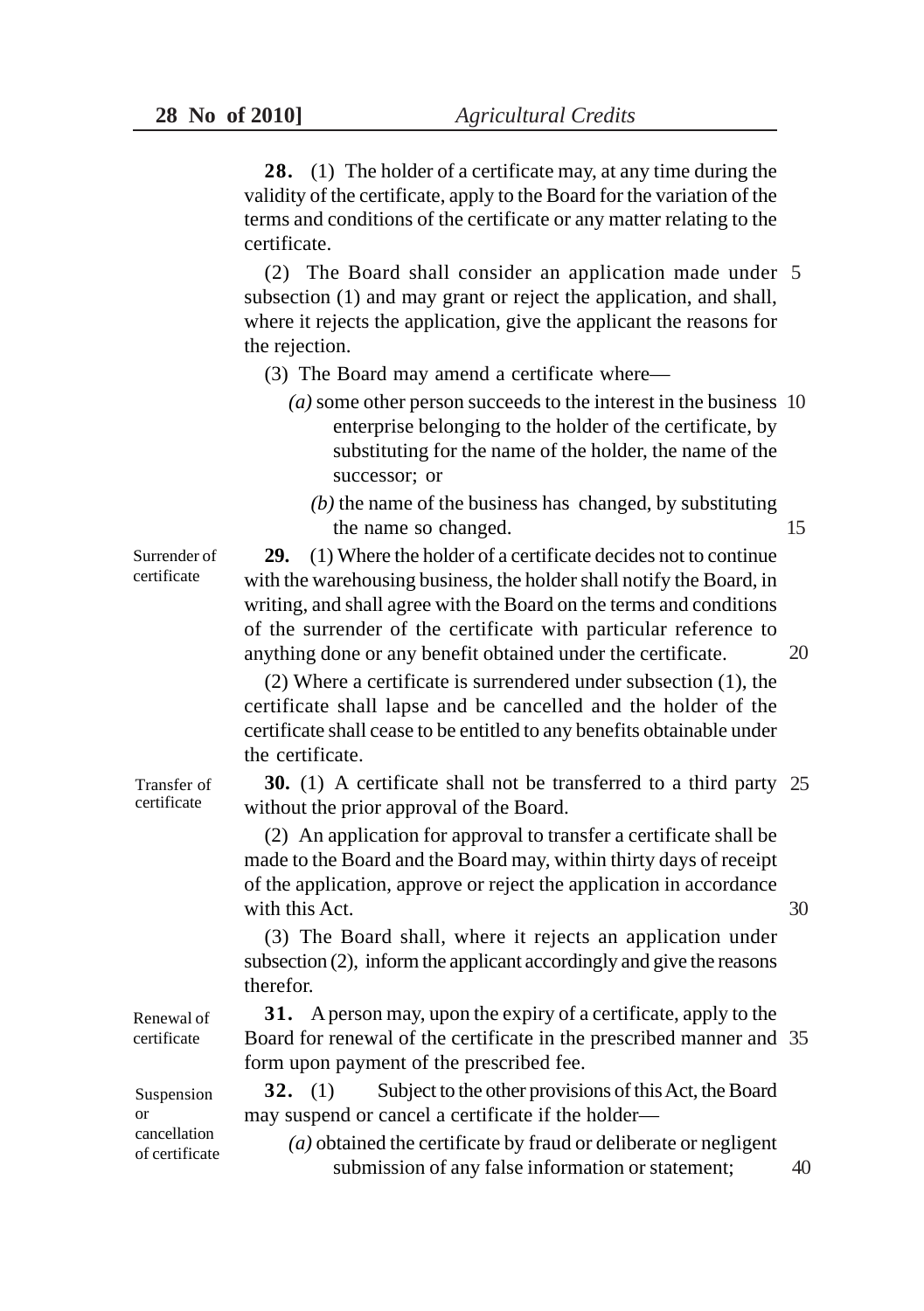- *(b)* cancels the insurance approved bythe Board without the approval of the Board;
- *(c)* upon being requested by the Board to provide additional insurance, fails to do so within the specified period; or
- *(d)* contravenes this Act or any terms and conditions of the certificate.

(2) The Board shall, before suspending or cancelling a certificate in accordance with subsection (1), give written notice to the holder thereof of its intention to suspend or cancel the certificate and shall

10 give the reasons for the intended suspension or cancellation and require the holder to show cause, within a period of not more than thirty days, why the certificate should not be suspended or cancelled.

(3) The Board shall not suspend or cancel a certificate under this section if the holder takes remedial measures to the satisfaction 15 of the Board within the period of thirty days referred to in subsection (2).

(4) Where a holder of a certificate who is notified under subsection (2) fails to show cause to the satisfaction of the Board, or does not take any remedial measures within the time specified

- 20 in that subsection, the Board shall suspend or cancel the certificate. (5) Where a certificate is suspended, the holder of the certificate shall cease to be entitled to the rights and benefits conferred under this Act for the period of the suspension.
- (6) Where a certificate is cancelled, the holder of the certificate 25 shall cease to be entitled to the rights and benefits conferred under this Act with effect from the date of such cancellation and shall return the certificate and the unused warehouse receipts to the Director.
- **33.** A warehouse operator may, where the registration of the warehouse is cancelled or suspended, apply for re registration in 30 accordance with the provisions of this Act.

**34.** (1) A person who is aggrieved with any decision of the Board under this Act may appeal to the Minister within thirty days of such decision.

(2) A person who is aggrieved with the decision of the Minister under subsection (1) may appeal to the High Court within thirty days of the Ministers decision. 35

**35.** (1) The Director shall keep and maintain a register of all the warehouses registered under this Act, in which the Director shall enter the names and other details relating to the warehouses 40

(2) The register referred to in subsection (1)shall be kept at such places as the Board may determine, and shall be open for

Re-registration

Appeals

Register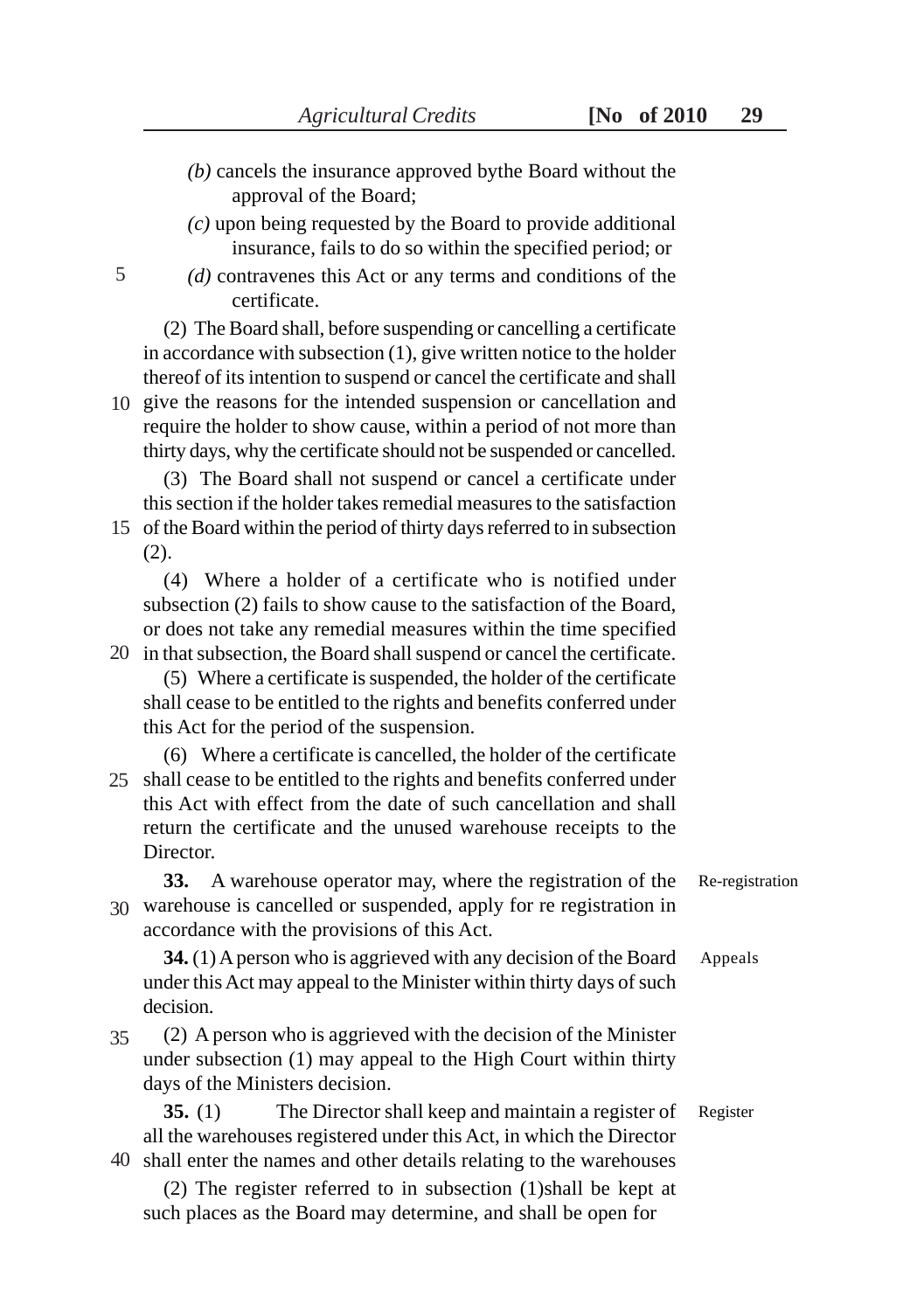inspection by the public at such times and on such conditions including the payment of fees for inspection, as may be determined by the Board.

**36.** (1) The Authority may order the closure of a warehouse where— Closure of warehouse where — 5

- *(a)* the warehouse operator violates any requirements or conditions of a certificate issued under this Act;
- *(b)* the warehouse ceases to be suitable for warehousing of agricultural commodities;
- *(c)* the warehouse operator is convicted of an offence under 10 this Act or any written law and is sentenced therefor to imprisonment for a period exceeding six months without the option of a fine; *(d)* the warehouse is not certified under this Act;
- *(e)* the warehouse operator is insolvent; or
- 15
- *(f)* the warehouse operator contravenes the provisions of this Act or any other law.

(2) The Board shall, where it receives an inspection report indicating that a warehouse operator has breached the requirements of the certificate, or is offering services in excess of those permitted 20 under the certificate of the warehouse, give the warehouse operator written notice of the violation.

(3) The warehouse operator shall, where the warehouse operator receives a notice under subsection (2), within fourteen days of receipt of the notice, provide the Board with a written plan of 25 correction of the violation, indicating a schedule of dates by which corrective actions shall be taken.

(4) A warehouse operator shall, where the plan of correction submitted under subsection (3) is accepted by the Board, meet the schedule contained in the plan.

(5) The Board shall, where it rejects the plan of correction under this section, revoke the certificate and order the closure of the warehouse.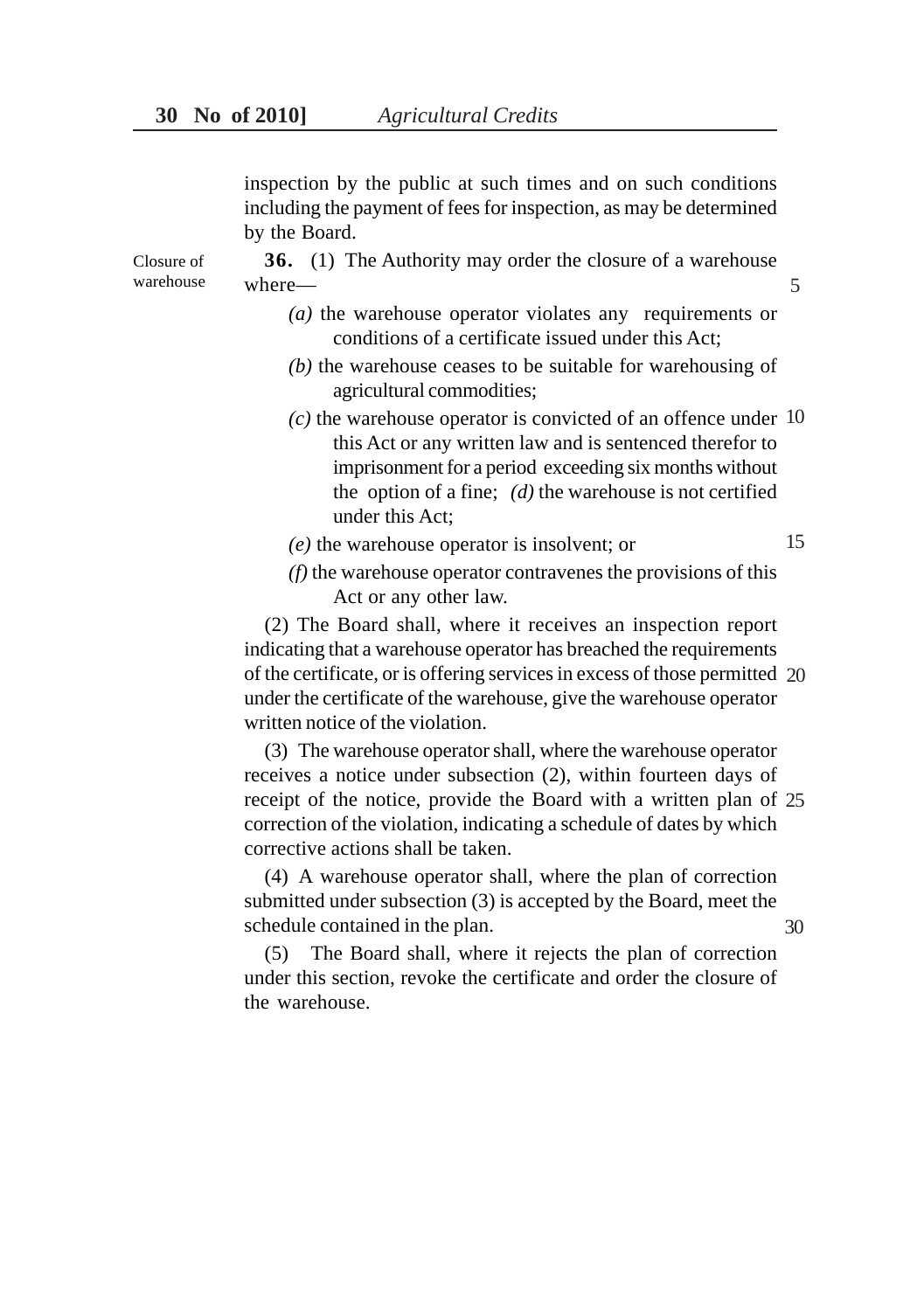# PART VI

# WAREHOUSE RECEIPTS

**37.** (1) A warehouse receipt shall be issued by a warehouse operator that is authorised to do so under the provisions of this Act. 5

(2) A warehouse operator shall not issue any warehouse receipt other than the warehouse receipt approved by the Board in accordance with, and for purposes of, this Act.

(3) A warehouse receipt issued under this Act may be in the 10 form of an electronic warehouse receipt.

(4) A person who contravenes this section commits an offence and is liable, upon conviction, to a fine not exceeding five hundred thousand penalty units or to imprisonment for a period not exceeding five years, or to both.

**38.** (1) A warehouse receipt, whethernegotiable or nonnegotiable, is a document of title. 15

(2) Subject to the provisions of this Act, a warehouse receipt issued to a depositor by a warehouse operator in accordance with section *thirty-seven* shall be *prima facie* evidence of the depositors

proprietary rights in the agricultural commodities in respect of which 20 the warehouse receipt is issued.

(3) A depositor acquires proprietary rights in the agricultural commodities in relation to a warehouse receipt, if the depositor is entitled to the ownership of the agricultural commodities in accordance with subsection (2) of section *two.* 25

(4) A warehouse operators failure to comply with the provisions of section *thirty-seven* does not affect a depositors right to the agricultural commodities stored in the warehouse by the depositor.

**39.** (1) A depositor shall fully and correctly disclose—

30

35

- *(a)* the full particulars of the depositor;
- *(b)* the details of the origin or source of the agricultural commodities, including the details of the original owner, or chain of ownership, if known;
- *(c)* any peculiarities in the nature of the agricultural commodities to be stored;
- *(d)* where the agricultural commodities are subject to any agricultural charge, the details of the agricultural charge; and
- *(e)* any other information that may be prescribed.
- (2) A warehouse operator shall, before accepting any agricultural commodity intended forstorage in the warehouse, verify through 40

Rights conferred by warehouse receipt

Disclosure by depositor

Issuance of warehouse receipt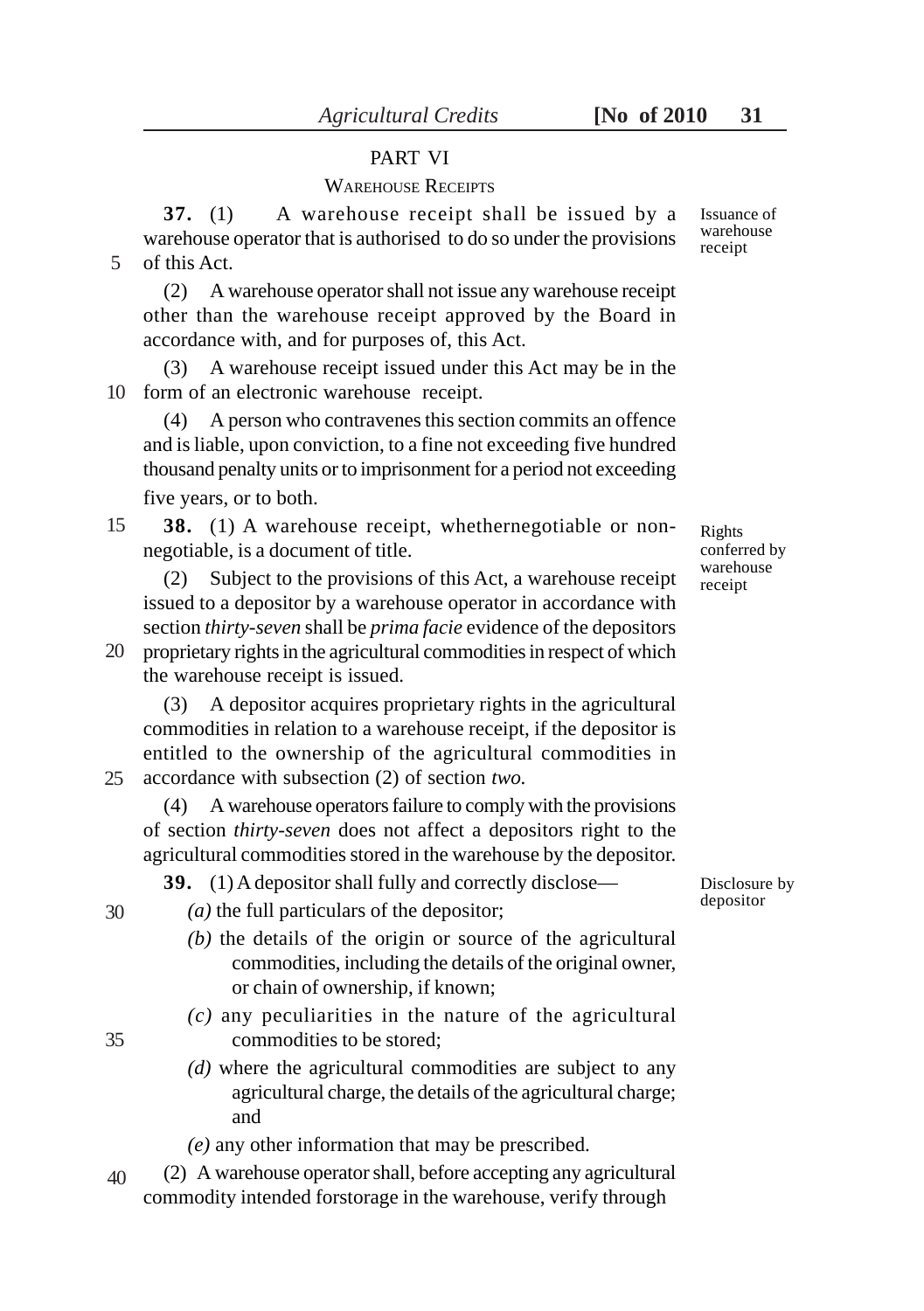an approved agency or the Registrar whether or not the agricultural commodity is subject to any agricultural charge.

(3) A warehouse operator shall, where the warehouse operator determines that any agricultural commodity deposited in the warehouse is subject to an agricultural charge, issue a non-negotiable 5 warehouse receipt for the agricultural commodity.

(4) A person who contravenes this section commits an offence and is liable, upon conviction, to a fine not exceeding five hundred thousand penalty units or to imprisonment for a period not exceeding five years, or to both.

**40.** A person who deposits agriculturaln commodities for storage in a warehouse shall be treated as having deposited the agricultural commodities subject to the terms of this Act.

**41.** (1) Agricultural commodities delivered to a warehouse or seed processor for the purpose of processing, cleaning and holding 15 the agricultural commodities and returning the cleaned or processed agricultural commodities to the original owner thereof or the owners designee to be used as seed shall not be deemed to be agricultural commodities for the purposes of this Act.

(2) Agricultural Commodities deemed not to be agricultural 20 commodities pursuant to this section shall be maintained on an identity preserved basis at all times where in the possession of, or under the control of, the warehouse operator or seed processor.

**42.** (1) A warehouse receipt shall containthe following information and terms:

- *(a)* the name of the warehouse operator;
- *(b)* the location of the warehouse;
- *(c)* the date of issue of the warehouse receipt;
- *(d)* the serial number of the warehouse receipt;
- *(e)* a statement whether the agricultural commodities received 30 will be delivered to the bearer, to a specified person or that specified persons order;
- *(f)* a short description of the agricultural commodities or of the packages containing them;

*(g)* the rate of the storage and handling charges;

- *(h)* the signature of the warehouse operator;
- *(i)* the net weight in metric scales together with the grading standards prescribed by theMinister;
- *(j)* the words "non-negotiable" or "negotiable according to

Agricultural commodities

Deposit of agricultural commodities

deposited for purposes other than storage

Form of warehouse receipt

25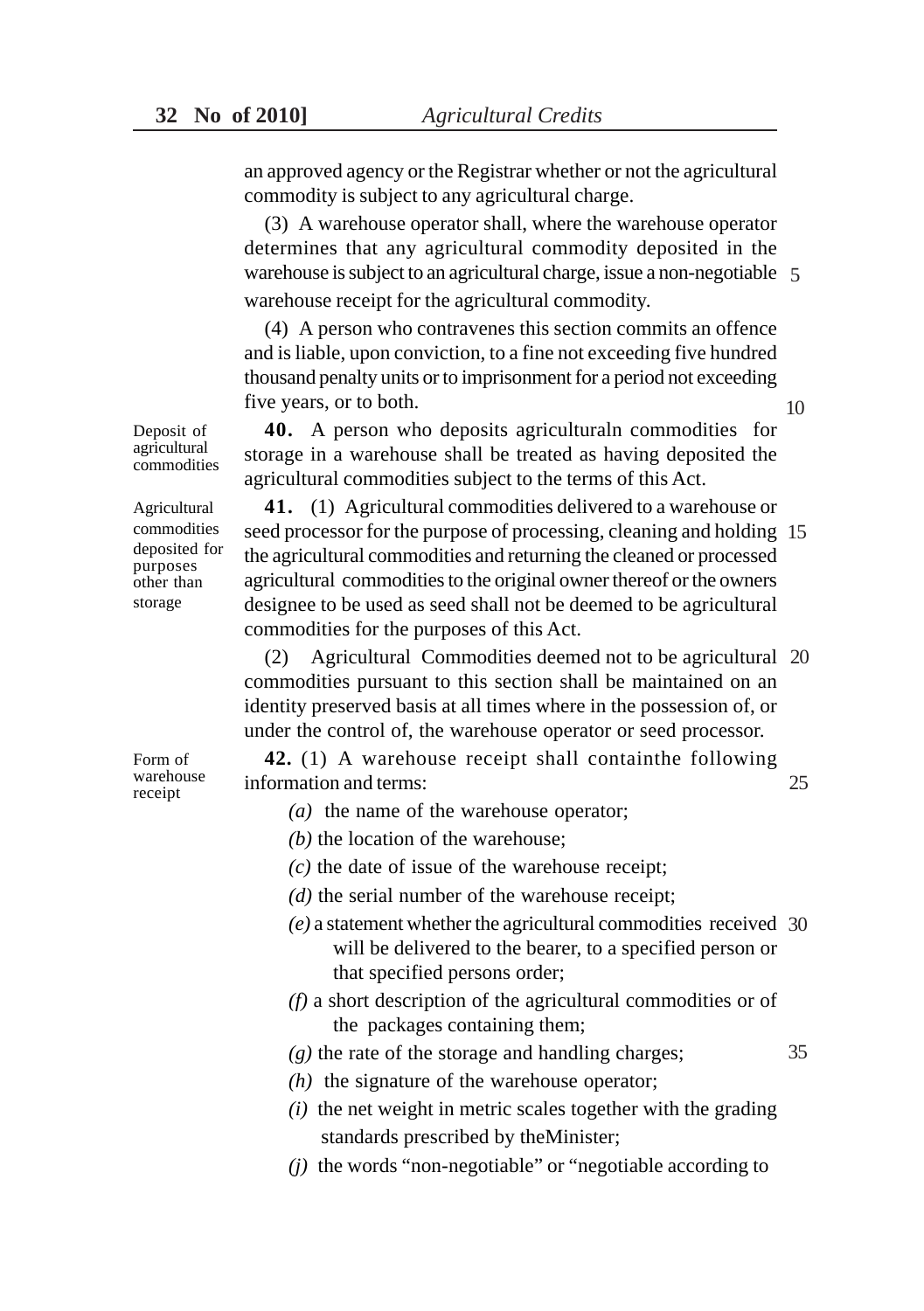the nature of the receipt, clearly and conspicuously printed or stamped on the warehouse receipt;

- *(k)* the nature and fact of ownership of the agricultural commodities, whether solely or jointly or commonly owned with others;
- *(l)* whether or not the agricultural commodities are subject to any agricultural charge;

*(m)* the full particulars of the depositor;

- *(n)* a statement as to the amount of advances made and of the liabilities incurred; and
- *(o)* if the agricultural commodities are authorised by a bailor to be packed, processed, substituted or otherwise transformed while in the warehouse, a statement to that effect and a description of the type and quantity of the agricultural commodities to be produced upon the completion of the authorisedtransformational activities.

(2) A warehouse operator shall be liable for damages caused to any person by the omission of any term required to be included in the warehouse receipt under this Act.

**43.** (1) A warehouse receipt in which it isstated that the agricultural commodities received will be delivered to the person named in the warehouse receipt or to that persons order shall be known as a negotiable warehouse receipt. 20

(2) A person shall not insert, or cause to be inserted, in a negotiable warehouse receipt, words that render the receipt non-25 negotiable.

(3) The Minister may, by statutory instrument, prescribe the procedure and limits of negotiation of the negotiable warehouse receipts.

**44.** A warehouse receipt in which it is stated that the agricultural commodities received will bedelivered to the person named in the receipt or to that persons order and is marked "non-negotiable" on the face of it shall be treated as a non negotiable receipt. 30

**45.** An alteration to a warehouse receipt shall be treated as

- *(a)* immaterial, if the alteration does not affect any proprietary rights of the holder of the warehouse receipt;
	- *(b)* authorised, if the alteration is made with the permission of the warehouse operator; or
	- *(c)* unauthorised, if the alteration is made without the permission of the warehouse operator.

Negotiable warehouse receipt

Nonnegotiable warehouse receipt

Altered warehouse receipts

5

10

15

40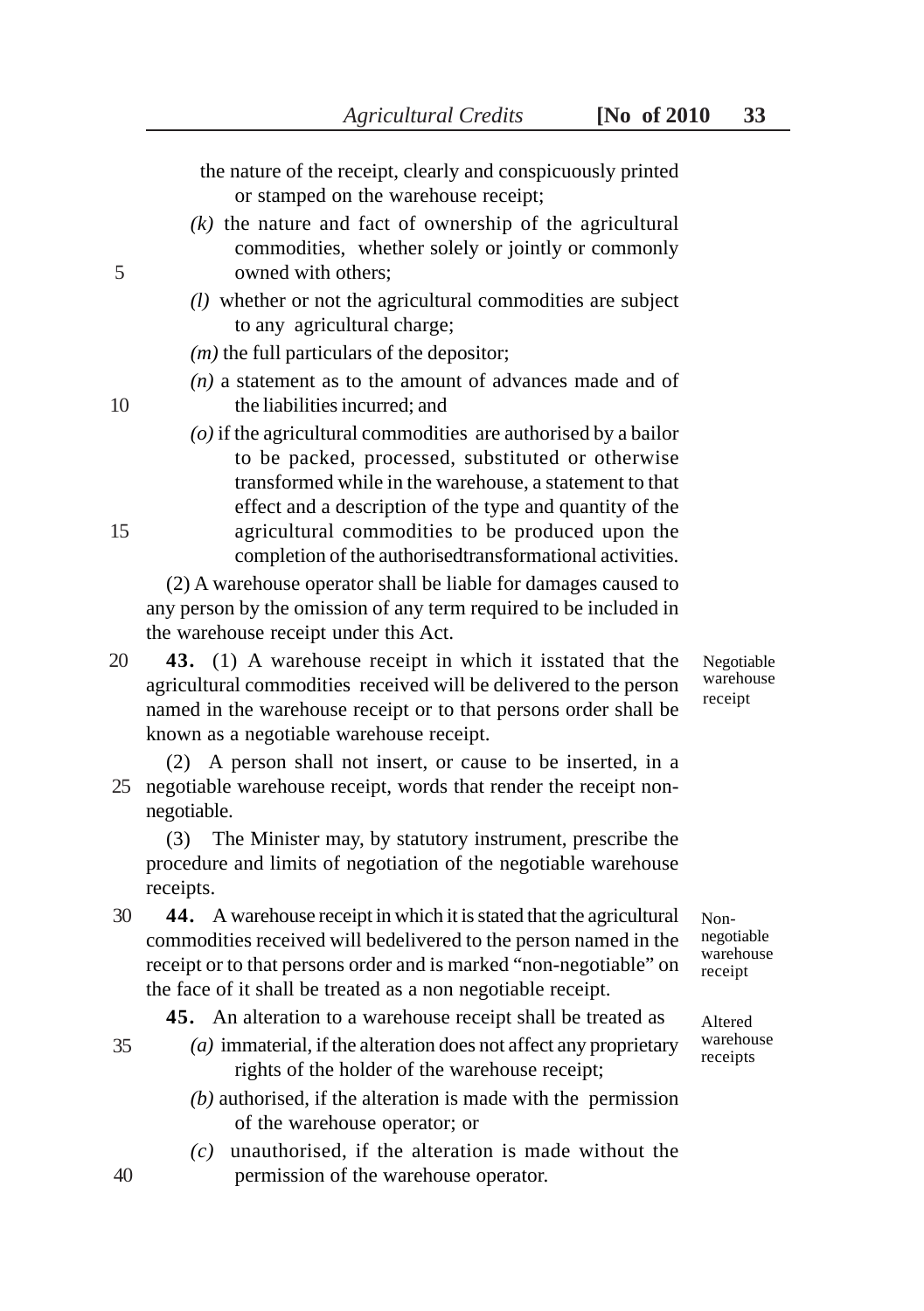Rights of purchaser of altered receipt against warehouse operator

**46.** (1) A purchaser of a warehouse receipt for value without notice of the alteration shall acquire the same proprietary rights against the warehouse operator which the purchaser would have acquired if the warehouse receipt had not been altered at the time 5 of purchase.

(2) A purchaser of a warehouse receipt shall be considered to have had notice of an alteration, if prior to the purchase of the warehouse receipt, the purchaser or the purchasers agent took part in, or influenced, the alteration of the warehouse receipt. 10

(3) A purchaser of an altered warehouse receipt who is found or who could be reasonably imputed with possession of notice of the alteration commits an offence and is liable, upon conviction, to a fine not exceeding three hundred thousand penalty units or to imprisonment for a period not exceeding three years, or to both. 15

**47.** A warehouse operator shall report any loss, theft or destruction of a warehouse receipt book to the Board.

Lost or missing warehouse receipt book

Duplicate warehouse receipt

**48.** (1) A holder of a warehouse receipt may, where a warehouse receipt is lost, stolen or destroyed, request a warehouse operator to issue a duplicate warehouse receipt. 20

(2) A holder of a warehouse receipt who makes a request to a warehouse operator under subsection (1), shall submit to the warehouse operator—

- *(a)* a police report of the loss, theft or destruction of the warehouse receipt; 25
- *(b)* a copy of a bank guarantee covering the current market value of the agricultural commodities;
- *(c)* an affidavit sworn before a commissioner for oaths; and
- *(d)* a copy of a notice of the loss, theft or destruction published in a daily newspaper of general circulation in Zambia. 30

(3) A warehouse operator may reject an application to issue a duplicate warehouse receipt where a holder of the warehouse receipt fails to submit any information required under subsection (2).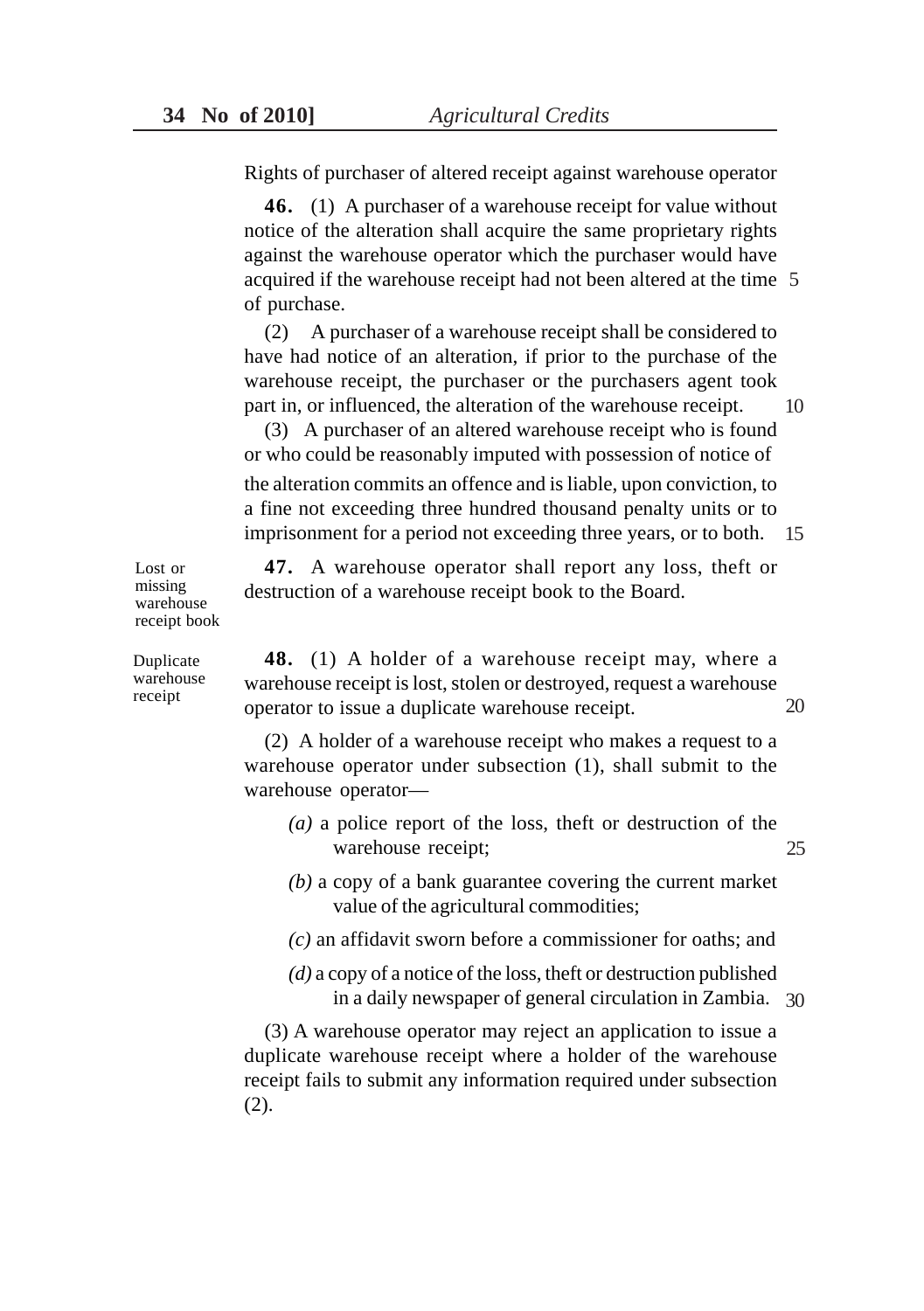(4) A person aggrieved by a decision of the warehouse operator under subsection (3) may, within fourteen days of the receipt of such decision, appeal to the Board

(5) A person who uses an original receipt after a duplicate receipt has been issued under this section commits an offence

5

and is liable, upon conviction, to imprisonment for a period not exceedingseven years.

(6) A warehouse receipt upon the face of which the word "duplicate" is placed shall be a representation and warranty, by the warehouse operator, that warehouse receipt — 10

- *(a)* is an accurate copy of the original warehouse receipt; and
- *(b)* has the same rights as the original warehouse receipt properly issued and outstanding at the date of issue of the duplicate.

(7) A duplicate warehouse receipt issued under this section shall have the same standing as the original warehouse receipt and shall not impose any additional liability on the warehouse operator.

(8) A warehouse operator is liable for damages caused by the warehouse operators failure to identify a duplicate warehouse receipt as such by conspicuous notation on the face of the warehouse receipt. 20

## PART VII

- RIGHTS AND OBLIGATIONS OF THE WAREHOUSE OPERATIONS **49.** A warehouse operator may sell or pledge a warehouse receipt issued in respect of any agricultural commodities which the warehouse operator owns solely, jointly or in common with others and the recital of ownership in the warehouse receipt shall constitute notice of the right to sell or pledge the warehouse receipt 25 30
- and of the title or specific lien of the transferee or pledgee upon the warehouse operators agricultural commodities represented by the warehouse receipt.

**50.** The obligations imposed by this Act on a warehouse operator apply to a warehouse receipt regardless of the fact that — 35

- *(a)* the warehouse receipt does not comply with the requirements of this Act or any other law regarding its issue, form or content;
- *(b)* the warehouse operator has contravened this Act;
	- *(c)* the agricultural commodities in respect of which the warehouse receipt was issued were owned by the

Right of warehouse operator to sell or pledge warehouse receipt

Obligations not affected by irregularities in warehouse receipt

15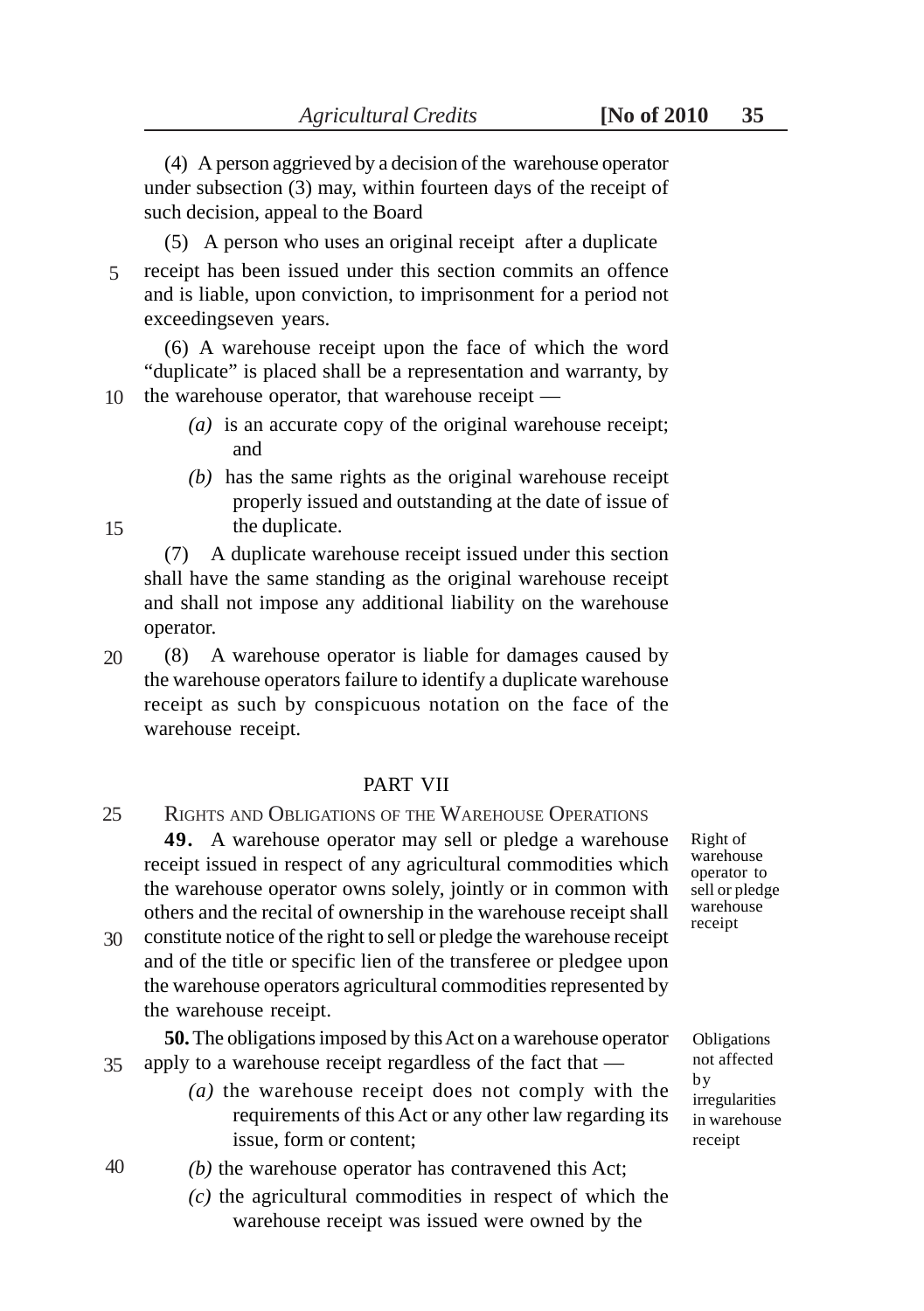warehouse operator at the time the warehouse receipt was issued; or

*(d)* the person issuing the document is not a warehouse operator, officer, agent or servant of the warehouse operator if the document purports to be a warehouse 5 receipt.

Obligation of warehouse operator to deliver agricultural commodities

**51.** Except as provided in this Act, a warehouse operator shall deliver the agricultural commodities stored in the warehouse upon demand made by the holder of a warehouse receipt relating to the agricultural commodities or the depositor, where the holder or 10 depositor—

- *(a)* offers to effect payment for the warehouse operator's lien on the agricultural commodities; and
- *(b)* offers to sign the relevant documents proving the delivery of the agricultural commodities. 15

Obligation to deliver in accordance with demand of depositor

**52.** (1) Subject to section *fifty-one*, a warehouse operator shall deliver the agricultural commodities in accordance with the demand of the holder of a warehouse receipt or the depositor, as the case may be.

(2) Where a warehouse operator refuses to deliver the 20 agricultural commodities as demanded by the holder of a warehouse receipt or the depositor, the burden to establish the existence of any lawful excuse for the refusal shall lie on the warehouse operator.

(3) Where a warehouse operator refuses to deliver the agricultural commodities as demanded by the holder of a warehouse 25 receipt or the depositor because the warehouse receipt was altered, the holder of the warehouse receipt or the depositor who had notice of the alteration shall be estopped from demanding more or less proprietary rights in the warehouse receipt than those provided on the altered warehouse receipt. 30

Justification for delivery of agricultural commodities

**53.** Subject to sections *fifty-one* and *fifty-two,* a warehouse operator shall deliver any agricultural commodities stored in the warehouse after being satisfied that —

- *(a)* the person receiving the agricultural commodities is lawfully entitled to the possession of the agricultural 35 commodities; and
- *(b)* by the terms indicated in the warehouse receipt issued in respect of the particular agricultural commodities, theholder thereof is entitled to delivery, either by oneself or on that persons written authorisation, to another 40person.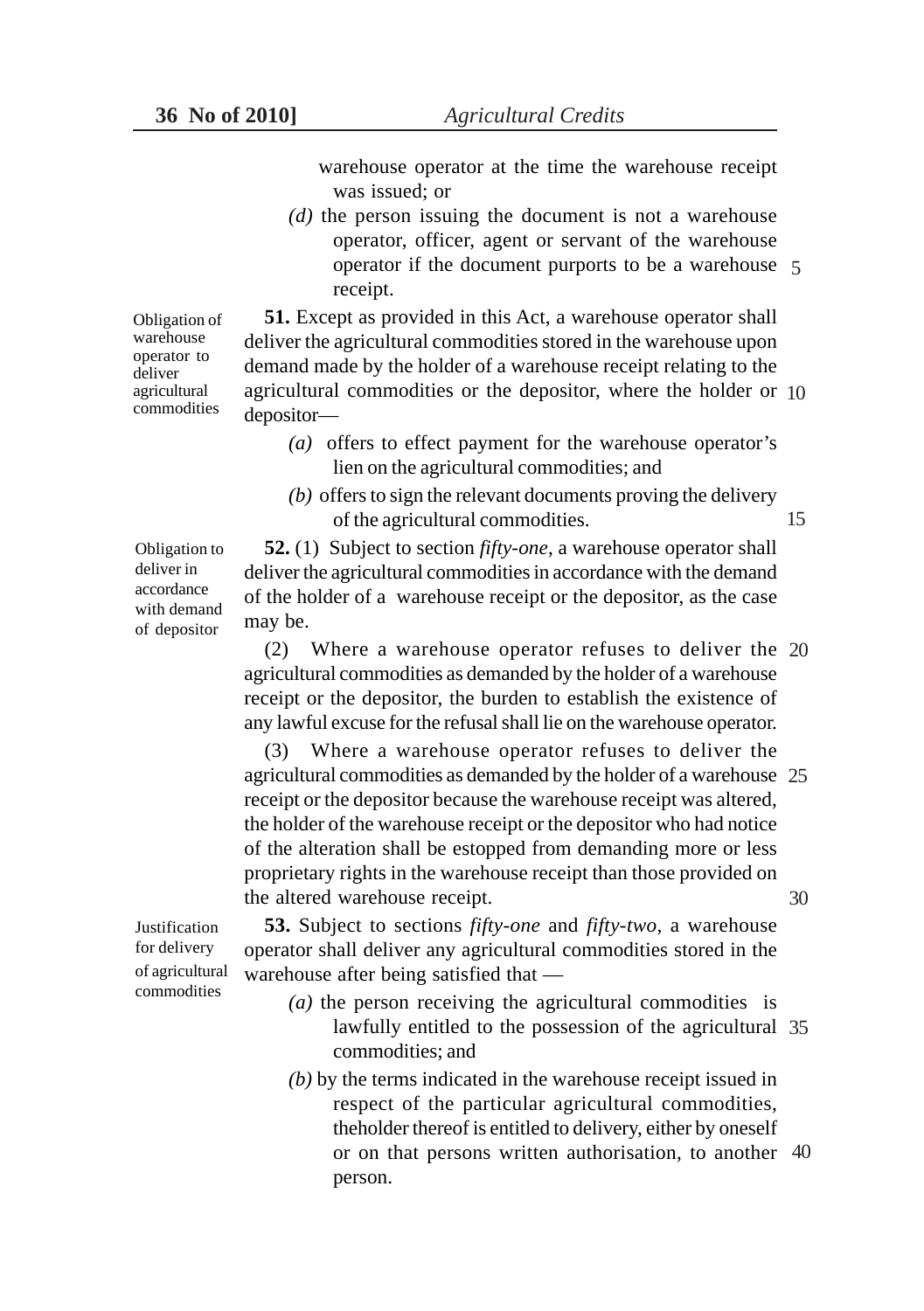**54.** (1) A warehouse operator shall not deliver any agricultural commodities where, prior to the delivery, the warehouse operator receives information or otherwise becomes aware that a person to whom the delivery is about to be made is not legally entitled to the delivery. Liability for mis-delivery

- (2) A warehouse operator who— 5
	- *(a)* has information, or knows, that the person claiming delivery of the agricultural commodities, or to whom the agricultural commodities are to be delivered, is not in fact lawfully entitled to the possession thereof and proceeds to deliver the agricultural commodities to such person; or
	- *(b)* ignores any request not to make delivery of the agricultural commodities, made under paragraph (a); shall be liable for conversion to all the persons with any proprietary rights in, or possession of, the agricultural commodities.

**55.** A warehouse operator shall not be liable for failure to deliver any agricultural commodities to the owner of the agricultural commodities or the holder of a warehouse receipt issued in respect of the agricultural commodities even if the warehouse receipt is negotiable, where the agricultural commodities have been lawfully 20

sold or disposed of

*(a)* because of their perishable or hazardous nature; or

*(b)* to satisfy the warehouse operators lien.

**56.** (1) Except as provided for under this Act, where a warehouse operator delivers any agricultural commodities for which 25 the warehouse operator issued a negotiable warehouse receipt, the warehouse operator shall cancel the negotiable warehouse receipt.

(2) A warehouse operator who delivers anyagricultural commodities for which the warehouse operator issued a negotiable 30 warehouse receipt, and fails to cancel the negotiable warehouse receipt, shall be liable for failure to deliver the agricultural commodities to the depositor or to any person who purchases such negotiable warehouse receipt for value and in good faith.

(3) Where a warehouse receipt is not cancelled as provided for under subsection (1), the fact that the purchaser acquired title to the negotiable warehouse receipt before, or after, the delivery of the agricultural commodities by a warehouse operator shall not exonerate the warehouse operator from liability. 35

Exception to obligation to deliver

Liability for failure to cancel warehouse receipt after full delivery

10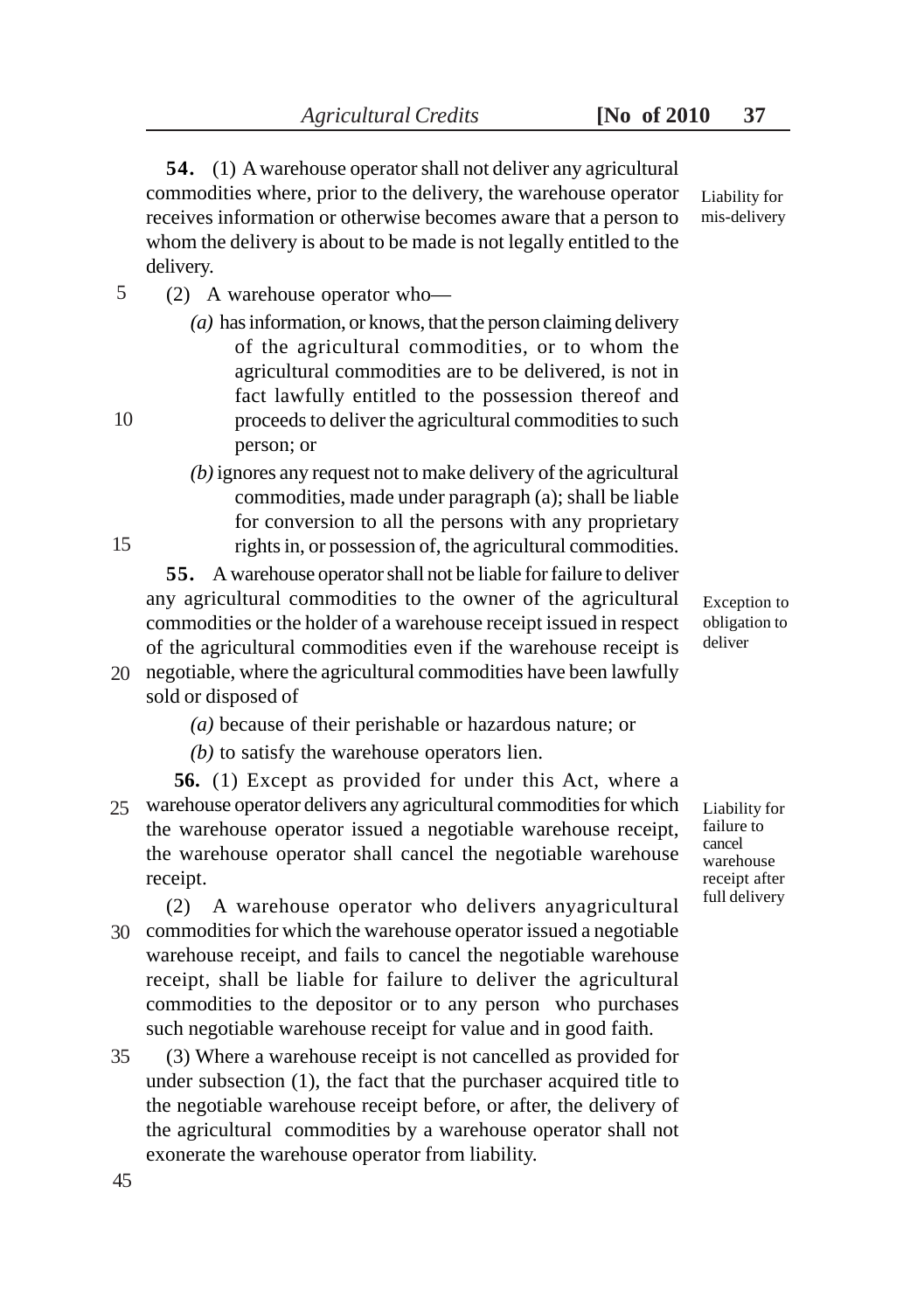Liability for failure to cancel or mark warehouse receipt after partial delivery

**57.** (1) Except as provided under this Act, where a warehouse operator delivers part of the agricultural commodities for which the warehouse operator issued a negotiable warehouse receipt, the warehouse operator shall—

- *(a)* cancel the negotiable warehouse receipt and issue a new negotiable warehouse receipt for the remaining 5 agricultural commodities; or
- *(b)* place conspicuously upon the warehouse receipt, a statement of the agricultural commodities and packages that have been delivered.

(2) A warehouse operator who fails to comply with subsection 10 (1) shall be liable for failure to deliver the agricultural commodities specified in the negotiable warehouse receipt to any person who purchases such negotiable warehouse receipt for value and in good faith.

(3) Where a negotiable warehouse receipt is not cancelled as 15 provided for under subsection (1), the fact that the purchaser acquired title to the negotiable warehouse receipt before, or after, the delivery of any portion of the agricultural commodities by a warehouse operator shall not exonerate the warehouse operator from liability. 20

**58.** Subject to section *forty-seven*, a warehouse operator shall be liable for failure to deliver any agricultural commodities to a person to whom a lost, stolen or destroyed warehouse receipt has been negotiated for value in good faith and without notice of the fact that a duplicate warehouse receipt has been issued, or that the 25 agricultural commodities in respect of which the warehouse receipt was issued have already been delivered.

**59.** (1) A warehouse operator shall take any precautions that the warehouse operator considers necessary to ensure that the delivery of agricultural commodities is made to a person who has 30 lawfully obtained a warehouse receipt.

(2) A warehouse operator's title or right to the possession of any agricultural commodities shall only be derived directly or indirectly from—

*(a)* a transfer made by a depositor at the time of, or 35 subsequent to, the deposit of the agricultural commodities; or

*(b)* a lien.

(3) Unless the title or right to possession of any agricultural commodities by a warehouse operator is obtained in accordance 40 with subsection (2), the title or right to possession of the agricultural

Liability after loss, theft or destruction of warehouse receipt

Delivery to persons with valid titles or right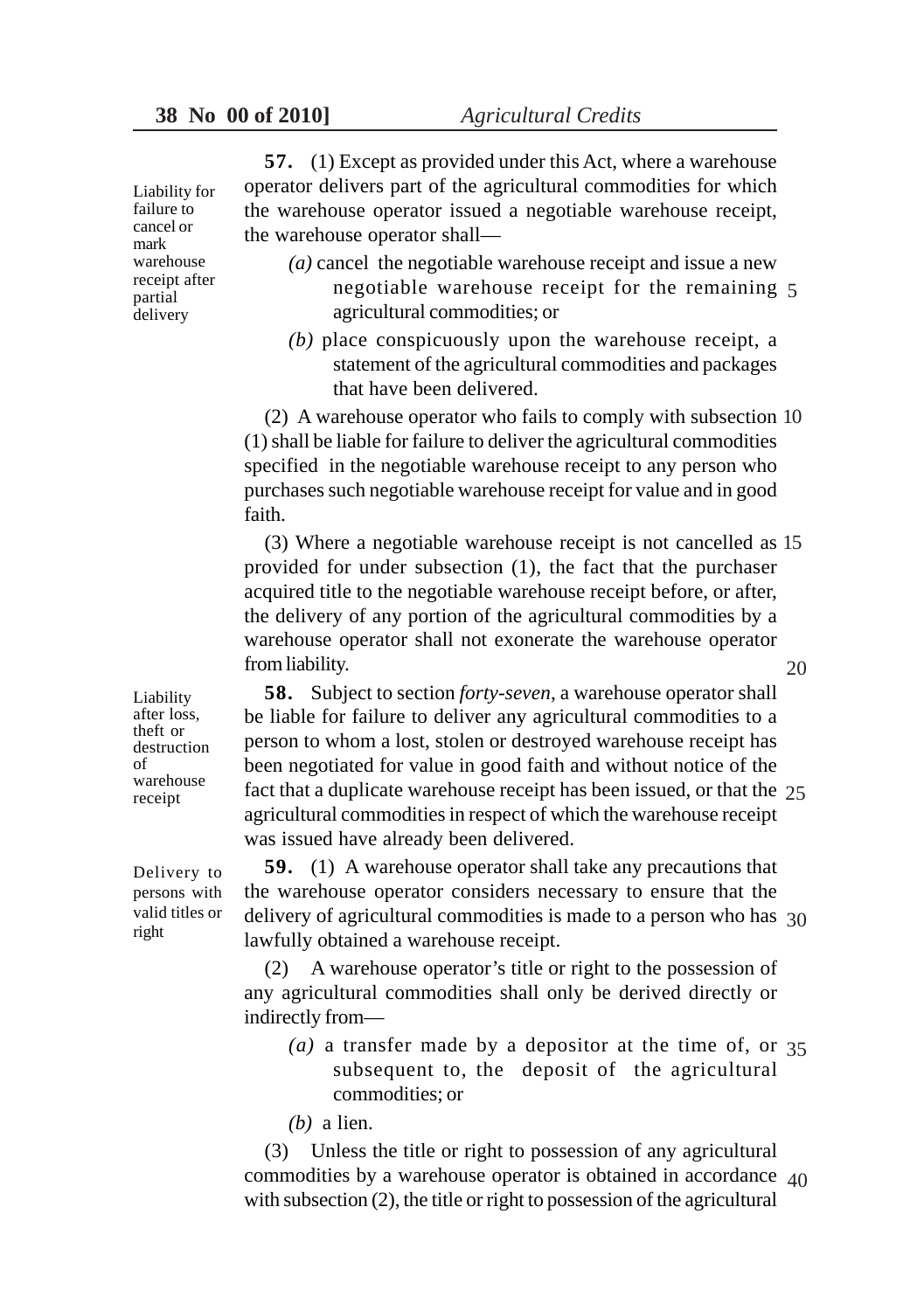commodities shall not exonerate the warehouse operator from liability for refusing to deliver the agricultural commodities according to the terms indicated on the warehouse receipt.

**60.** (1) Where more than one person is claiming title to, or possession of, any agricultural commodities, a warehouse operator

shall, before making delivery of the agricultural commodities to any one of them, require the claimants to interplead. 5

(2) An action under subsection (1) may be filed as an action against the warehouse operator for non delivery of the agricultural commodities, or as an original suit.

(3) A warehouse operator shall not be liable for the non delivery of any agricultural commodities where the warehouse operator has evidence that a person other than the depositor or claimant has a claim to the title or possession of the agricultural commodities and that because of that evidence, the warehouse operator is taking 15 reasonable steps to ascertain the validity of the adverse claim or to initiate legal proceedings to compel all the claimants to interplead. 10

(4) A court shall ascertain the right claimant of any agricultural commodities by interpleading or any other manner, within twenty four hours of the initial notice to the warehouse operator and 20 complete the procedure within seven days.

(5) Except as is allowed under this section, the fact that a third person has a right or title to any agricultural commodities shall not be a defence to an action brought by the holder of the warehouse receipt, or a person claiming from the holder of the warehouse 25 receipt, against the warehouse operator for failure to deliver the

agricultural commodities according to the terms indicated on the warehouse receipt.

**61.** (1) Subject to subsection (2), a warehouse operator shall be liable to the holder of a warehouse receipt for any damages caused

 $30<sup>o</sup>$  by the non existence of the agricultural commodities or by the failure of the delivered agricultural commodities to correspond with the description in the warehouse receipt at the time of deposit.

(2) A warehouse operator shall not be liable for any agricultural commodities which are conditioned or processed where such conditioning or processing is noted on the warehouse receipt.

(3) A mere description in a warehouse receipt by a statement of marks or label, or upon any package, or by a depositors statement that the agricultural commodities do contain agricultural commodities 35

Liability for misdescribed agricultural commodities

Ascertaining valid titles to agricultural commodities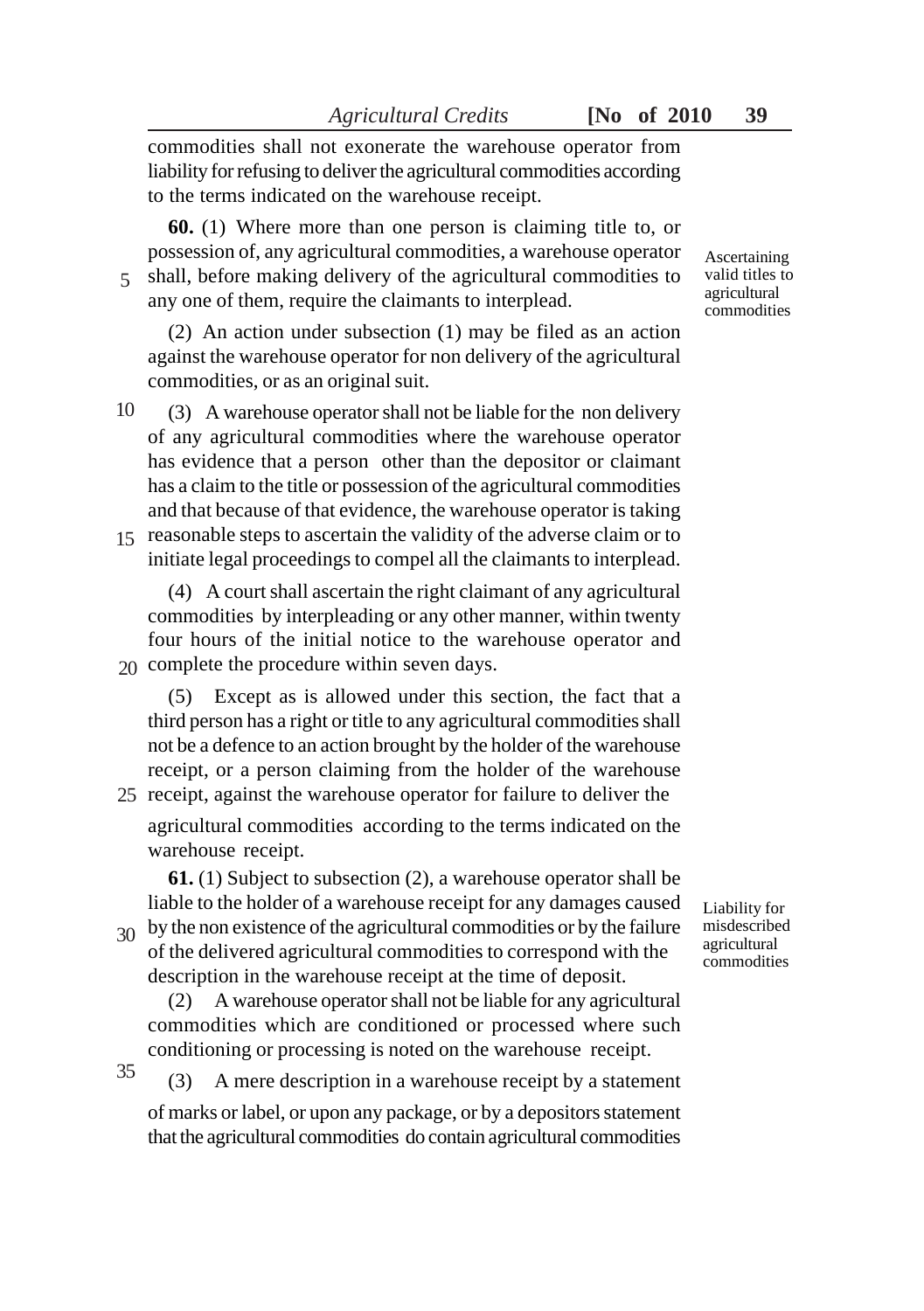**40 No of 2010]** *Agricultural Credits*

of a certain kind, or by words of like purport, though found to be true, shall notrender a warehouse operator liable.

**62.** (1) A warehouse operator shall exercise such care with regard to any agricultural commodities kept by the warehouse operator as reasonably and as carefully as a reasonable and careful 5 owner of similar agricultural commodities would exercise.

(2) A warehouse operator who contravenes subsection (1) shall be liable for breach of the duty of care:

Provided that, unless otherwise agreed, the warehouse operator shall not be liable for damages that could not have been avoided by 10 the exercise of such care.

**63.** Except as provided in this Act, a warehouse operator shall keep the agricultural commodities of each depositor separate from the agricultural commodities of other depositors and from other agricultural commodities of the same depositor for which a separate 15 warehouse receipt is issued so as to ensure the identification and delivery of the agricultural commodities deposited.

**64.** (1) A warehouse operator may, with the approval of the holder of a warehouse receipt or the depositor, commingle fungible agricultural commodities of the same kind and grade.

20

(2) Where a warehouse operator commingles any agricultural commodities in accordance with subsection (1), the depositors of the commingled agricultural commodities shall own the entire mass in common and each depositor shall be entitled to such portion thereof as the amount deposited by that depositor bears to the 25 whole.

(3) A warehouse operator shall be severally liable to each depositor for the care and delivery of that depositors share of the mass to the same extent and under the same circumstances as if the agricultural commodities had been kept separate.

**65.** (1) A warehouse operators lien on any agricultural 30 commodities deposited or the proceeds thereof shall derive from

- *(a)* all lawful charges for the storage and preservation of the agricultural commodities;
- *(b)* lawful claims for money advanced, interest, insurance, transportation, labour, weighing and other charges and 35expenses in relation to the agricultural commodities;
- *(c)* all reasonable charges and expenses incurred for notice and advertisements of sale; and

Duty to keep agricultural commodities separately

Warehouse operators duty of care

Commingling of fungibles

Warehouse operators right to lien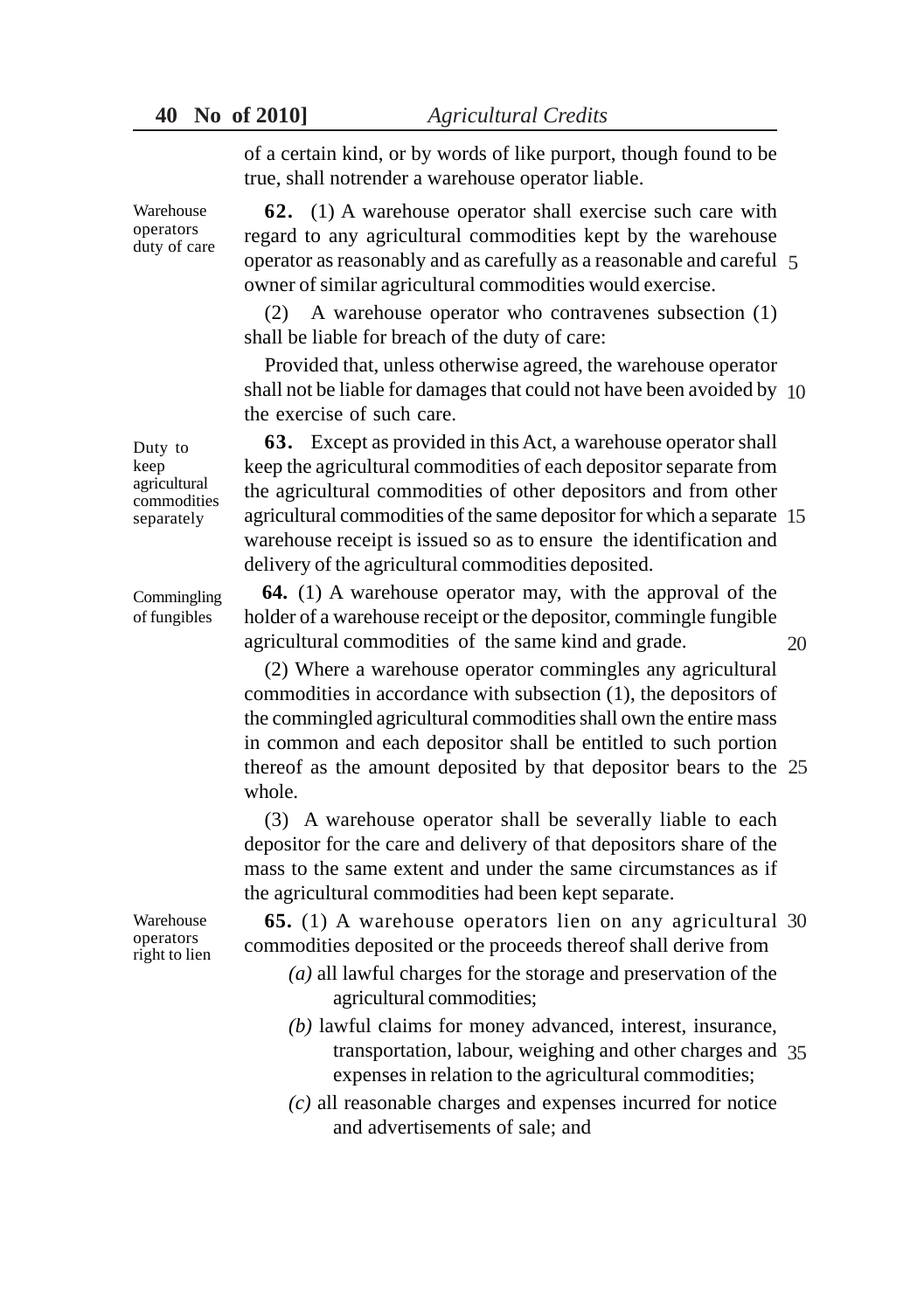# *(d)* the sale of the agricultural commodities where default is made in satisfying thewarehouse operators lien.

(2) For the purposes of this Part, "warehouse operators lien" means the right of a warehouse operator to re-coup the expenses necessarily incurred for services rendered or supplied by the warehouse operator in accordance with subsection (1) and the term "right of lien" shall be construed accordingly. 5

**66.** A warehouse operator's lien may be enforced subject to the provisions of section *sixty-seven —*

*(a)* against all agricultural commodities, whenever deposited,

# belonging to the person who is liable, as debtor, for the claims with regard to which the lien is asserted; and

*(b)* against all agricultural commodities belonging to others, which have been deposited by the person who is liable, as a debtor, for the claims to which the lien is asserted if such person has been entrusted with the agriculturalcommodities at the time of deposit just as a person who takes the agricultural commodities in good faith and for value.

**67.** A warehouse operator shall lose the right of a lien on any agricultural commodities by 20

*(a)* surrendering possession thereof; or

10

15

- *(b)* refusing to deliver the agricultural commodities where a demand is made and which the warehouse operator is bound to comply with under the provisions of this Act.
- **68.** Where a negotiable warehouse receipt is issued for any agricultural commodities, a warehouse operator shall not have a lien thereon, except for the charges of storage of those agricultural commodities, subsequent to the date of the negotiable warehouse receipt, unless thenegotiable warehouse receipt expressly 25
- enumerates other charges for which a lien is claimed, in which 30 case there shall be a lien for the charges enumerated so far as they are within the terms of section *sixty-five*, although the amount of the charges so enumerated is not stated in the negotiable warehouse receipt.
- **69.** A warehouse operator having a valid lien against a person demanding any agricultural commodities may refuse to deliver the agricultural commodities to that person until the lien is satisfied. 35

**70.** The fact that a warehouse operator has or does not have a lien upon any agricultural commodities, shallnot affect any

entitlement to any remedies available under any other law to a 40creditor against a debtor, for the collection, from the depositor, of Enforcement of lien

Loss of lien

Statement of charges under lien

Refusal to deliver agricultural commodities

Warehouse operators lien does not preclude other remedies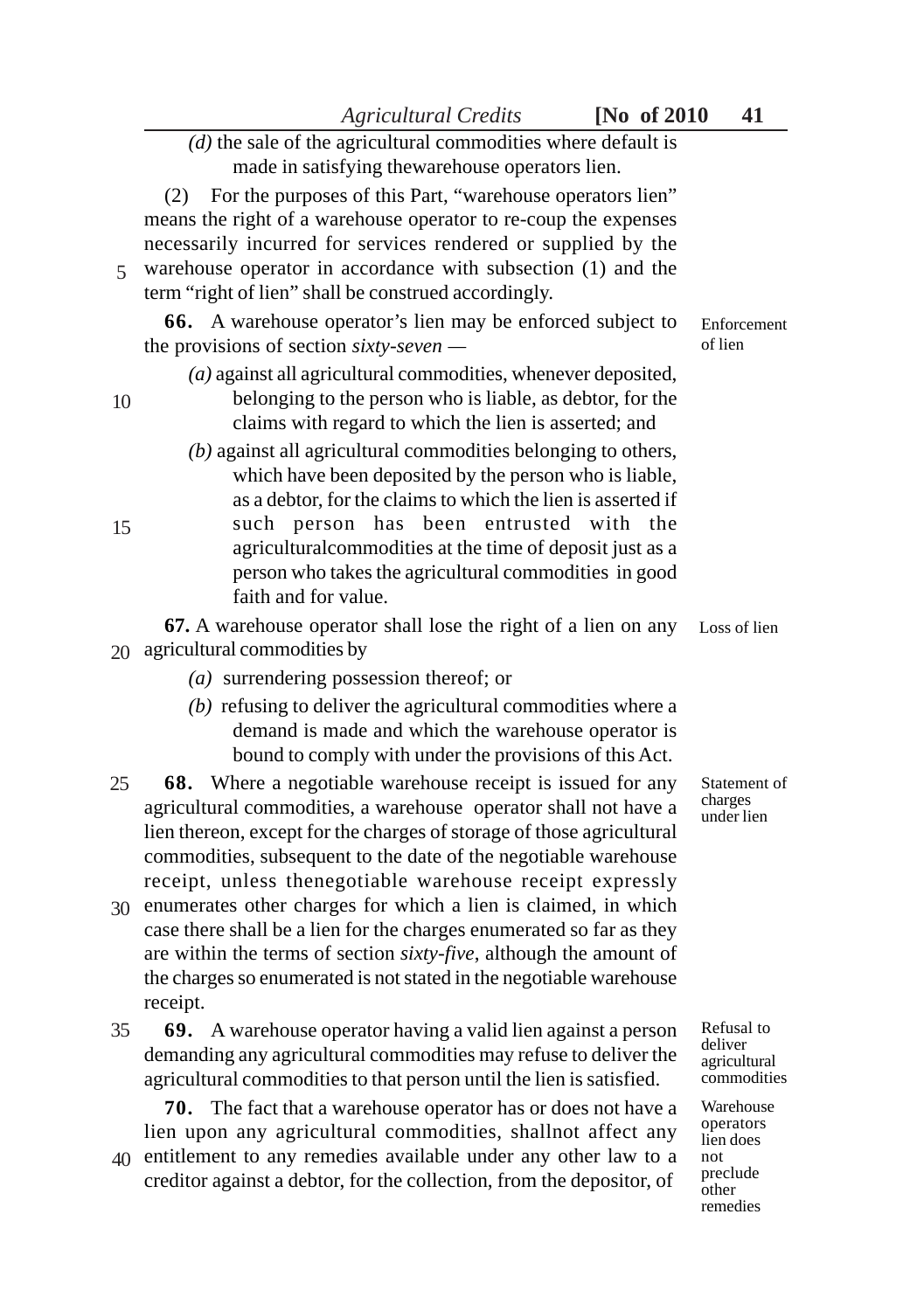**42 No of 2010]** *Agricultural Credits*

all the charges and advances which the depositor has expressly or impliedly contracted with the warehouse operator.

**71.** (1) A warehouse operators lien may be satisfied by—

Methods of enforcing lien

Perishable and hazardous agricultural commodities

- *(a)* the sale of the agricultural commodities;
- *(b)* other remedies allowed by law for the enforcement of a lien against personal property; or
- *(c)* any other action for the recovery of the warehouse operators claim.

**72.** (1) Where any agricultural commodities are of a perishable nature and likely to deteriorate greatly in value, or by their odour, leakage, inflammability or explosive nature, are likely 10 to injure the property or endanger the life of persons likely to come into contact with the agricultural commodities, the warehouse operator may give such notice to the owner or to the person in whose name the agricultural commodities are stored, as is reasonable and possible under the circumstances, to satisfy the 15 lien upon the agricultural commodities and to remove them from the warehouse.

(2) Where a person to whom notice is given under subsection (1) fails to satisfy the lien upon the agricultural commodities, and to remove them from the warehouse, within the time so specified, the warehouse operator may sell the agricultural commodities at any public or private sale, with or without advertising. 20

(3) A warehouse operator may, where the warehouse operator is unable to sell any agricultural commodities, dispose of them in any lawful manner, and shall incur no liability by reason thereof.

(4) The proceeds of any sale made under this section shall be disposed of in the same way as the proceeds of sales made under this Act.

**73.** (1) A warehouse operator may, upon notifying the person on whose account the agricultural commodities are held and any 30 other person known to claim an interest in the agricultural commodities, require payment of any charges and the removal of the agricultural commodities from the warehouse—

- *(a)* at the termination of the period of storage fixed by the warehouse receipt; or
- *(b)* if no period is fixed, within a stated period of not less than thirty days from the date of the notification.

Termination of storage at warehouse operators option

5

25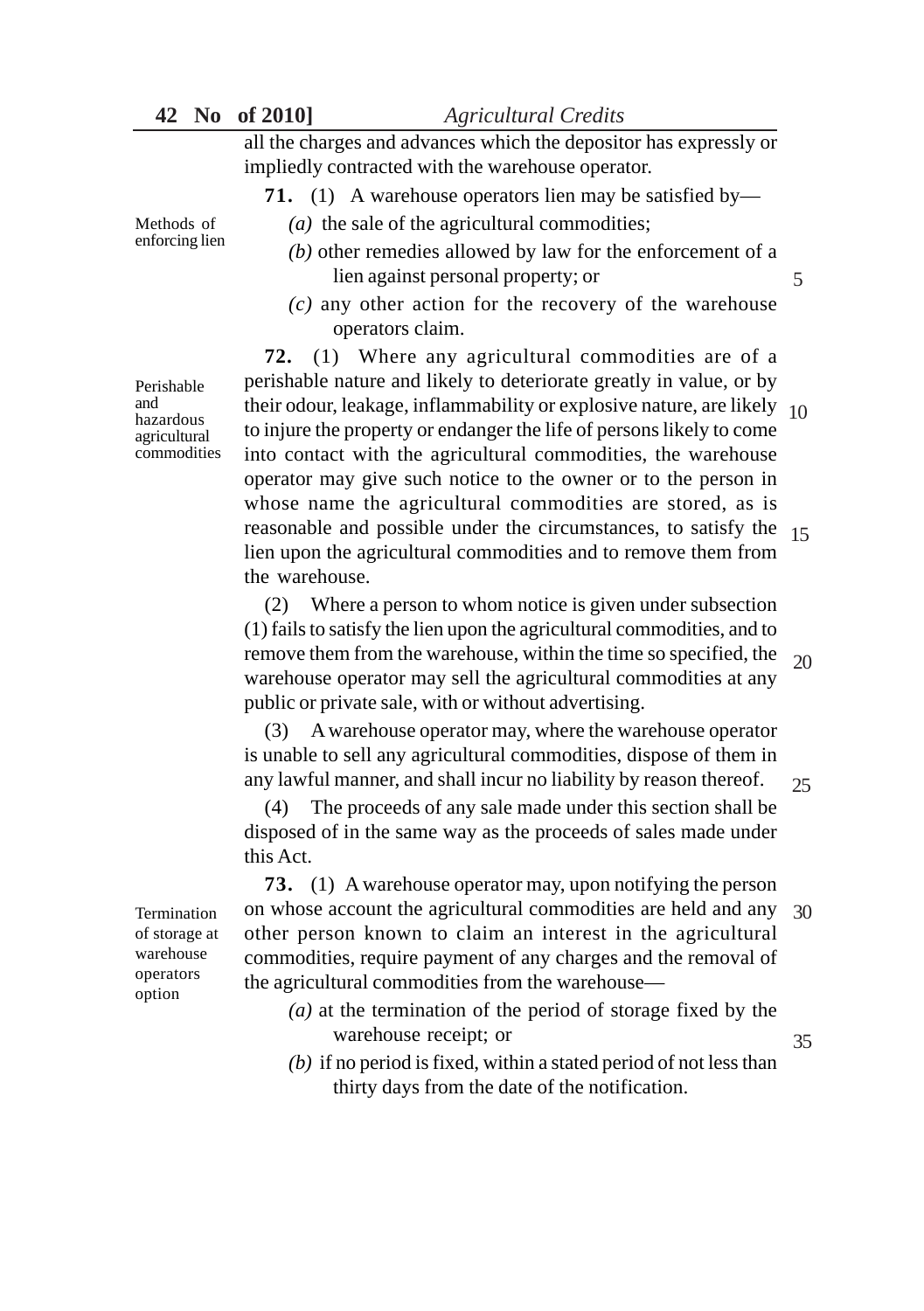(2) Where the agricultural commodities are notremoved before the date specified in the notification, the warehouse operator may sell or dispose of them in accordance with this Act.

(3) A warehouse operator may satisfy the warehouse operators lien from the proceeds of any sell or disposition under this section but shall hold the balance for delivery on the demand of any person to whom the warehouse operator would have been bound to deliver the agricultural commodities. 5

#### PART VIII

NEGOTIATION AND TRANSFER OF A WAREHOUSE RECEIPTS

**74.** A negotiable warehouse receipt to the order of a name of any person may be negotiated by endorsement and delivery Negotiating warehouse receipt 10

*(a)* after endorsement in blank or to the bearer; or—

*(b)* after endorsement to a specific person.

**75.** (1) Negotiation of a negotiable warehouse receipt after it 15 is endorsed to a specified person shall require the endorsement of the endorsee as well as delivery.

(2) An endorsement made pursuant to subsection (1) shall be made to a specified person and may be negotiated to another specified person and subsequent negotiations shall be done in a like

manner. 20

(3) For the purposes of this section, a negotiable warehouse receipt shall be regarded as duly negotiated if it is negotiated in the manner stated under this section to a person who purchases it in good faith, without notice of any defect or claim to it on the part of any person, and for value. 25

**76.** The endorsement of a non negotiable warehouse receipt shall not render it negotiable.

**77.** A negotiable warehouse receipt may be negotiated by any person in possession of the negotiable warehouse receipt irrespective 30 of the manner in which the negotiable warehouse receipt was acquired, if, by the terms of the negotiable warehouse receipt, the warehouse operator undertakes to deliver the agricultural commodities to the order of such person or if at the time of negotiation, the negotiable warehouse receipt is in such a form 35 that it may be negotiated by delivery.

Negotiation by endorsement

> Effect of endorsement to nonnegotiable receipt

Persons capable of negotiating warehouse receipt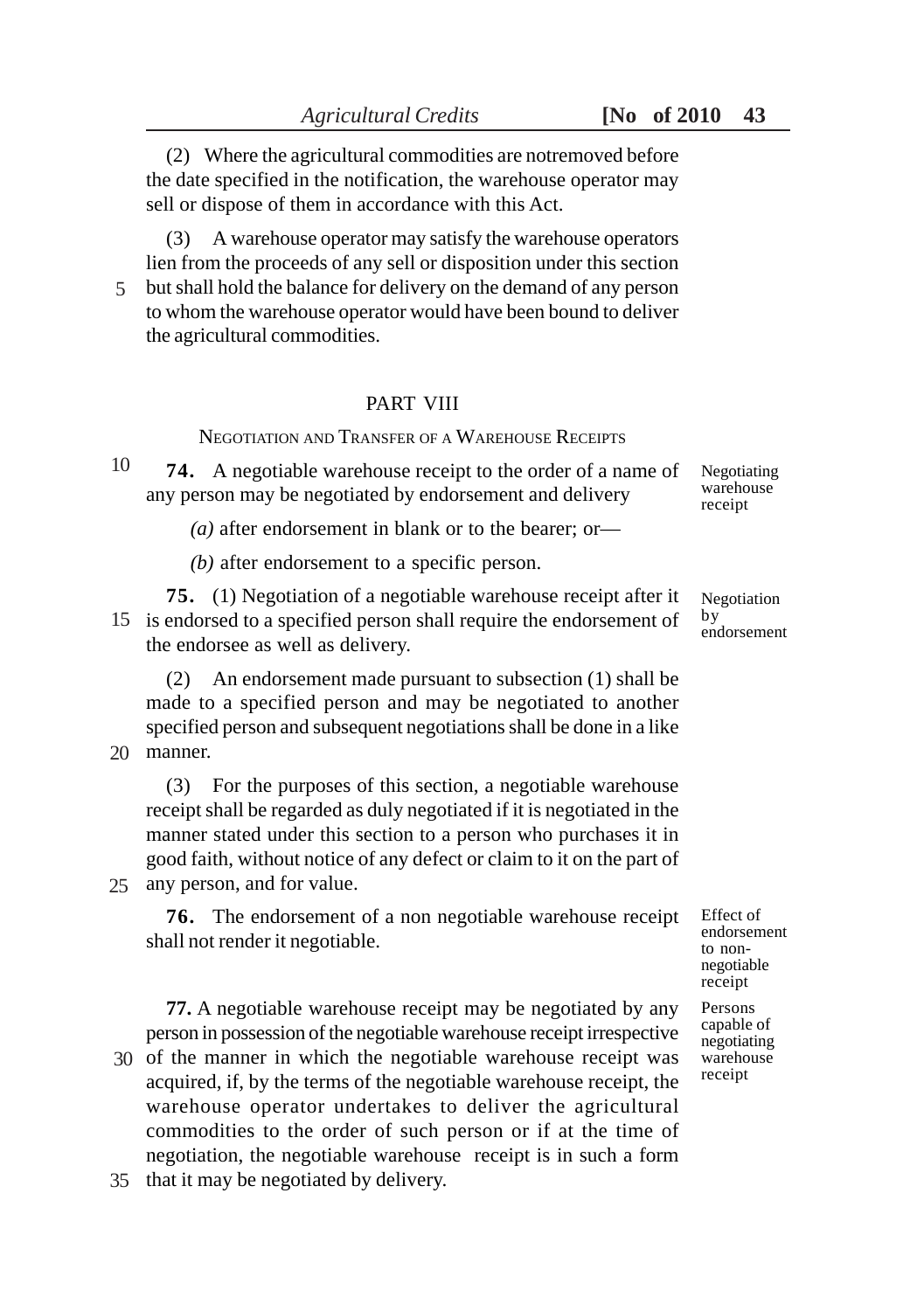Rights acquired after negotiation of warehouse receipt

**78.** (1) Subject to the provisions of this section, a person to whom a warehouse receipt is negotiated shall acquire —

- *(a)* such title to the agricultural commodities as the person negotiating the warehouse receipt had ability to convey to a purchaser in good faith for value and such title to 5the agricultural commodities as the depositor or person to whose order the agricultural commodities were to be delivered by the terms of the warehouse receipt had or had ability to convey to a purchaser in good faith and for value; 10
- *(b)* the obligation of the warehouse operator to hold possession of the agricultural commodities for that person according to the terms of the warehouse receipt as fully as if the warehouse operator had contracted directly with that person; and 15
- *(c)* all rights accruing under the law of agency and estoppel, including the right to agricultural commodities delivered to the warehouse operator after the warehouse receipt was delivered.

(2) The negotiation of a warehouse receipt in good faith and 20 the acquisition of title by a person to whom a warehouse receipt is negotiated, shall create a direct obligation to the warehouse operator to hold possession of the agricultural commodities for that person according to the terms of the warehouse receipt as fully as if the warehouse operator had contracted directly with that person. 25

**79.** (1) A warehouse receipt may be transferred without negotiation if it is transferred by—

- (*a*) the holder of the warehouse receipt to another person under a separate arrangement or agreement; or
- (*b*) order of the court.

**80.** (1) A transferee of a warehouse receipt which is not negotiated shall acquire thereby, against the transferor, title to the agricultural commodities.

(2) The title acquired by the transferee shall be subject to the terms of the agreement with the transferor.

(3) A court may order a warehouse receipt to be transferred where it is proved that there was an agreement to that effect between the transferor and the transferee.

Rights acquired in absence of negotiation

Rights of transferee of warehouse receipt

35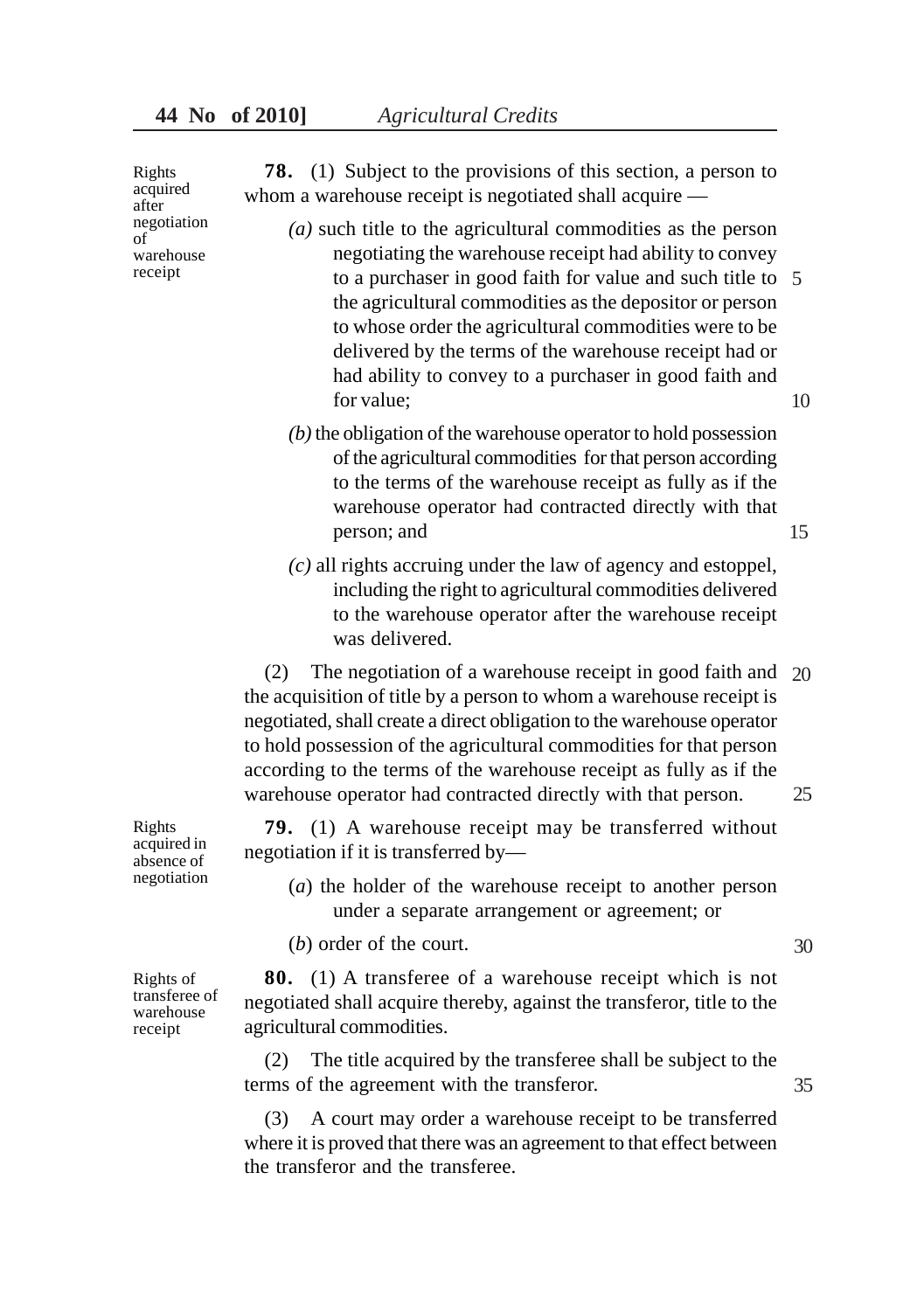(4) Where a warehouse receipt that has been transferred becomes non negotiable, in order to acquire title to the agricultural

commodities, the transferee shall notify the warehouse operator of the transfer to the transferee of such warehouse receipt.

(5) Where a warehouse receipt that has been transferred is not negotiated before the transferee notifies the warehouse operator of the transfer to the transferee, the transferee=s claim of title to the agricultural commodities may be defeated by 5

- (a) an attachment order or execution upon the goods by a creditor of the transferor to the extent of such order or execution; or
- (b) a subsequent purchaser in good faith from the transferor or a subsequent sale of the agricultural commodities by the transferor.

**81.** (1) A transferee of a negotiable warehouse receipt for value and in good faith shall have the right to compel the transferor of such receipt to endorse the receipt in a case where endorsement is essential for negotiation. 15

(2) Where it is essential that a warehouse receipt be endorsed before it is transferred, the warehouse receipt shall not be regarded as negotiated until the transferor endorses it. 20

(3) The endorsement of a warehouse receipt in good faith shall not make the transferee liable for any default or fraudulent acts on the warehouse receipt occasioned by the warehouse operator or previous endorsers.

**82.** The negotiation or transfer by endorsement, delivery or assignment of a warehouse receipt for value shall be adequate proof or warranty that the person who negotiates, transfers or assigns the warehouse receipt does so because—

- *(a)* that warehouse receipt is genuine;
- *(b)* that person has a legal right to negotiate, transfer or assign it;
- *(c)* that person knows no fact which would impair the validity or worth of the receipt; and
- (d) that person has the right to transfer the title to the agricultural commodities.

(2) If the contract of the parties is in respect of the transfer of agricultural commodities to which a warehouse receipt is involved, the fact that the agricultural commodities are merchantable or fit for that particular purpose would have been implied.

(3) A warranty shall not be implied where a creditor of the transferor demands in good faith or receives payment of the debt for which the warehouse receipt is security.

Rights and obligations of transferor and transferees of negotiable warehouse receipts

**Warranties** on negotiation of warehouse receipt

40

35

25

30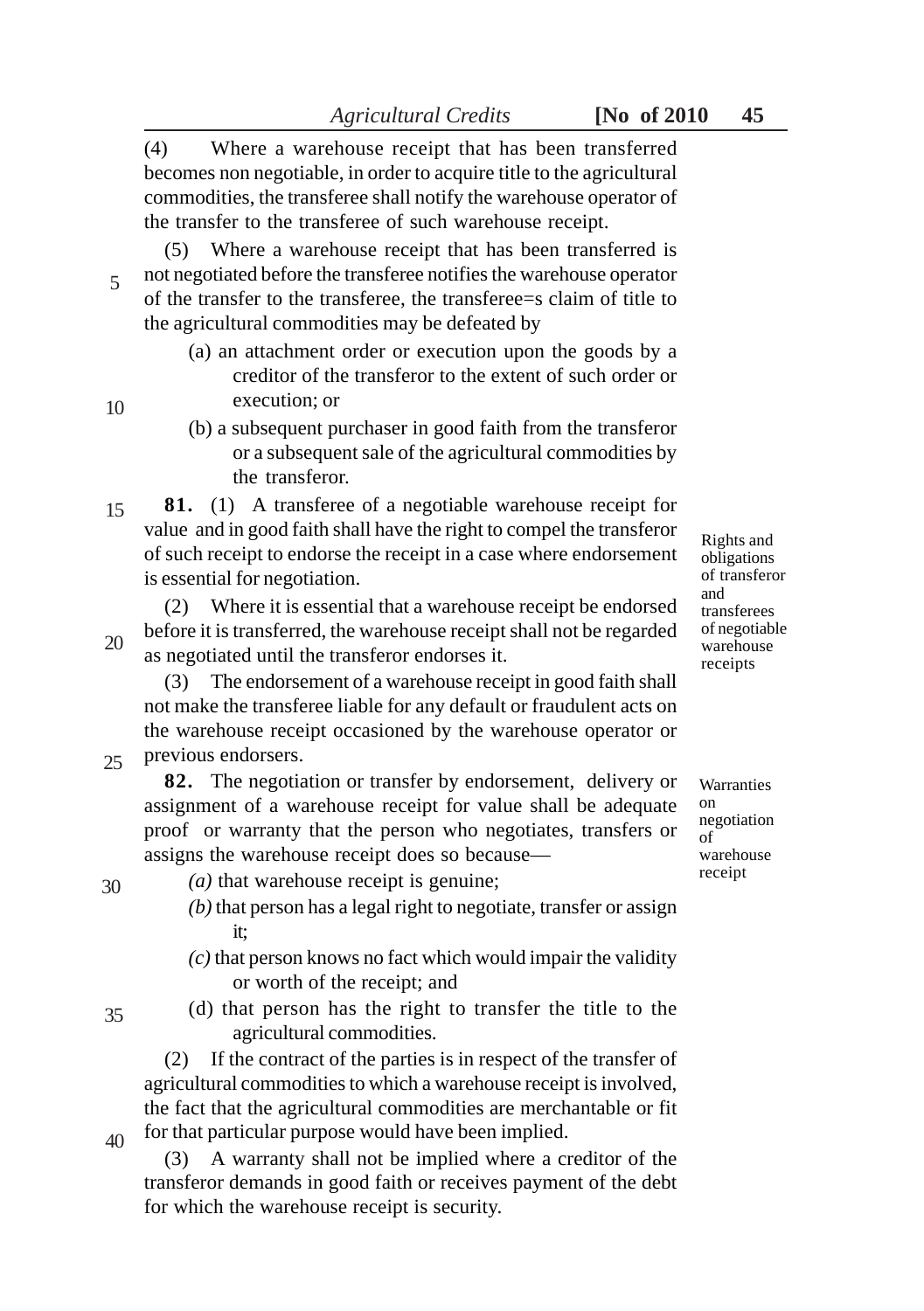# PART IX

#### OFFENCES AND PENALTIES

**83.** A warehouse operator, officer, agent or employee of a warehouse operator, who issues or aids in issuing a warehouse receipt knowing that the agricultural commodities for which such 5warehouse receipt is issued have not been actually received by the warehouse operator or are not under the warehouse operators control at thetime of issuing such warehouse receipt, commits an offence and is liable, upon conviction, to a fine not exceeding five hundred thousand penalty units or to imprisonment for a period not 10 exceeding five years, or to both.

**84.** A warehouse operator, officer, agent or employee of a warehouse operator, who fraudulently issues or aids in fraudulently issuing a warehouse receipt for any agricultural commodities knowing that it contains any false statement, commits an offence 15 is liable, upon conviction, to a fine not exceeding two hundred thousand penalty units or to imprisonment for a period not exceeding two years, or to both.

**85.** (1) A warehouse operator, officer, agent or employee of a warehouse operator, who issues or aids in issuing a duplicate,  $20$ or additional, negotiable warehouse receipt for the same agricultural commodities or any part of them which is outstanding and uncancelled, without plainly placing upon the face thereof the word "Duplicate" commits an offence and is liable, upon conviction, to a fine not exceeding five hundred thousand penalty units or to  $25$ imprisonment for a period not exceeding five years, or to both.

(2) The provision of this section shall not apply where a duplicate warehouse receipt is issued in accordance with the provisions of section *forty-eight.*

**86.** Where there are deposited with, or held by, a warehouse 30 operator any agricultural commodities which the warehouse operator owns either solely, or jointly or in common with others, then such warehouse operator, an agent or employee of the warehouse operator who, knowing this ownership, issues or aids in issuing a negotiable warehouse receipt for such agricultural 35 commodities and omits to state any fact with respect to the ownership, commits an offence and is liable, upon conviction, to a fine not exceeding two hundred thousand penalty units or to imprisonment for a period not exceeding two years, or to both.

**87.** A warehouse operator, officer, agent or employee of a warehouse operator who delivers goods out of the possession of such warehouse operator, knowing that a negotiable warehouse 40

receipt for agricultural commodities not received

Issue of

Issue of warehouse receipt containing false statement

Issue of unmarked duplicate receipts

Issue of receipt for warehouse operators commodities

Delivery of goods without obtaining negotiable warehouse receipt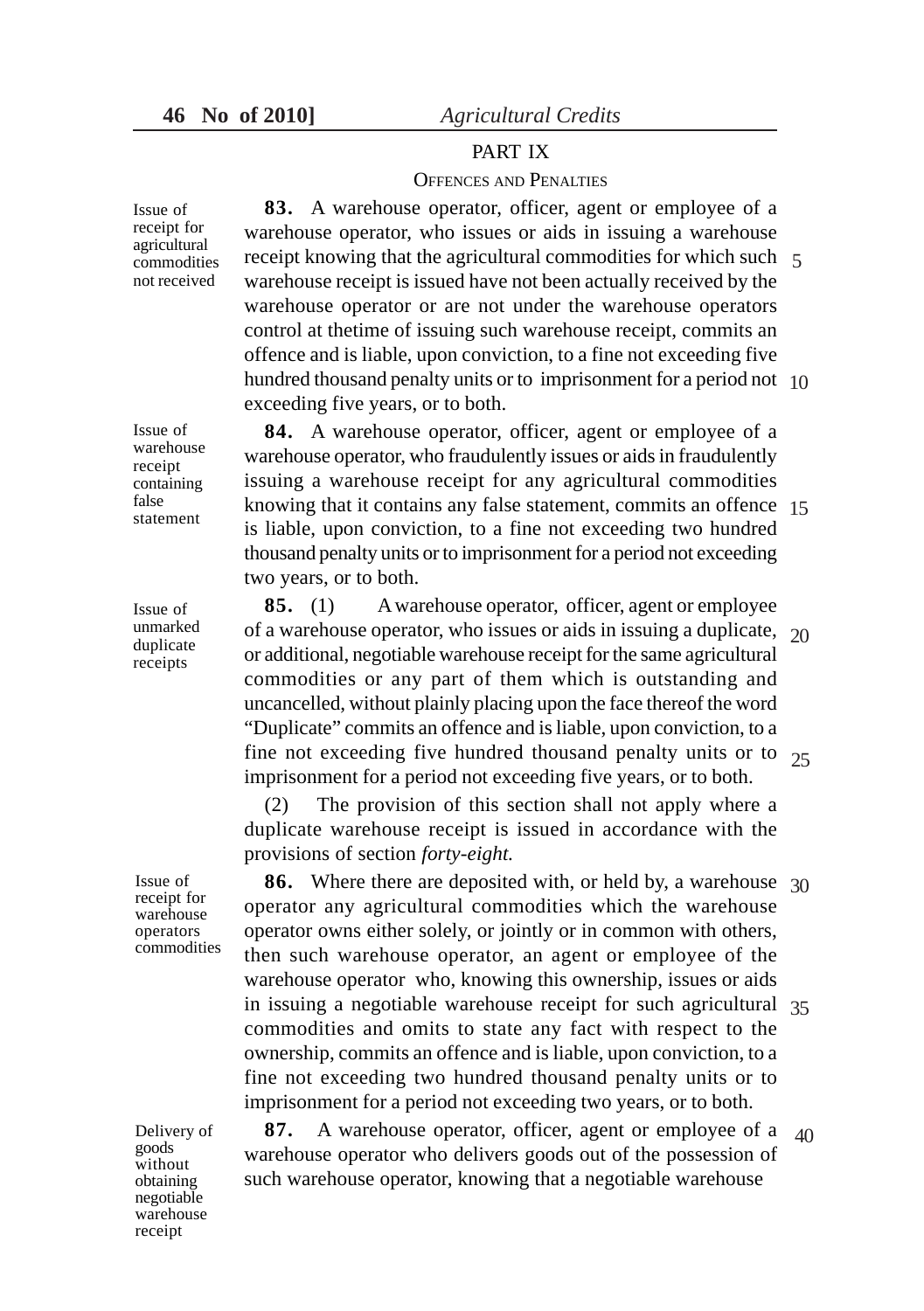receipt, the negotiation of which would transfer the right to the possession of such warehouse receipt, is outstanding and uncancelled, without obtaining possession of that warehouse receipt, at or before the time of such delivery, commits an offence and is

liable, upon conviction, to a fine not exceeding one hundred thousand penalty units or to imprisonment for a period not exceeding one year, or to both. 5

**88.** A person who—

10

- *(a)* deposits agricultural commodities to which that person has no title, or upon which there is a lien or mortgage; and
- *(b)* takes, for the agricultural commodities referred to in paragraph (a), a negotiable warehouse receipt which that person afterwards negotiates for value;
- $15$  with intent to deceive and without disclosing that persons lack of title or the existence of a lien or mortgage commits an offence and is liable, upon conviction, to imprisonment for a period not exceeding two years.
- **89.** A person who contravenes a provision of this Act for which no specific penalty is provided is liable, upon conviction, to a fine not exceeding two hundred thousand penalty units, or to imprisonment for a period not exceeding two years, or to both. 20

# PART X

#### GENERAL PROVISIONS

**90.** The Arbitration Act, 2000, shall apply to the settlement of any dispute arising as a result of the interpretation or application of the provisions of this Act. 25

**91.** Where an offence under this Act is committed by a body corporate or unincorporate body, every director or manager of the

- $30$  body corporate or unincorporate body shall be liable, upon conviction, as if the director or manager had personally committed the offence, unless the director or manager proves to the satisfaction of the court that the act constituting the offence was done without the knowledge, consent or connivance of the director or manager or
- that the director or manager took reasonable steps to prevent the commission of the offence. 35

**92.** (1) The Minister may, by statutory instrument, make regulations for the better carrying out of the provisions of this Act.

(2) Without prejudice to the generality of subsection (1), the

Negotiation of receipt for mortgaged agricultural commodities

General penalty

Arbitration Act No. 19 of 2000

Offences by body corporate or unincorporate body

Regulations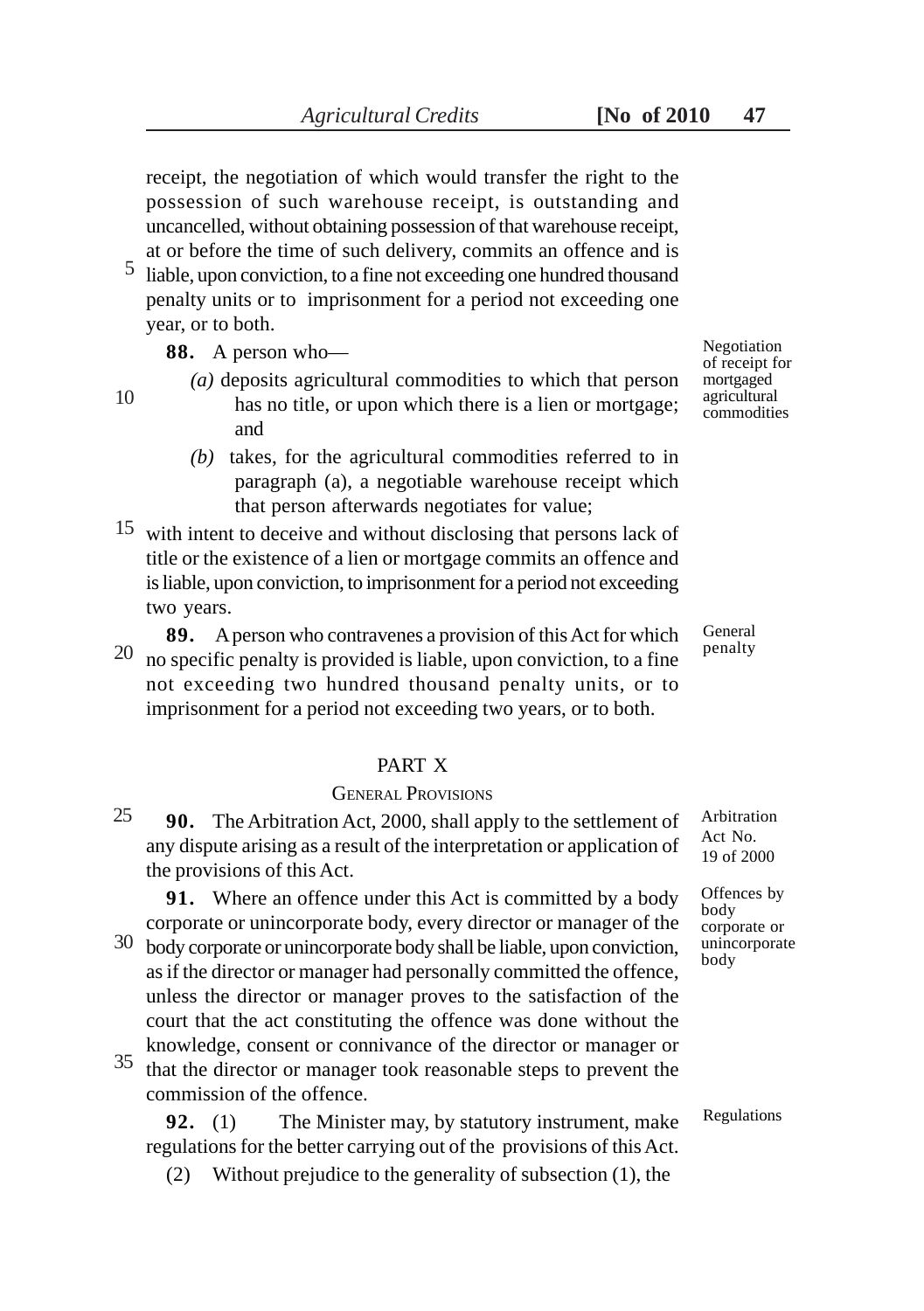|                                    | regulations made under that subsection may —                                                             |    |
|------------------------------------|----------------------------------------------------------------------------------------------------------|----|
|                                    | $(a)$ prescribe the manner in which a register is to be kept;                                            |    |
|                                    | $(b)$ prescribe the filing of memoranda and agricultural charges;                                        |    |
|                                    | $(c)$ prescribe the removal of entries from a register on proof                                          |    |
|                                    | of discharge;                                                                                            | 5  |
|                                    | $(d)$ prescribe the rectification of a register;                                                         |    |
|                                    | $(e)$ prescribe the form of a written notice or agricultural charge                                      |    |
|                                    | issued under this Act;                                                                                   |    |
|                                    | $(f)$ prescribe the procedures and limits of negotiation of a<br>negotiable warehouse receipt;           | 10 |
|                                    | $(g)$ prescribe the form of a warehouse receipt;                                                         |    |
|                                    | $(h)$ prescribe the records to be kept by warehouse operators;                                           |    |
|                                    | $(i)$ determine the standards or requirements for allowing a                                             |    |
|                                    | warehouse operator to sell or dispose of agricultural<br>commodities, which are perishable or hazardous; | 15 |
|                                    | $(j)$ determine the manner of keeping agricultural commodities<br>in a warehouse;                        |    |
|                                    | $(k)$ prescribe the classification of warehouses;                                                        |    |
|                                    | (1) determine agricultural commodities which may be<br>commingled in the warehouse receipt;              | 20 |
|                                    | $(m)$ provide for the recovery of the warehouse operator's<br>lien by sale of agricultural commodities;  |    |
|                                    | $(n)$ prescribe the requirements and procedure for the<br>registration of warehouses;                    |    |
|                                    | (o) prescribe the conditions to which warehouse certificates<br>are subject;                             | 25 |
|                                    | $(p)$ prescribe the qualifications of the employees that may be<br>employed by a warehouse operator;     |    |
|                                    | $(q)$ prescribe the fees that may be paid for warehouse<br>registration; and                             |    |
|                                    | $(r)$ prescribe anything which may be prescribed under this 30<br>Act.                                   |    |
| Repeal of Act<br>No. 23 of<br>1995 | 93. The Agricultural Credits Act, 1995, is hereby repealed.                                              |    |
| <b>Savings</b>                     | <b>94.</b> Notwithstanding section <i>ninety-three</i> —                                                 |    |
| Act No. 23                         | (a) any agreement executed under the repealed Act shall                                                  |    |
| of 1995                            | continue in force as if made under this Act; and                                                         | 35 |
|                                    | $(b)$ any registration done, and any other right or benefit                                              |    |
| Act No. 23                         | accruing or any liabilities suffered under the repealed                                                  |    |
| of 1995 5                          | Act shall, unless contrary to this Act, continue in<br>accordance with this Act.                         |    |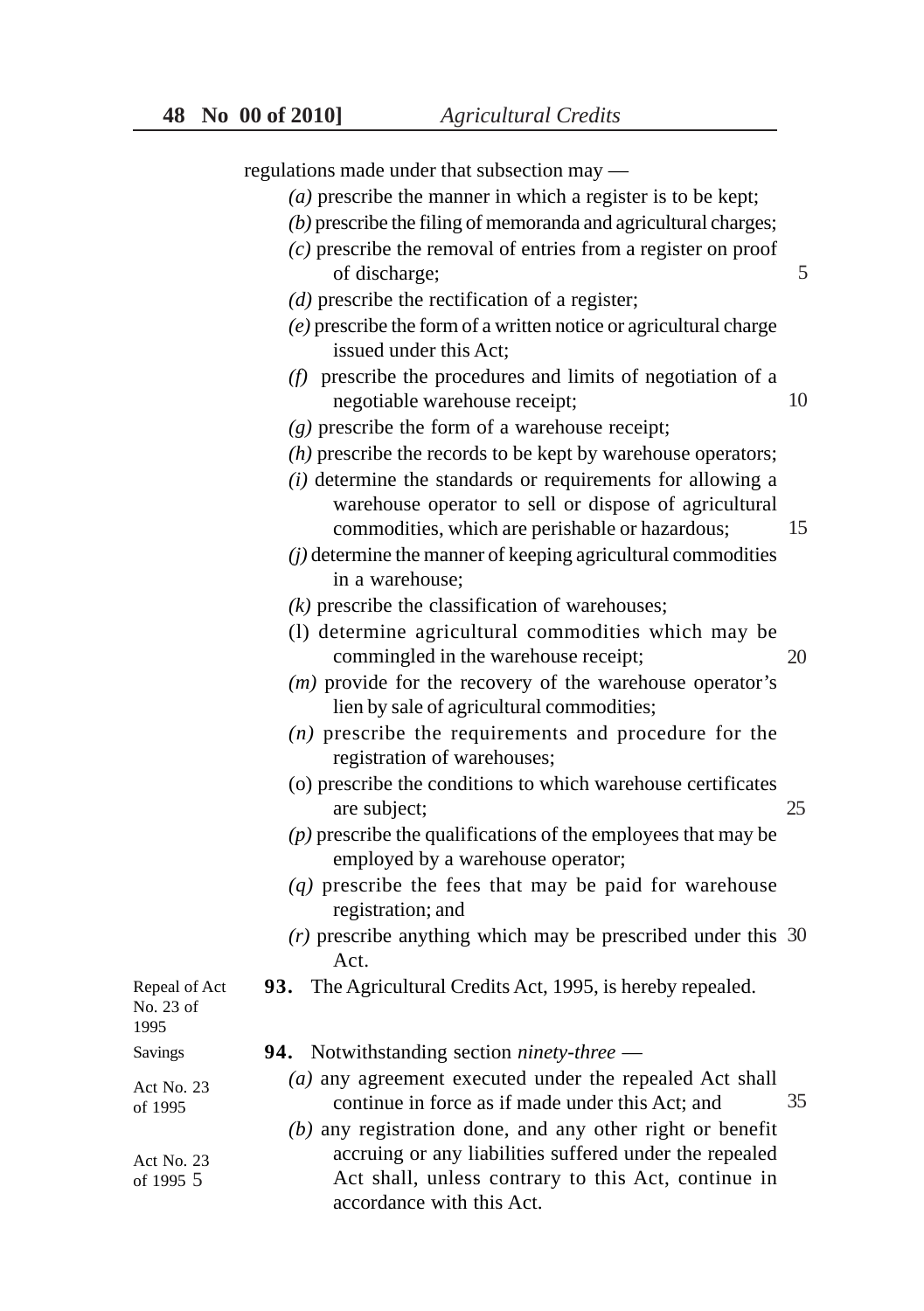# **SCHEDULE**

# (*Sections* 3(3) and 7(7)) ADMINISTRATION OF AUTHORITY

#### PART I

#### THE BOARD

**1.** (1) Subject to the other provisions of this Act, the Board may regulate its own procedure.

(2) The Board shall meet for the transaction of business at least once in every three months at such places and times as the Board may determine. 10

(3) A meeting of the Board may be called by the Chairperson upon giving notice of not less than fourteen days, and shall be called by the Chairperson if not less than one-third of the members so request in writing:

Provided that if the urgency of any particular matter does not permit the giving of such notice, a special meeting may be called upon a shorter notice given by three members of the Board. 15

(4) The Chairperson, or in the absence of the Chairperson,  $_{20}$  the Vice-Chairperson, with four other members shall constitute a quorum at any meeting of the Board.

- (5) There shall preside at any meeting of the Board
	- *(a)* the Chairperson;
	- *(b)* in the absence of the Chairperson, the Vice-Chairperson; or
	- *(c)* in the absence of both the Chairperson and the Vice-Chairperson, such other member as the members present may elect for the purpose of that meeting.
- (6) A decision of the Board on any question shall
- be by a majority of the members present and voting at the meeting 30 and in the event of an equality of votes, the person presiding at the meeting shall have a casting vote, in addition to that person's deliberative vote.

(7) The Board may invite any person, whose presence is in its opinion desirable, to attend and to participate in the deliberations of 35 a meeting of the Board, but such person shall have no vote.

(8) The validity of any proceedings, acts or decisions of the Board shall not be affected by any vacancy in the membership of the Board or by any defect in the appointment of any member or

by reason that any person not entitled to do so, took part in the proceedings. 40

Proceedings of Board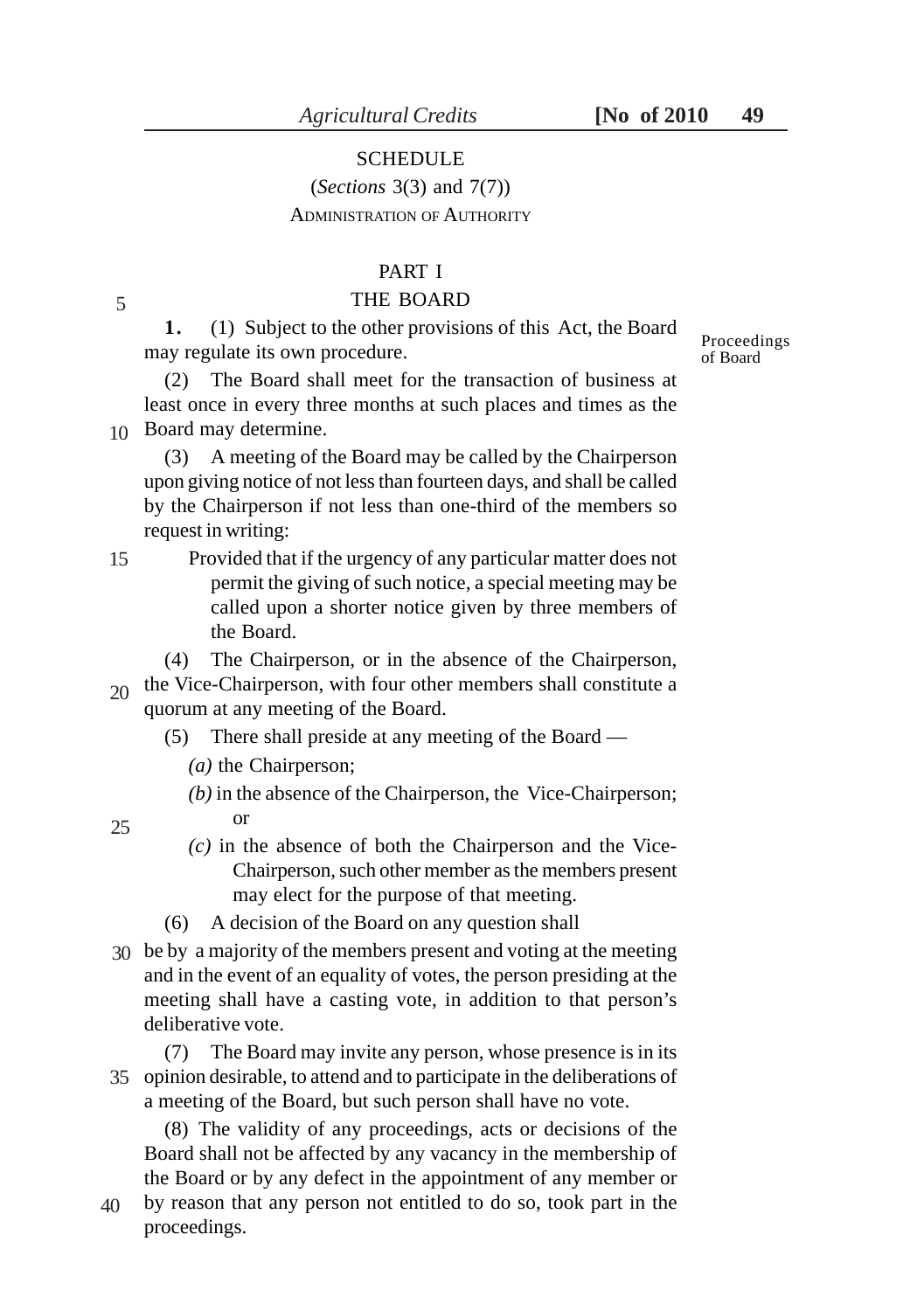**2.** (1) The Board may, for the purpose of performing its functions under this Act, constitute a committee and delegate to the committee such functions of the Board as it considers necessary. Committees of Board

(2) Subject to subparagraph (1), the Board may

appoint as members of a committee constituted under subparagraph 5(1), persons who are, or are not, members of the Board, except that at least one member of a committee shall be a member of the Board.

(3) A person serving as a member of a committee shall hold office for such period as the Board may determine. 10

(4) Subject to any specific or general direction of the Board, a committee may regulate its own procedure.

Allowances of member

**3.** There shall be paid to a member of the Board or a member of a committee such allowances as the Board may determine with the approval of the Minister.

15

25

35

Disclosure of interest

**4.** (1) If any person is present at a meeting of the Board or a committee of the Board at which any matter is the subject of consideration, and in which matter that person or that person's spouse is directly or indirectly interested in a private capacity, that person shall, as soon as is practicable after the commencement of 20 the meeting, disclose such interest and shall not, unless the Board or the committee otherwise directs, take part in any consideration or discussion of, or vote on, any question relating to that matter.

(2) A disclosure of interest made under subparagraph (1) shall be recorded in the minutes of the meeting at which it is made.

Prohibition of, publication of or disclosure of information to unauthorised persons

**5.** (1) A person shall not, without the consent in writing given by, or on behalf of, the Authority, publish or disclose to any unauthorised person, otherwise than in the course of duties of that person, the contents of any document, communication or information whatsoever, which relates to or which has come to the knowledge 30 of that person in the course of that person's duties under this Act.

(2) A person who contravenes subparagraph (1) commits an offence and is liable, upon conviction, to a fine not exceeding two hundred thousand penalty units or to imprisonment for a period not exceeding two years, or to both.

(3) A person who, having any information which to the knowledge of that person has been published or disclosed in contravention of subparagraph (1), unlawfully publishes or communicates the information to any other person, commits an offence and is liable, upon conviction, to a fine not exceeding two 40 hundred thousand penalty units or to imprisonment for a period not exceeding two years, or to both.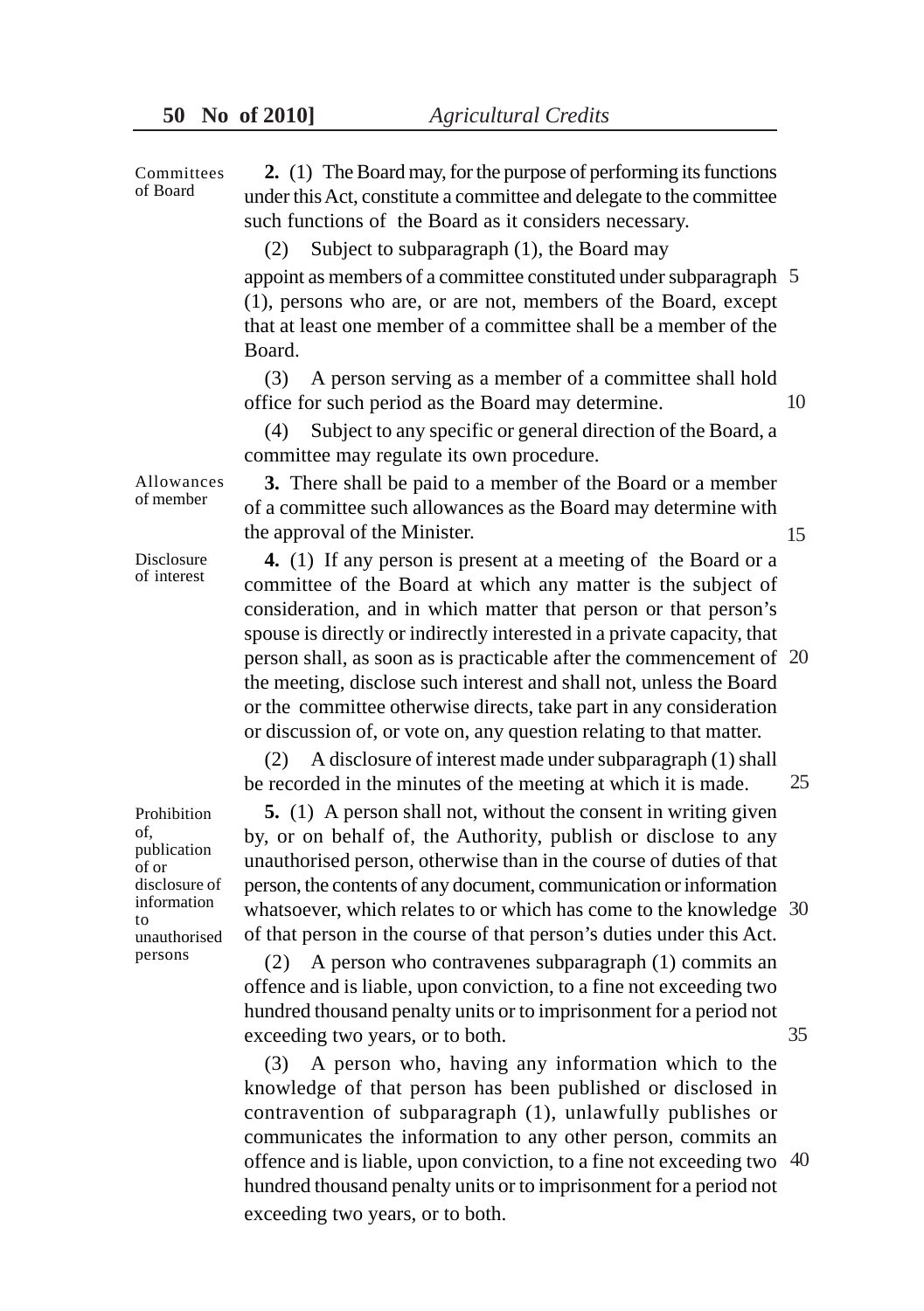**6.** An action or other proceeding shall not lie or be instituted against a member of the Board, a committee of the Board or a member of staff of the Authority, for or in respect of any act or Immunity

thing done or omitted to be done in good faith in the exercise or performance, or purported exercise or performance, of any of the 5 powers, functions or duties conferred under this Act.

### PART II

# FINANCIAL PROVISIONS

**7.** (1) The funds of the Authority shall consist of such monies 10 as may— Authority Funds of

- *(a)* be appropriated to the Authority by Parliament for the purposes of the Authority;
- *(b)* be paid to the Authority by way of fees, grants or donations; and

*(c)* otherwise vest in or accrue to the Authority.

(2) The Authority may, subject to the approval of the Minister -

- *(a)* accept monies by way of grants or donations from any source within or outside Zambia;
- *(b)* raise by way of loans or otherwise, such monies as it may require for the discharge of its functions; or
- (c) in accordance with the regulations made under this Act, charge and collect fees for services provided by the Authority.
- (3) There shall be paid from the funds of the Authority —
- *(a)* the salaries, allowances, pensions and loans of the members of staff of the Authority;
	- *(b)* such reasonable travelling and other allowances for the members of the Board and the members of any committee of the Board when engaged in the business of the Authority, at such rates as the Board may, with the approval of the Minister, determine; and
	- *(c)* any other expenses incurred by the Authority in the performance of its functions under this Act.
- (4) The Authority may invest, in such manner as
- $35$  it considers appropriate, such funds of the Authority which it does not immediately require for the performance of its functions.

**8.** The financial year of the Authority shall be aperiod of twelve months ending on 31<sup>st</sup> December in each year.

Financial year

20

25

30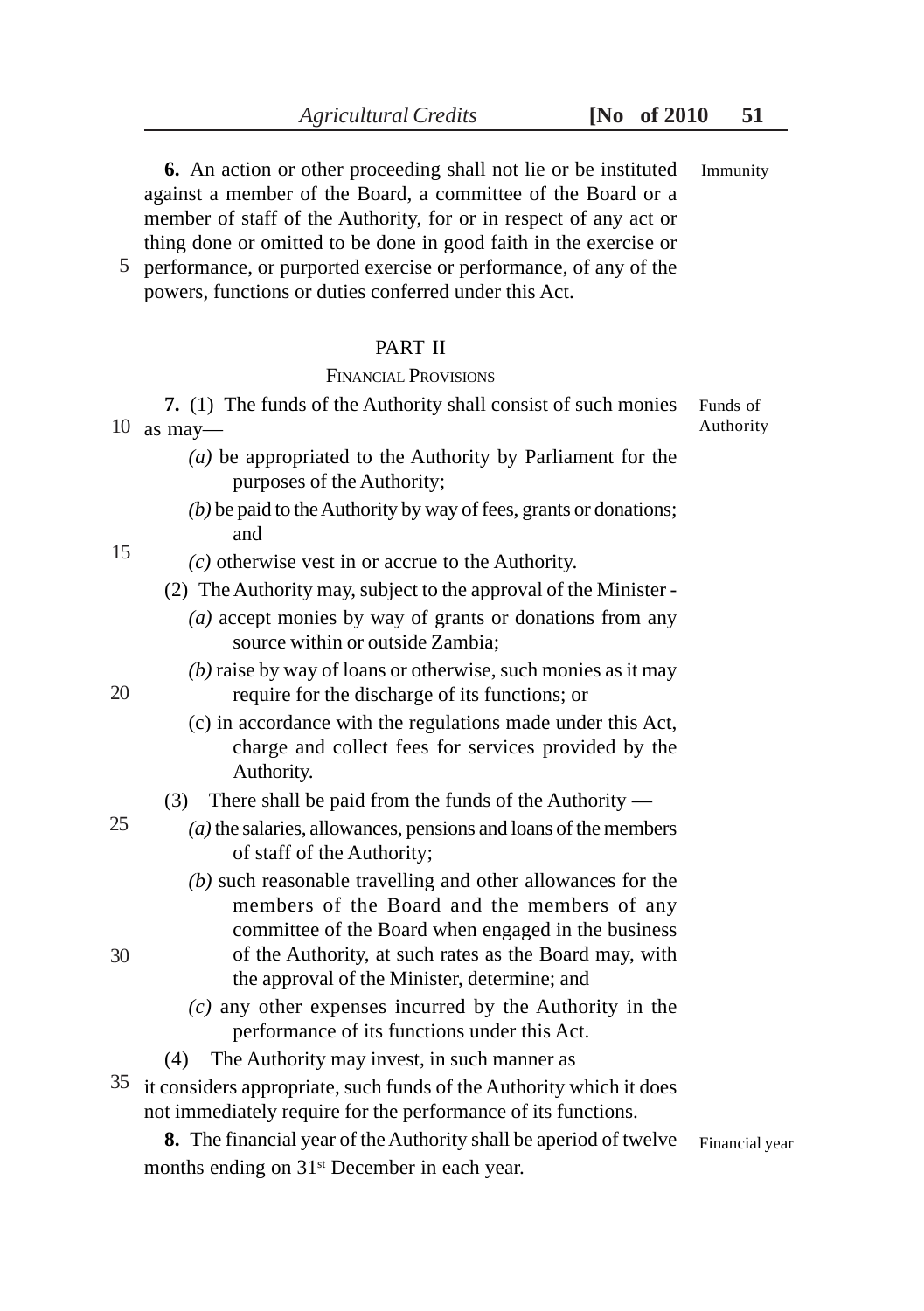**9.** (1) The Authority shall cause to be kept proper books of account and other records relating to its accounts. Accounts

> (2) The accounts of the Authority shall be audited annually by the Auditor-General or an auditor appointed by the Auditor-General.

(3) The Auditor-Generals fees shall be paid by theAuthority. 5

Annual report

**10.** (1) As soon as practicable, but not later than ninety days after the end of the financial year, the Authority shall submit to the Minister a report concerning its activities during the financial year.

(2) The report referred to in subparagraph (1) shall include information on the financial affairs of the Authority and there shall 10 be appended to the report—

*(a)* an audited balance sheet;

*(b)* an audited statement of income and expenditure; and

*(c)* such other information as the Minister may require.

(3) The Minister shall, not later than seven daysafter the first 15 sitting of the National Assembly next after receipt of the report referred to in subparagraph (1), lay the report before the National Assembly.